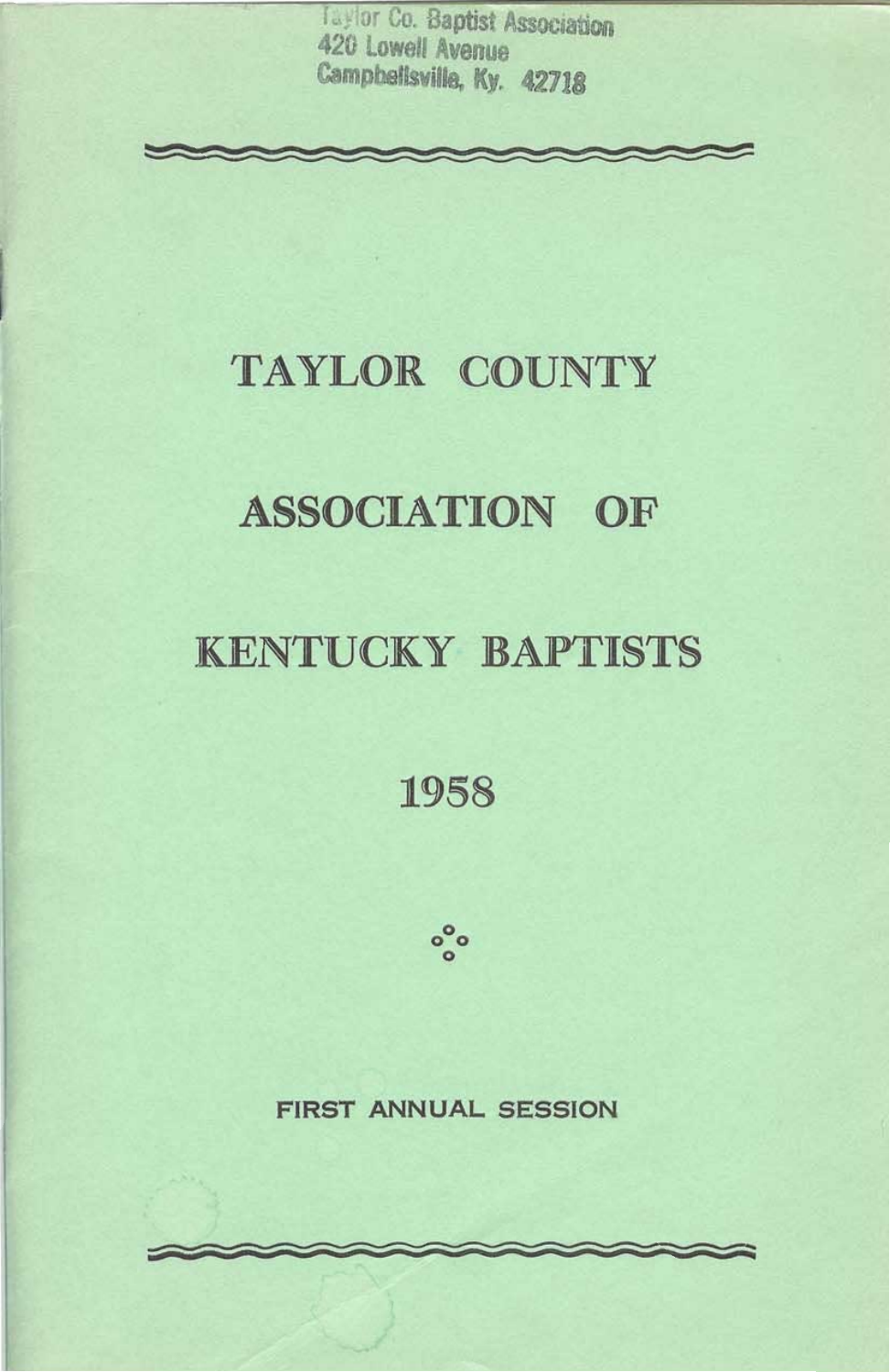**Minutes Of** 

المستحدث والمتحارب المتعارض

# **TAYLOR COUNTY**

# **ASSOCIATION OF**

# **KENTUCKY BAPTISTS**

## 1958

FIRST ANNUAL SESSION

 $-$ 000 $-$ 

Held With

### CAMPBELLSVILLE BAPTIST CHURCH

September 25 and 26, 1958

Moderator - Dr. J. Chester Badgett .......... .......... .......... Campbellsville, Ky. Clerk - Woodruff T. Chandler .......... .......... .......... Campbellsville, Ky.

 $-000$ 

Taylor County Association Will Meet With

ELKHORN BAPTIST CHURCH September 24, 1959

FRIENDSHIP BAPTIST CHURCH September 25, 1959

Printed by Bruner Facing Slip Company, Hawesville, Kentucky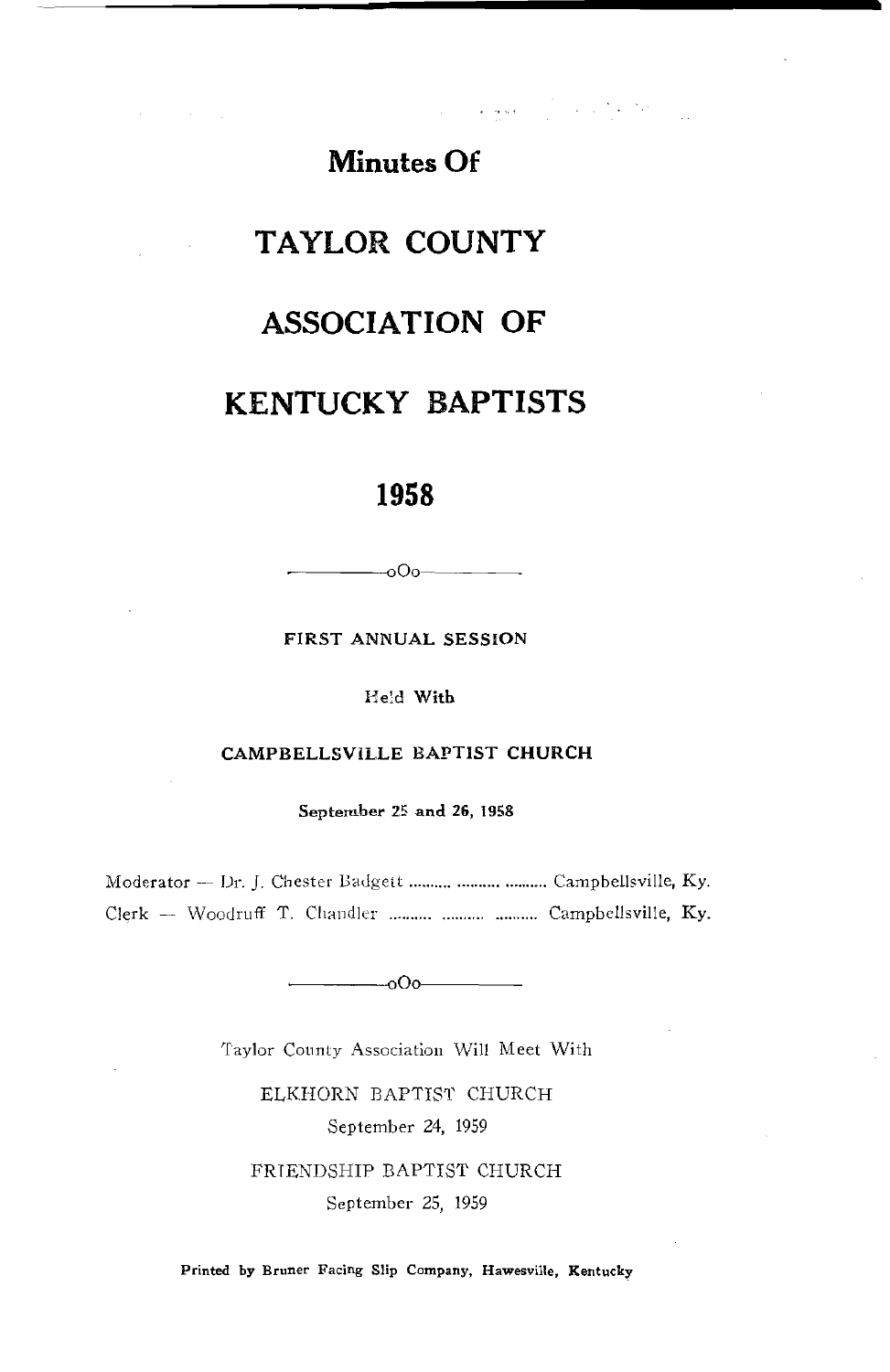# Index

| Reports —                                                                                                 |  |
|-----------------------------------------------------------------------------------------------------------|--|
|                                                                                                           |  |
|                                                                                                           |  |
|                                                                                                           |  |
|                                                                                                           |  |
|                                                                                                           |  |
|                                                                                                           |  |
|                                                                                                           |  |
|                                                                                                           |  |
|                                                                                                           |  |
|                                                                                                           |  |
|                                                                                                           |  |
|                                                                                                           |  |
|                                                                                                           |  |
|                                                                                                           |  |
|                                                                                                           |  |
|                                                                                                           |  |
|                                                                                                           |  |
|                                                                                                           |  |
|                                                                                                           |  |
|                                                                                                           |  |
|                                                                                                           |  |
|                                                                                                           |  |
|                                                                                                           |  |
|                                                                                                           |  |
|                                                                                                           |  |
|                                                                                                           |  |
|                                                                                                           |  |
|                                                                                                           |  |
|                                                                                                           |  |
| Sermons —                                                                                                 |  |
|                                                                                                           |  |
|                                                                                                           |  |
| Sessions —                                                                                                |  |
|                                                                                                           |  |
|                                                                                                           |  |
|                                                                                                           |  |
|                                                                                                           |  |
| Tables —                                                                                                  |  |
|                                                                                                           |  |
|                                                                                                           |  |
|                                                                                                           |  |
|                                                                                                           |  |
|                                                                                                           |  |
|                                                                                                           |  |
|                                                                                                           |  |
|                                                                                                           |  |
| H and I-Total Gifts and Local Expenditures  46<br>J and K-Mission Expenditures and Total Expenditures  47 |  |
|                                                                                                           |  |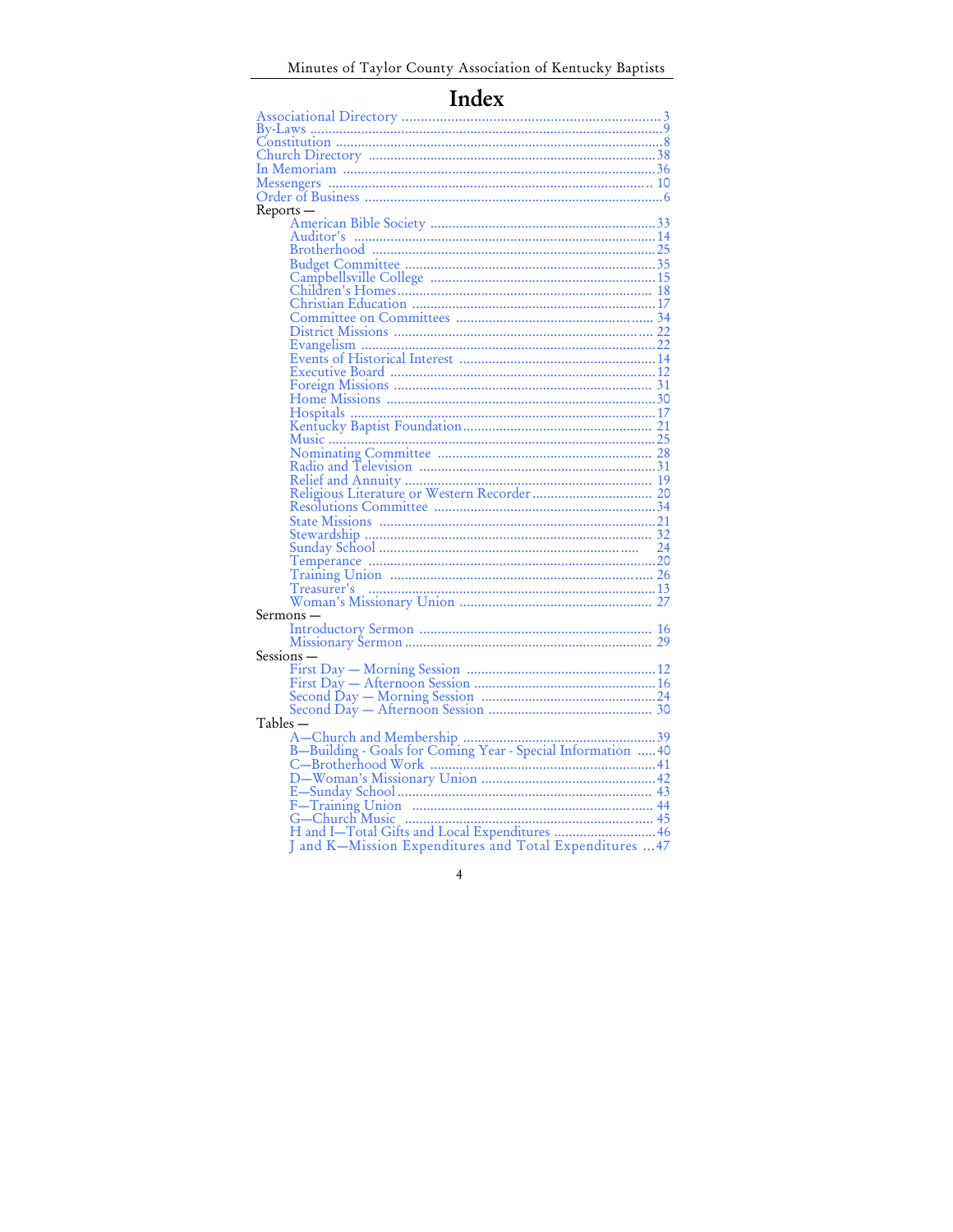# **Associational Directory**

### **OFFICERS**

**Sales State** 

 $\mathcal{L}_{\text{max}}$ 

**Section** 

| First Asst, Moderator — Earl Pike   Rt. 5. Campbellsville, Ky.                                 |  |
|------------------------------------------------------------------------------------------------|--|
| Second Asst. Moderator $-$ Rev. T. H. Harding $\ldots$ Campbellsville, Ky.                     |  |
| $Clerk$ — Woodruff T. Chandler $\ldots$ , $\ldots$ , $\ldots$ , $\ldots$ , Campbellsville, Ky. |  |
| Asst. Clerk — Walter D. Nance    Campbellsville, Ky.                                           |  |
| Treasurer — Robert McFarland    Rt. 2. Finley, Ky.                                             |  |
| Asst. Treasurer — Willard R. Kindall  Rt. 4, Campbellsville, Ky.                               |  |
| W. M. U. Supt. Mrs. James Hunt    Rt. 2, Finley, Ky.                                           |  |
| S. S. Superintendent — Marshall Black $\ldots$ Campbellsville, Ky.                             |  |
| Training Union Director — Homer Kirtley  Campbellsville, Ky.                                   |  |
| Brotherhood President — Dr. Roy G. Wilson  Campbellsville, Ky.                                 |  |
|                                                                                                |  |

#### **COMMITTEES TO REPORT AT 1959 SESSION**

| Woman's Missionary Union    Mrs. Lloyd C. Parrott |                             |
|---------------------------------------------------|-----------------------------|
|                                                   |                             |
|                                                   |                             |
|                                                   |                             |
|                                                   |                             |
|                                                   |                             |
|                                                   |                             |
|                                                   |                             |
|                                                   |                             |
|                                                   |                             |
|                                                   |                             |
|                                                   |                             |
|                                                   |                             |
|                                                   |                             |
|                                                   |                             |
|                                                   |                             |
|                                                   |                             |
|                                                   |                             |
|                                                   | Henry Mardus, D. G. Morris. |
|                                                   |                             |
|                                                   |                             |
|                                                   |                             |

### OFFICERS OF CAMPBELLSVILLE COLLEGE

Dean - Roy O. Chumbler .......... .......... ......... Campbellsville, Ky.

### MESSENGER TO GENERAL ASSOCIATION

Dr. John M. Carter

### BOARD MEMBER TO GENERAL ASSOCIATION

Dr. D. L. Druien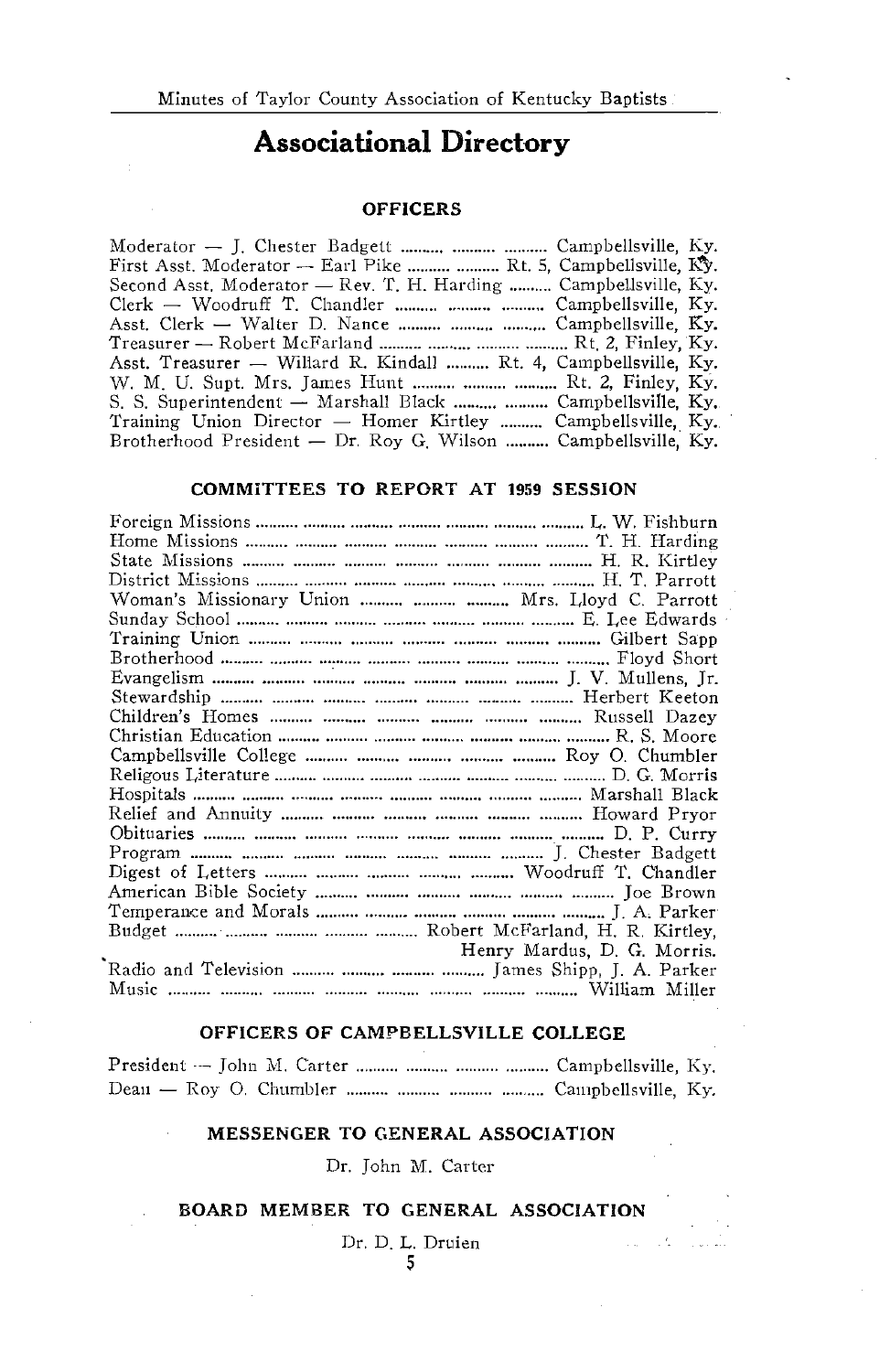## TIME, PLACE AND PREACHERS FOR 1959 SESSION

#### **EXECUTIVE BOARD MEMBERS**

| Campbellsville — E. Lee Edwards   Campbellsville, Ky.               |
|---------------------------------------------------------------------|
| Elkhorn — Willard Wise    Rt. 1, Campbellsville, Ky.                |
| Friendship - Harlan Warren    Rt. 4, Campbellsville, Ky.            |
| Good Hope — Roy Morris    Rt. 5, Campbellsville, Ky.                |
| Liberty — Edward Hickerson    Rt. 1, Campbellsville, Ky.            |
| Lone Valley — Paul Davis    Campbellsville, Ky.                     |
|                                                                     |
| Palestine — David Garnett $Rt$ , 2, Campbellsville, Ky.             |
| Pikes Ridge — Elza Willis    Rt. 5, Campbellsville, Ky.             |
| Pleasant Hill — Floyd M. Short   Box 221, Campbellsville, Ky.       |
| Robinson Creek — Joe Smith   Rt. 1, Campbellsville, Ky.             |
|                                                                     |
|                                                                     |
| South Campbellsville $-$ W. T. Blevins $\ldots$ Campbellsville, Ky. |
|                                                                     |
| (All Pastors of the Association are members of the Executive Board) |

# **Order Of Business**

 $-000$ 

### Thursday Morning - September 25, 1958

THEME: "Pressing Toward the Mark of the High Calling"

| 9:30                         |                                                  |
|------------------------------|--------------------------------------------------|
| 9:31                         | Devotion                                         |
|                              |                                                  |
|                              |                                                  |
| 9:45                         | Adoption of Order of Business                    |
| 9:50                         | Enrollment of Messengers                         |
| 10:00                        | Recognition of Visitors, New Pastors, and Others |
| 10:10                        | Invitation to New Churches                       |
| 10:20                        | Report of Executive Board                        |
| $\sim 10$                    |                                                  |
|                              |                                                  |
| $\mathcal{L}_{\mathrm{int}}$ |                                                  |
|                              |                                                  |
| 10:50                        |                                                  |
| 11:00                        |                                                  |
| 11:15                        | Miscellaneous Business                           |
|                              |                                                  |
| 11:30                        |                                                  |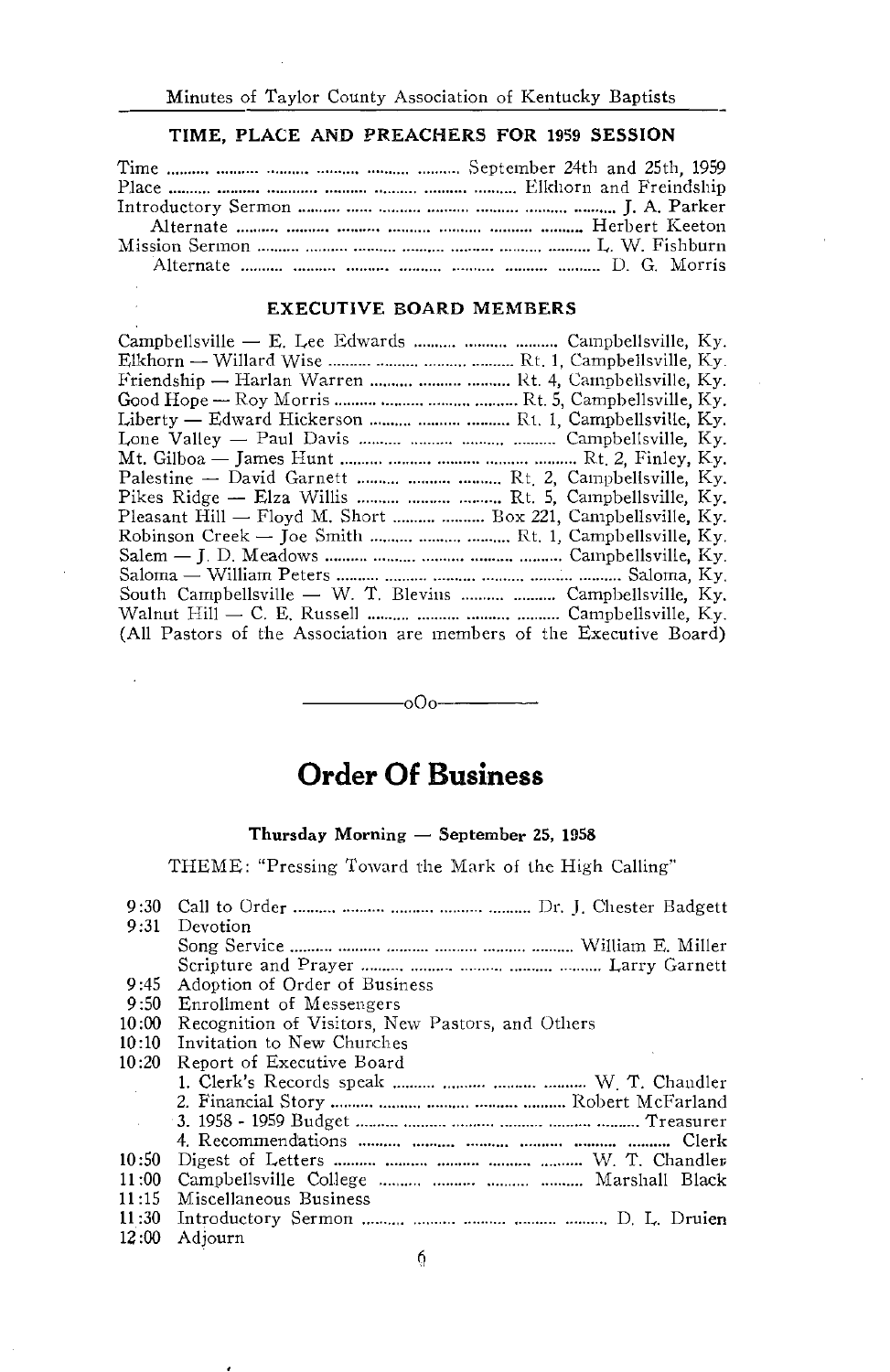#### Thursday Afternoon

THEME: "Pressing Toward the Mark of the High Calling in Kentucky"

|      | 1:15 Call to Order                                        |
|------|-----------------------------------------------------------|
|      | 1:16 Devotions                                            |
|      |                                                           |
|      |                                                           |
| 1:30 | Report on Kentucky Mission Program   D. G. Morris         |
|      |                                                           |
|      |                                                           |
|      |                                                           |
|      |                                                           |
|      |                                                           |
|      |                                                           |
|      | 7. State Missions (City and Rural)                        |
|      | Report Kentucky Baptist Foundation  Henry T. Parrott      |
|      |                                                           |
|      |                                                           |
| 2:30 | Song                                                      |
| 2:35 | Address: Cooperative Program in Kentucky  Dr. W. C. Boone |
| 3:20 | Miscellaneous Business                                    |

4:00 Adjourn

#### Friday Morning - September 26, 1958

THEME: "Pressing Toward the Mark of the High Calling in Taylor Co."

|              | 9:30 Call to Order                                       |
|--------------|----------------------------------------------------------|
|              | 9:31 Devotion                                            |
|              |                                                          |
|              |                                                          |
|              |                                                          |
|              |                                                          |
|              | 10:15 Recognition of Visitors and Miscellaneous Business |
| $10:30$ Song |                                                          |
|              |                                                          |
|              |                                                          |
|              |                                                          |
|              | 11:20 Election of Officers                               |
| $11:35$ Song |                                                          |
|              | 11:40 Missionary Sermon    J. Chester Badgett            |
|              | 12:15 Adjourn                                            |

#### Friday Afternoon

THEME: "Pressing Toward the Mark of the High Calling in the World"

|      | 1:15 Call to Order                                                  |
|------|---------------------------------------------------------------------|
|      | 1:16 Devotion                                                       |
|      |                                                                     |
|      |                                                                     |
|      |                                                                     |
| 1:45 |                                                                     |
| 2:00 |                                                                     |
|      |                                                                     |
|      | 2:30 American Bible Society    Herbert Keeton                       |
|      |                                                                     |
|      | 3:30 Report of Resolutions Committee; other Committees and Business |
| 4:00 | Adiourn                                                             |

7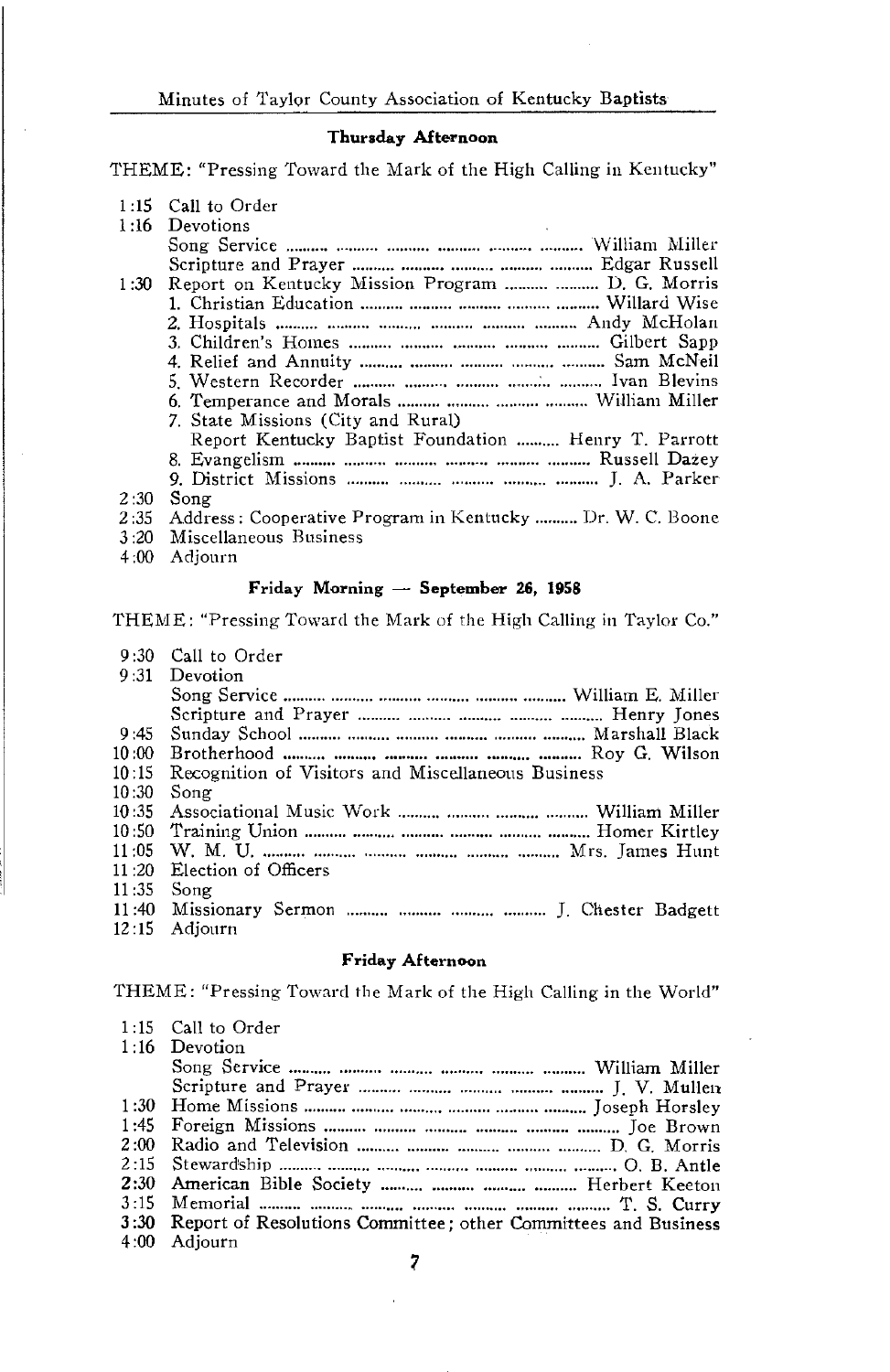# Constitution

Services of

Article 1. This body shall be called the Taylor County Association of Kentucky Baptists.

Article 2. Each member church in this body shall be entitled to four messengers, one of whom shall be the pastor, and one additional messenger for each fifty members above the first 100 (one hundred) members.

Article 3. The business of this body shall be, when assembled, to hear reports from the churches with regard to their condition as to members, prosperity, etc., to consult together for their development and growth in all matters pertaining to the evangelism of the world, and shall hold and control such property as shall come into possession of the Association.

Article 4. This body shall exercise no authority over the local churches and recognizes their complete autonomy. The Association reserves the right, as final action, to sever relations with any member church for engaging in practices not considered Biblical.

Article 5. This body shall, on meeting annually, elect by nomination and private ballot, or raising of hands, Moderator, First Assistant Moderator, Second Assistant Moderator, Clerk, Assistant Clerk and Treasurer, whose duties shall be such as custom imposes on their respective offices. All officers shall continue in office until superseded by their successors, but no one shall be eligible to the office of Moderator for more than two successive terms.

**Article 6.** An opportunity may be offered for other churches to unite with this body and visitors shall be invited to sit with us with no power to vote. **Contract** 

Article 7. The Executive Board of the Association shall be composed of all pastors of member churches, and one lay member from each church. All general Association officers and auxiliary heads will by virtue of their office be members of the Executive Board. Each Associational officer shall hold the same office in the Executive Board The Executive Board shall have charge of the work between the sessions of the Association. Quorum of the Executive Board shall consist of nine members.

Article 8. In the appointment of committees, individuals shall be named instead of churches, and on each committee named, one or more members shall be laymen. The Promotional Committee shall consist of the Moderator, Clerk, Treasurer, and heads of the Associational Organizations, and such other members as the occasion may demand.

Article 9. The body shall meet annually, according to adjournment, but in case of emergency the Executive Board may call a special session. and also change the time and place of the meeting.

Article 10. This Constitution may be altered or amended (except Article IV) at any meeting of the body, upon one year's notice, by concurrence of two-thirds of the members present. والأمورية

Parlimentary Rules: Kerfoot's Parlimentary Rules of Order is the guideof the parlimentary order followed in the Association.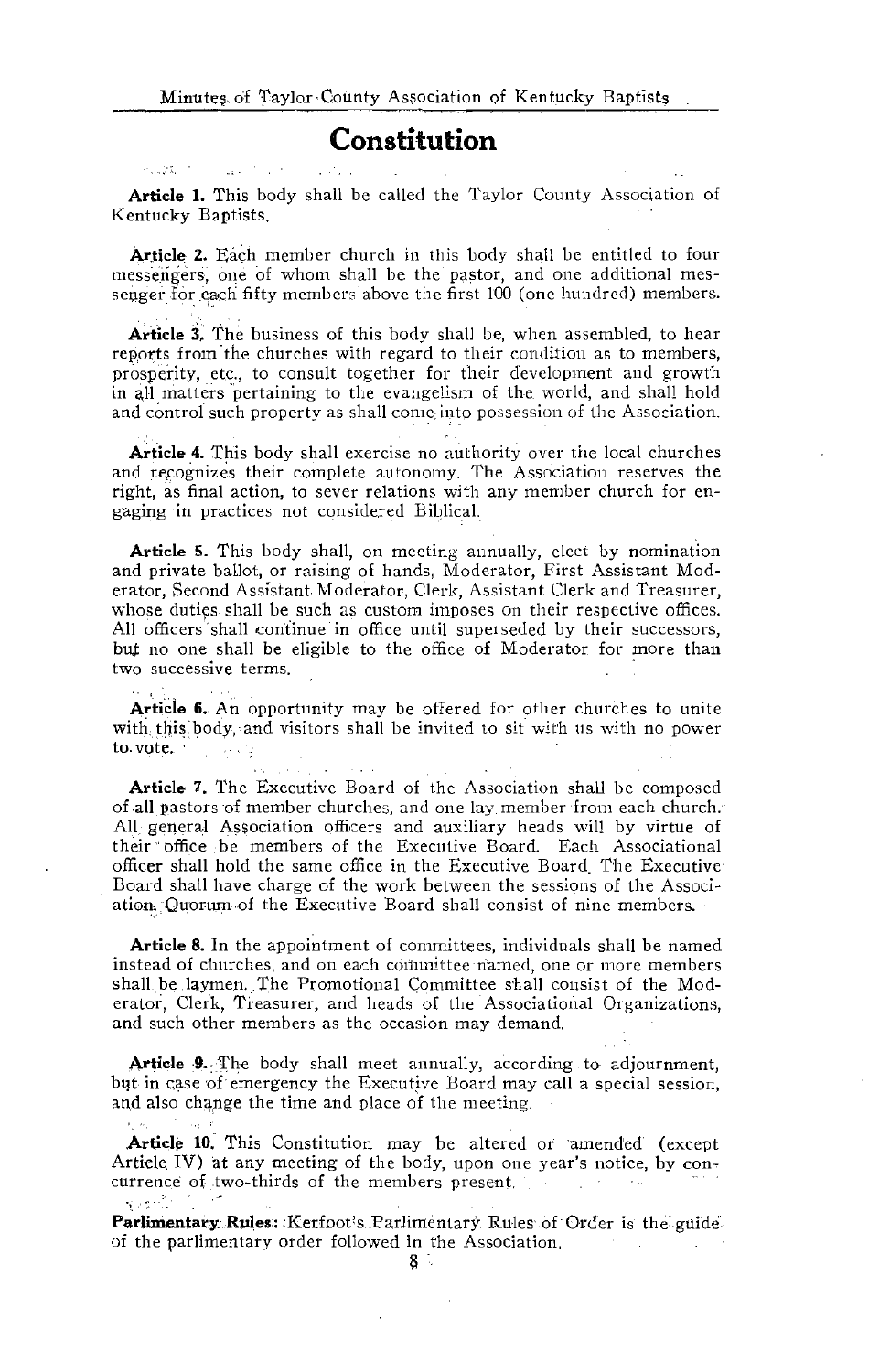## **By-Laws**

#### ARTICLE I - DUTIES OF OFFICERS

1. Officers elected at the annual meeting shall assume their duties at the close of the meeting at which they were elected, with the exception of the clerk who shall assume office immediately following his election.

2. The clerk shall keep a record of the proceedings of the Association and the Executive Board, superintend the printing and distributing of the minutes of the Association; send five copie, of minutes to the Secretary of the General Association of Kentucky Baptists in Kentucky; keep a file of the minutes and other important papers of the Association.

3. The Treasurer shall receive all money contributed by the churches to the Association, or money from any other sources: shall make such disbursements as authorized by the Association or Executive Board and shall make monthly and annual reports to the Executive Board and the Association; he shall be bonded and the bonding fee paid by the Association.

4. An Auditor shall be secured by the Executive Board to audit the Treasurer's books and attest his annual report. The auditing expense, if any, shall be paid by the Association.

#### ARTICLE II - COMMITTEES

I. The Promotion Committee shall be responsible for planning, developing and promoting a program of activities for the year in all phases of church work. This committee shall give a monthly report of the progress of their program.

2. The program committee will plan the programs for the annual meetings, and shall report as far in advance as possible.

3. The nominating committee, after consulting with Auxiliaries of the Association, shall recommend to the Association at its annual meeting nominations for all Associational Sunday School Officers, all Associational W. M. U. Officers, all Associational Training Union Officers, all Associational Brotherhood Officers and such other officers as the body imay from time to time assign them.

4. All committees shall be appointed by the Moderator, unless otherwise specified by a separate motion.

5. The term of no committee shall exceed one year unless by special vote of the Association.

6. Each committee will be automatically discharged when its final report is accepted by the body.

> **Contractor**  $1.777777$

> > **State State**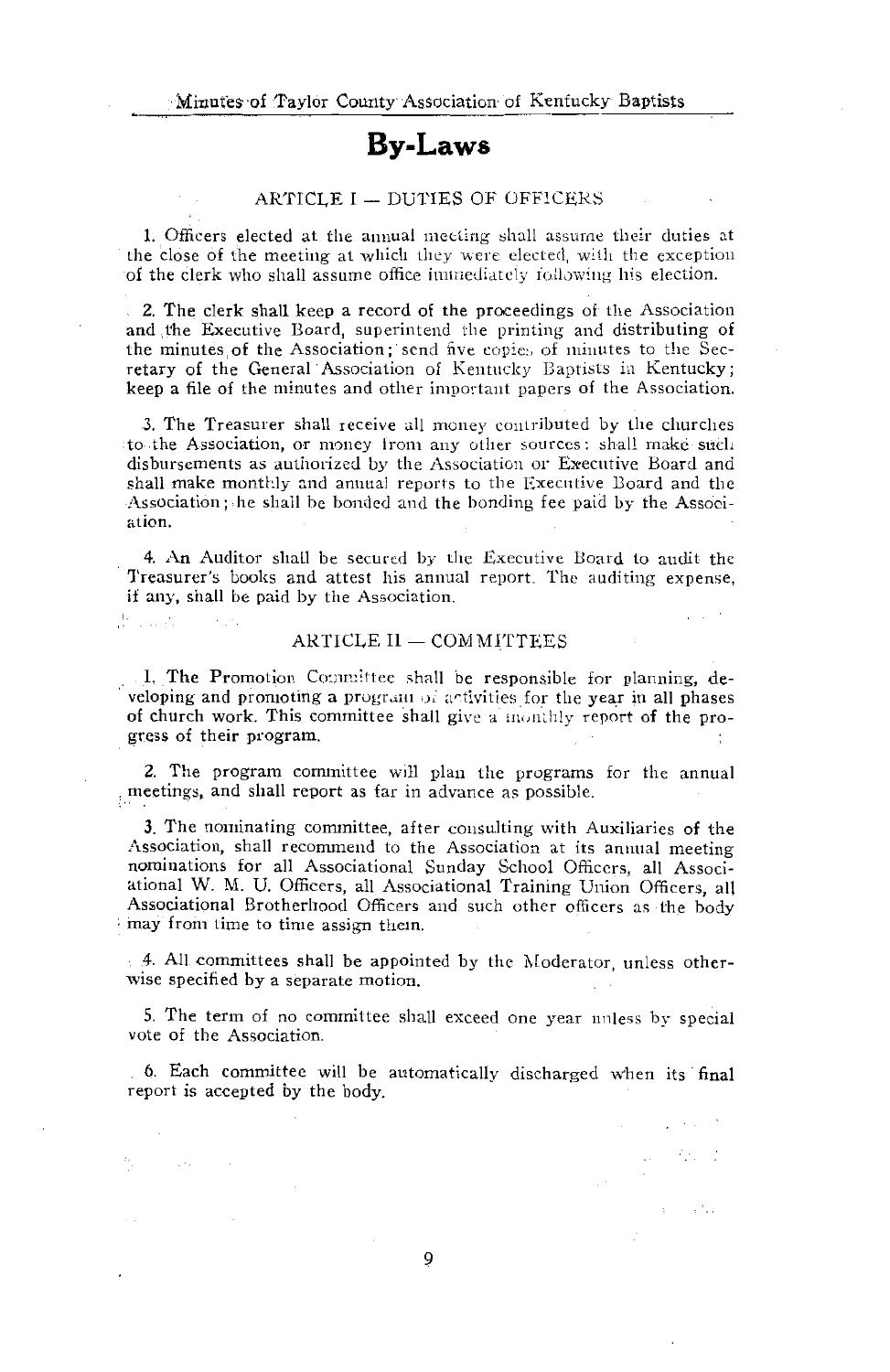## **Messengers**

- **Campbellsville --** Dr. J. Chester Badgett, Dr. J. L. Robinson, Rev. B. J. Skaggs, Rev. T. S. Curry, Rev. R. S. Moore, Dr. John M. Carter, Mr. E. Lee Edwards, Mr. Everett Lee, Mr. Woodruff T. Chandler, Mr. Lloyd L. Parrott, Mrs. C. W. Covington, Dr. W. B. Atkinson, Mr. Henry Mardis, Mr. Douglas Bright, Mr. Olus Warf, Mr. W. C. Pike, Mr. R. G. Dowell, Mr. Atha Neagle, Mr. Esco Stapp. Mr. J. I. Caulk, Mr. J. R. Young, Mr. Ray Smith, Mr. E. L. Payne, Mrs. E. L. Payne, Mr. Ezra Kirtley, Mrs. Opal DeWitt, Mrs. R. S. Bailey, Mr. Lester Darnell, Mrs. Reid Caldwell, Mr. loe Anderson
- Elkhorn Rev. D. G. Morris, Mr. R. A. Gardner, Mr. Arnett Antle, Sam Bright, Jr. ica in dir
- Friendship Rev. Herbert Keeton, Mr. Harlan Warren, Mr. R.W. Buckner, Mrs. Dennis Kessler, Mrs. Henry Jones

s est

- Good Hope Mr. R. T. McFarland, Mr. Ira Blevins, Mr. Reecer Pierce, Mr. Lynnwood Newton on Water and W
- Liberty Rev. Gilbert Sapp, Mr. Omer White, Mr. Ruben Birkhead, Mr. Chester Wise, Mr. Walter Wise
- Lone Valley Mr. Bradley Chaudoin, Mr. Raymon Bault, Mr. Paul Davis. **Service State** in Sagira Mr. R. L. Russell, Bernard Fain  $5.1.$
- Mt. Gilboa Mr. Edgar Russell, Mr. James Hünt, Mr. Albert Caulk, Mr. Ben Parrott นว่า หลุกระชน เรศ 2007
- Palestine Rev. Marshall Black, Mr. Elwood Kessler, Mr. David Garnett, Mr. Paul Smith, Mr. Tyler Wise and the service of
- Pikes Ridge Rev. J. V. Mullen, Mr. Golden Williams, Mr. Elmer Clark. Mr. Obie Antle, Mr. Coy Pike edisse
- Pleasant Hill Dr. D. L. Druien, Mr. Lee Gaddie, Mr. James Graham, Mr. Homer Kirtley, Mr. Vester Goff, Mr. Floyd Short, Rev. Joe Brown, Mr. Chester Blakeman, Mr. C. L. Strader, Mr. Samuel L. Crawley
- Robinson Creek -- Rev. J. A. Parker, Mr. Vernon Newton, Mr. Howard Lewis, Mr. Henry Lcwis, Mr. Sie Woods
- Salem -- Rev. L. W. Fishburn, Mr. Harvey Antle, Mr. G. C. Arvin, Mrs. Arthur Antle 1023-20174
- Saloma Mr. Ben Rogers, Mr. C. E. Bradshaw, Mrs. Ben Rogers
- South Campbellsville Rev. T. H. Harding, Mr. James Gray, Mr. S. A. Ford, Mr. Melvin Graham, Mr. W. T. Blevins
- Walnut Hill Rev. Henry T. Parrott, Mr. Homer Felts, Mrs. Homer Felts, Mr. C. E. Russell, Mr. C. V. Bryan, Roger Cox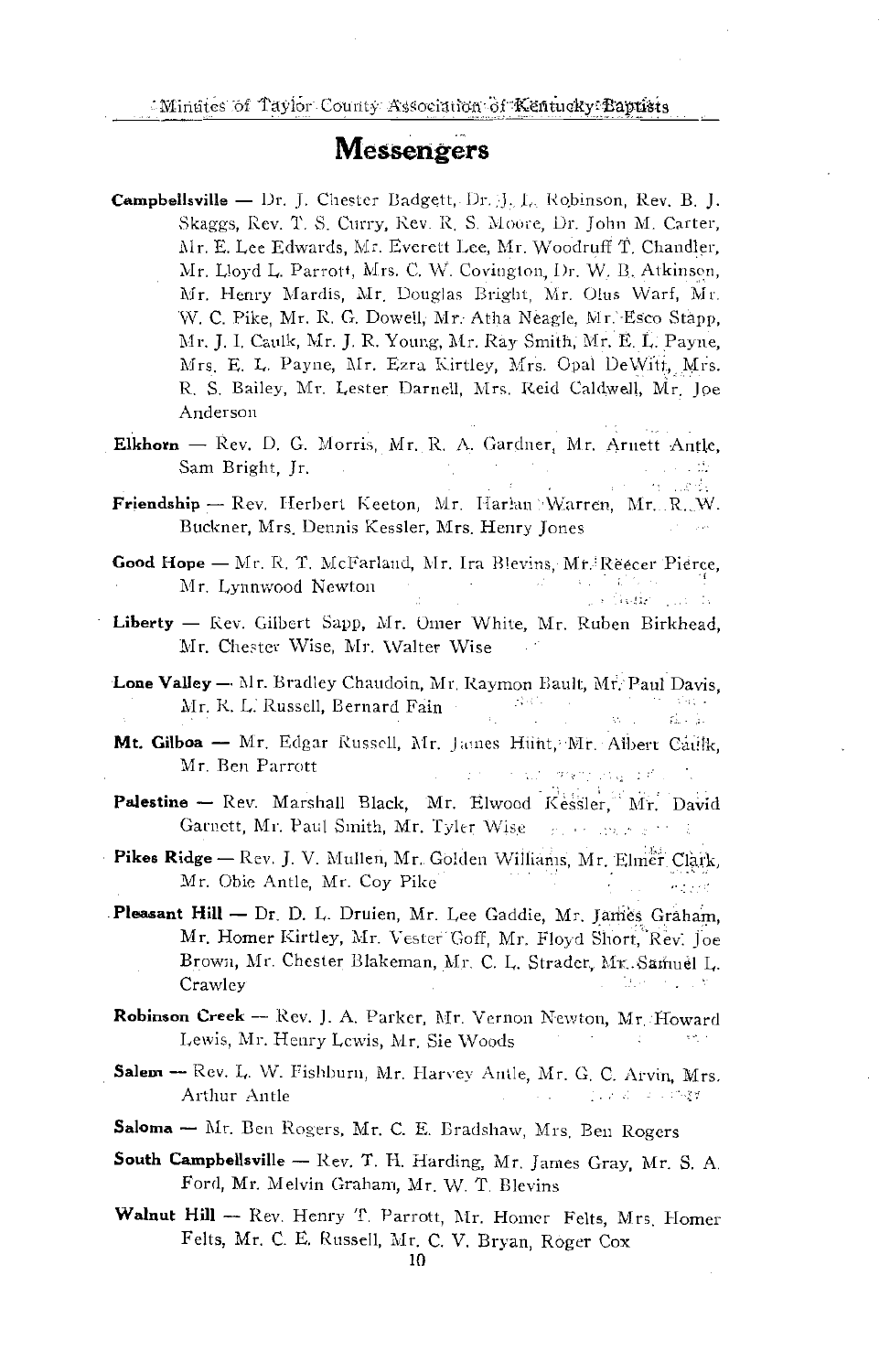$\sim$ 

 $\mathcal{L}_{\text{max}}$  and  $\mathcal{L}_{\text{max}}$ 

医心包 医单元试验

# PROCEEDINGS OF THE

# FIRST ANNUAL SESSION OF THE

# TAYLOR COUNTY ASSOCIATION

OF KENTUCKY BAPTISTS - 1958

# MEETING WITH

# CAMPBELLSVILLE BAPTIST CHURCH

## CAMPBELLSVILLE, KENTUCKY

# SEPTEMBER 25 - 26, 1958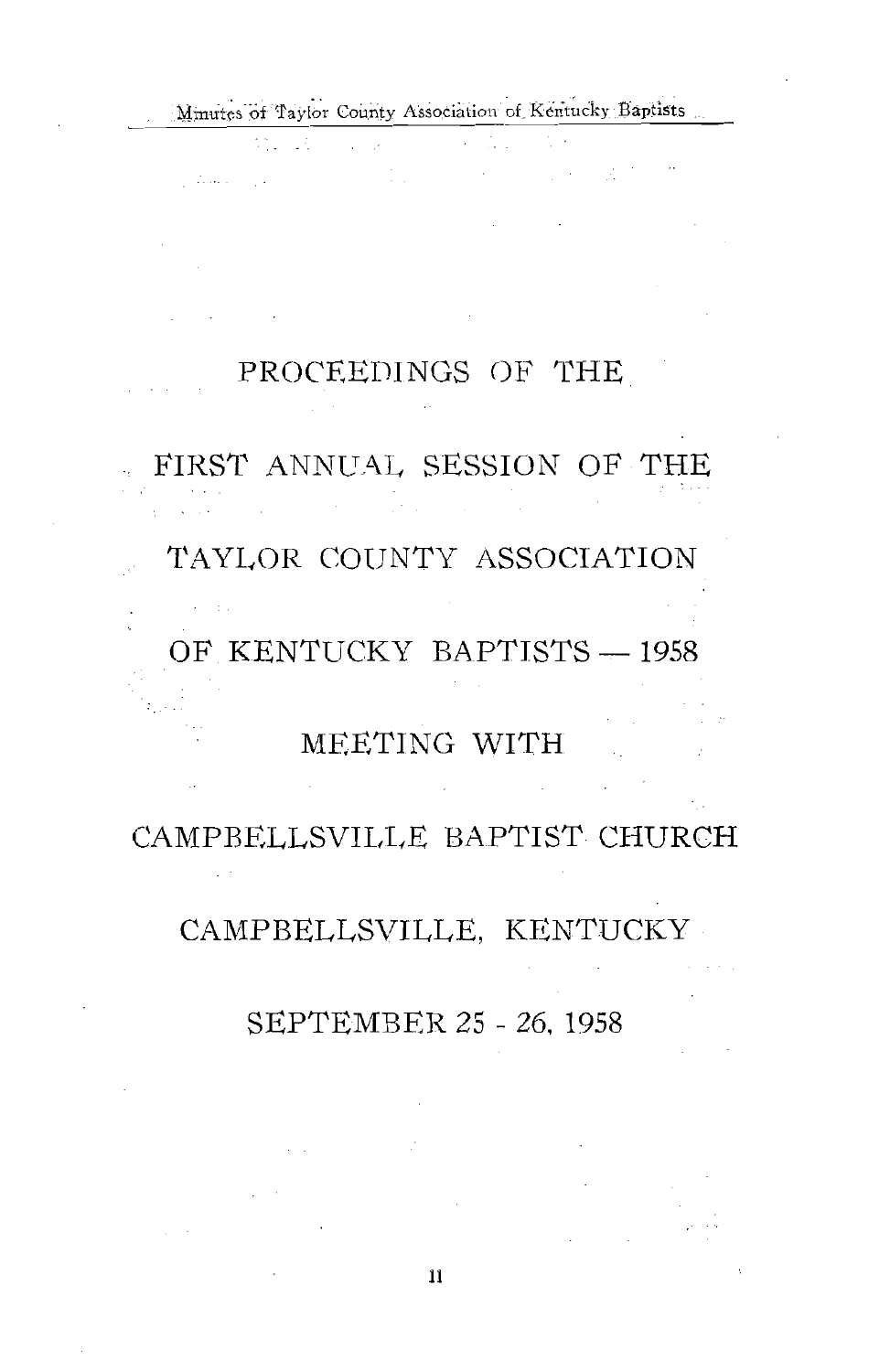### FIRST DAY -- MORNING SESSION

THEME: "Pressing Toward the Mark of the High Calling"

Promptly at 9:30 A. M. Moderator J. Chester Badgett, called to order the First Annual Session of the Taylor County Association of Kentucky Baptists, meeting with Campbellsville Baptist Church, Campbellsville, Kentucky.

In the absence of Rev. W. E. Miller the song service was in charge of Rev. D. G. Morris, with Mrs. Earl Pike at the piano.

In the absence of Mr. Larry Garnett the devotion was led by Dr. D. L. Druien, Pastor of Pleasant Hill Baptist Church, using a portion of first chanter book of Hebrews. Dr. Druien then led in prayer.

#### 1. Roll Call of Churches:

A roll call of the churches was made with 14 of the 15 churches having messengers present at that time. Total messengers present 79. It was then moved and passed that the messengers be accepted by the body.

#### 2. Election of Officers:

The following were elected as Associational Officers for the ensuing year:

| First Asst. Moderator $-$ Earl Pike $\ldots$ Rt. 5. Campbellsville, Ky. |  |
|-------------------------------------------------------------------------|--|
| Second Asst. Moderator $-$ T. E. Harding   Campbellsville, Ky.          |  |
|                                                                         |  |
| Asst. Clerk — Walter D. Nance   Campbellsville, Ky.                     |  |
|                                                                         |  |
| Asst. Treasurer - Willard R. Kindall  Rt. 4, Campbellsville, Ky.        |  |

3. Adoption of Order of Business:

The suggested Order of Business was presented and adopted by the body.

4. Invitation to Churches for Membership:

There were no Churches presented for membership in the Association.

5. Introduction of New Pastors:

Rev. Jesse Parker, Rev. T. H. Harding and Rev. L. W. Fishburn.

6. Recognition of Visitors:

The following visitors were recognized by the Moderator: Rev. B. E. Settles, Howard Gallimore, Mr. and Mrs. Charles McFarland.

7. Report of Executive Board:

Report of the Executive Board was given by Woodruff T. Chandler. The report was adopted by the Association.

#### REPORT OF THE EXECUTIVE BOARD

During the past year the Executive Board met every month in the Campbellsville Baptist Church Building, with average attendance of 20. Many decisions were made to further the work of the Association. A few of the most significant discussions are presented here.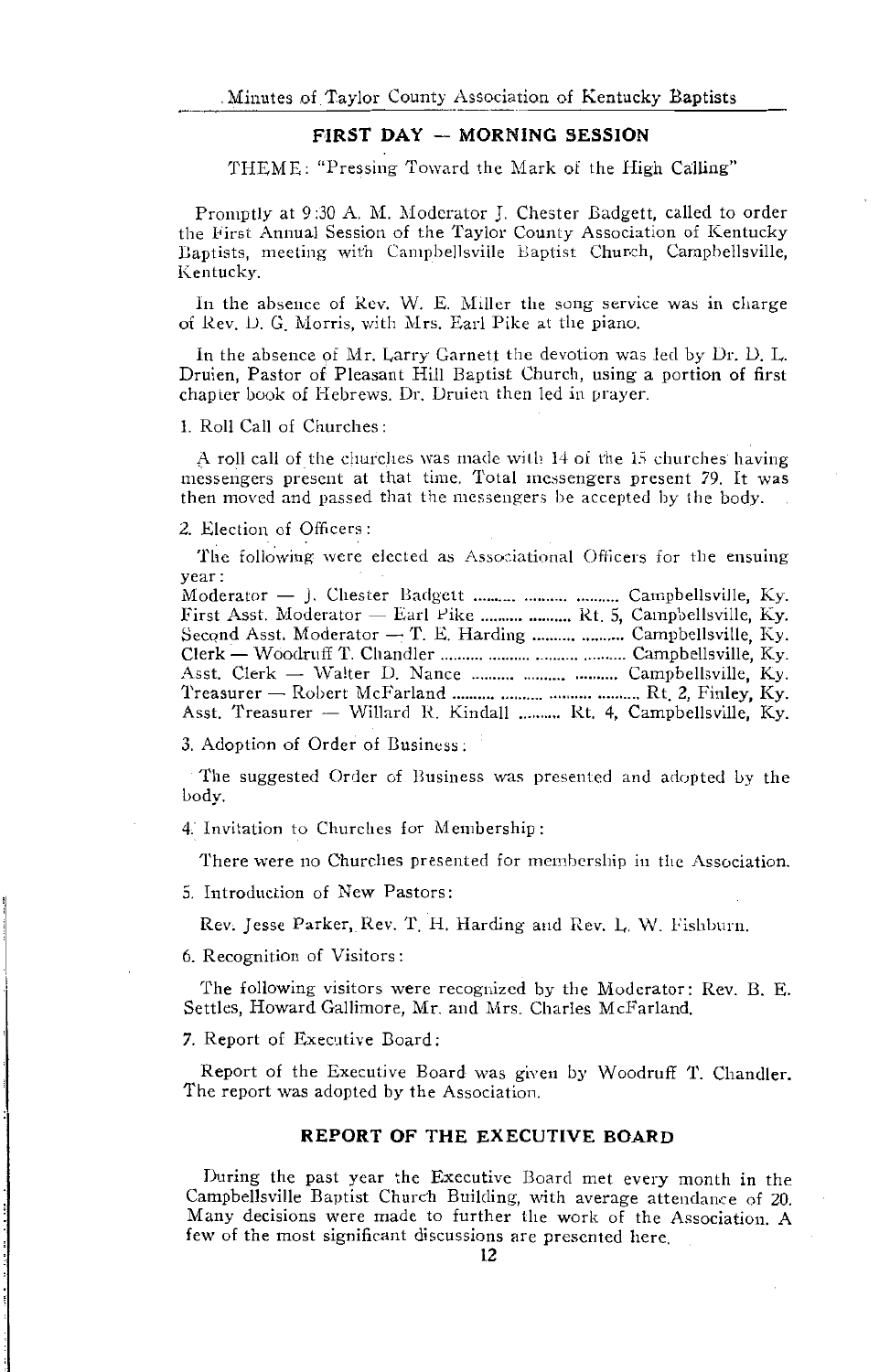September 8, 1957 the District Board of The Taylor County Baptist Association held its first Board meeting, with Dr. J. Chester Badgett, Moderator and Woodruff T. Chandler, Clerk, presiding.

In December The Taylor County Baptist Association and Campbellsville Baptist Church agreed to take over Tabernacle No. 2 in Adair County, the Association paying \$50.00 and Campbellsville Baptist Church \$25.00 per month. The mission was renamed Eunice Baptist Mission.

In January meeting the Board voted to participate in Simultaneous Crusade in spring of 1959 and voted to allott \$500.00 to the Acton Mission building fund.

In February the Board voted to have Associational wide survey Bro. G. R. Pendegraft in charge.

In March the Board appropriated \$50.00 to purchase piano for Eunice Bantist Mission.

In April the Board sponsored Vacation Bible School Clinic.

In May the Board set first week in November for taking survey of Taylor County.

In June the Board selected Dr. D. L. Druien to bring Introductory Sermon, and Dr. J. Chester Badgett, Missionary Sermon, at the annual meeting of the Association.

In July the Board agreed to sponsor booth at Taylor County Fair, under direction Dr. Roy G. Wilson, Associational Brotherhood President. Voted reports to Association not to exceed 250 words and deadline for returning letters September 15, 1958.

In August the Board voted we bring lunch to the Association, the host church to furnish drinks and lunch for out of town guests.

> Respectfully submitted Woodruff T. Chandler, Clerk

8. Treasurer's Report:

The Treasurer's report was read by Robert McFarland, Treasurer, and approved.

#### **TREASURER'S REPORT**

Received from churches as follows:

| 24.00  |
|--------|
| 60.00  |
| 50.64  |
| 20.00  |
| 36.00  |
| 153.80 |
| 72.00  |
| 65.24  |
| 200.00 |
| 50.00  |
| 297.55 |
| 10.00  |
|        |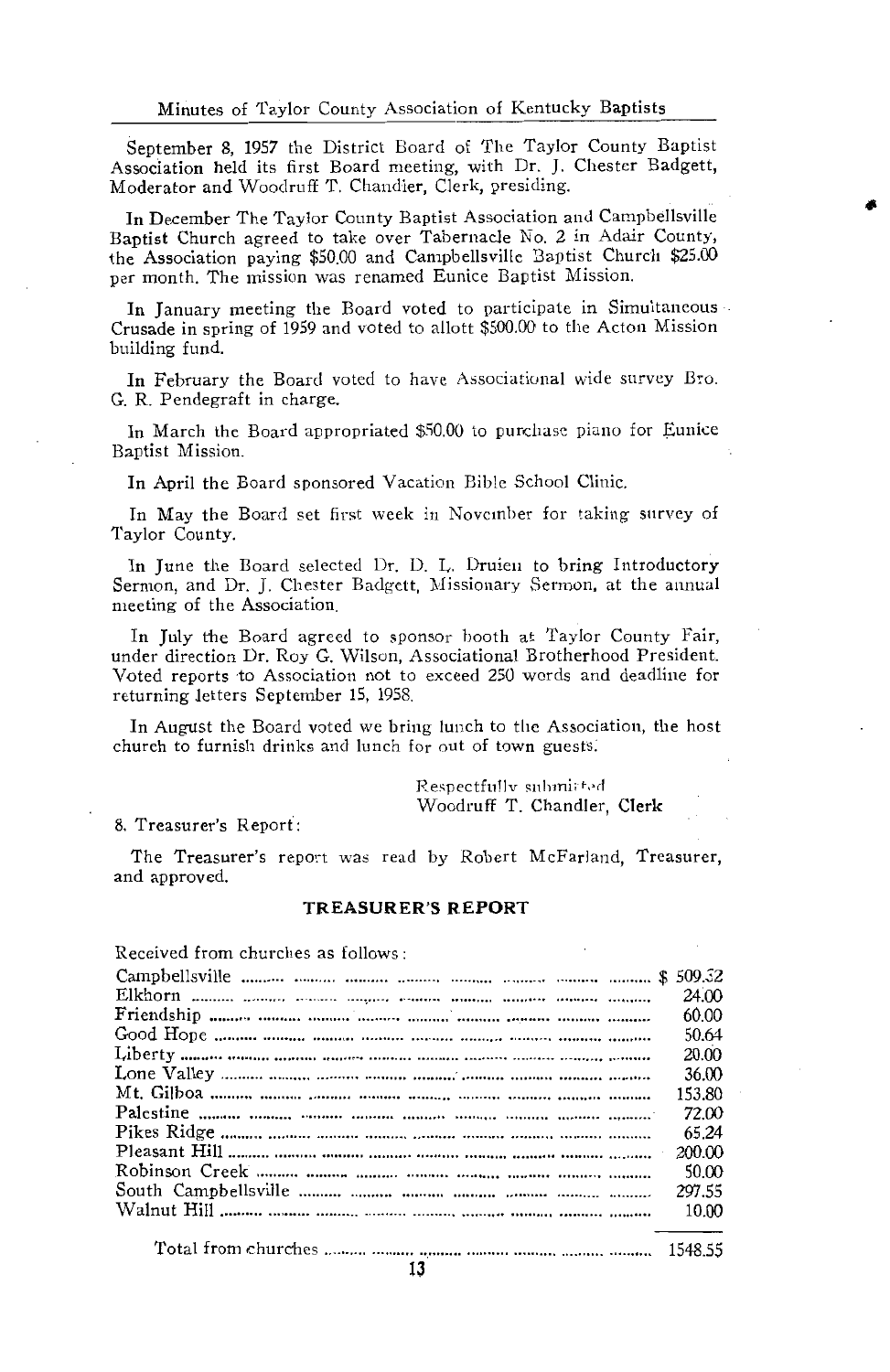|                                                                        | 35.00     |
|------------------------------------------------------------------------|-----------|
| Sale study course mann mining manns manner manner manner manner manner | 48.15     |
|                                                                        | 66.58     |
|                                                                        | 84.44     |
|                                                                        | 1000.00   |
|                                                                        |           |
| Disbursements:                                                         |           |
|                                                                        | 6.75      |
|                                                                        | 50.68     |
|                                                                        | 27.00     |
|                                                                        | 24.32     |
|                                                                        | 9.92      |
|                                                                        | 14.90     |
|                                                                        | 52.65     |
|                                                                        | 500.00    |
|                                                                        | 50.00     |
|                                                                        | 480.00    |
|                                                                        | \$1237.37 |
|                                                                        |           |
| $\mathbb{R}$ expectfully submitted                                     |           |

R. T. McFarland, Treas.

#### 9. Auditor's Report:

The Auditor's Report was given by E. Lee Edwards and approved.

#### **AUDITOR'S REPORT**

To the Moderator

Taylor County Association

I have examined the books and the Annual Report of the Treasurer of Taylor County Association for the fiscal year 1957-1958. The baük book shows a balance of \$1562.43 as of August 30, 1958.

This report is true to the best of my knowledge and belief.

Respectfully submitted E. Lee Edwards, Auditor

10. Recommendations.

There were no recommendations.

11. Digest of Letters and Historical Interests.

The digest of letters and historical interests was given by Woodruff T. Chandler, showing what the Association had done in all phases of work during the past year.

### **EVENTS OF HISTORICAL INTEREST**

Campbellsville - New Raikes Hill Mission building dedicated. New building at Acton started. New sidewalks laid at Campbellsville Church, First Church in South Central part of State to have Forward Program of Finance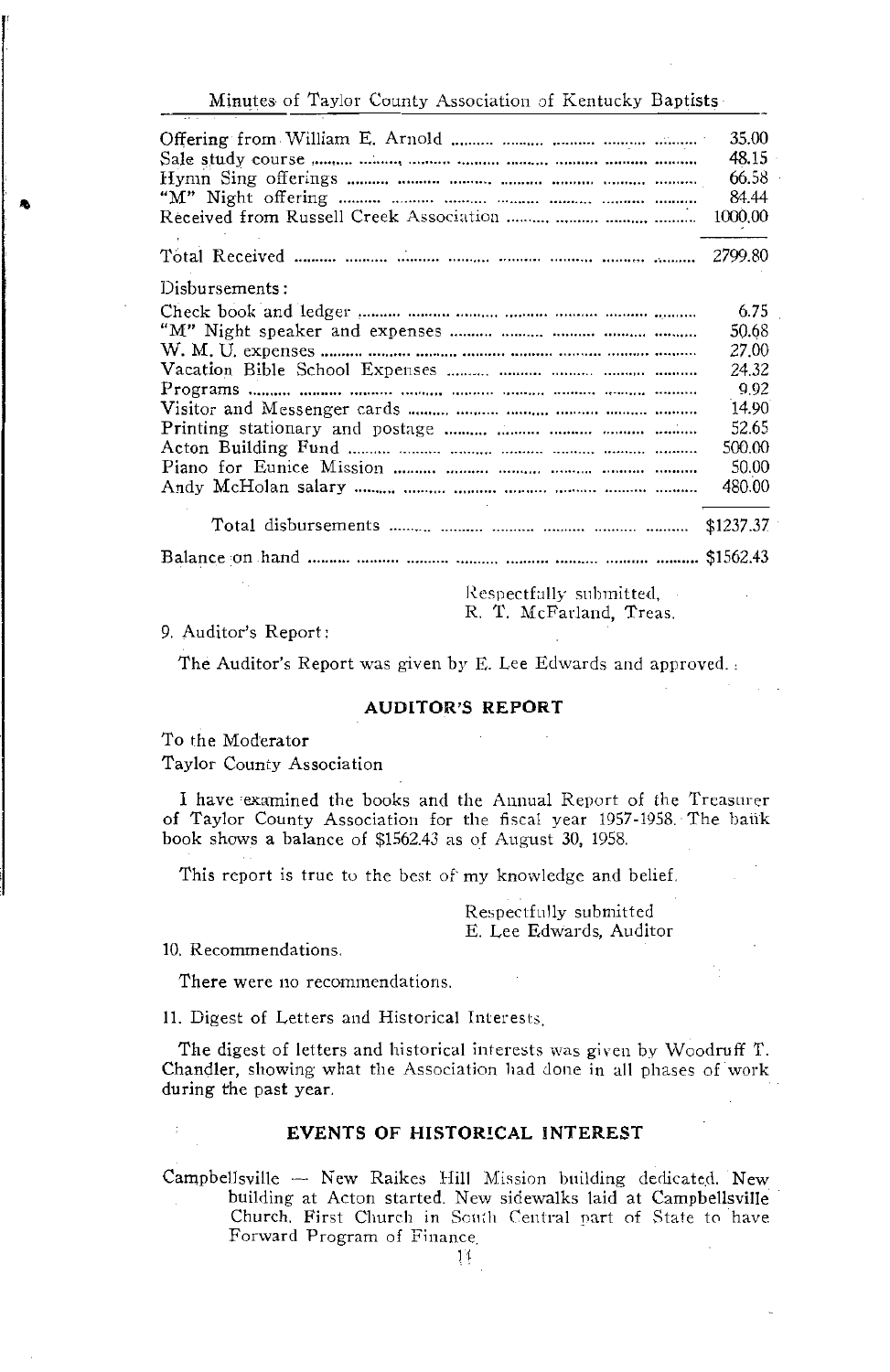Elkhorn - Bought pastorium, painted interior of pastorium. Hand rail erected on Church, electric clock installed in Church. Organized Brotherhood. Invitation is extended to Taylor County Association to meet with us first day 1959.

Friendship - Remodeled inside of Church, brick on outside. Bought new piano.

Good Hope - Church auditorium floors refinished and carpeting laid, also basement Sunday School rooms redecorated.

Palestine - Organized W. M. S. and Brotherhood.

- Robinson Creek Built new pastorium valued at \$10,000.00. The Church called a new pastor Jesse A. Parker, June 22, 1958.
- Salem Brotherhood organized May 1958. On Sunday evening, September 7, 1958, Rev. L. W. Fishburn, of Bowling Green, Kentucky accepted pastorate of this Church.
- Walnut Hill We purchased a pastors home on Lowell Avenue for \$8500.00. Called Rev. Henry T. Parrott for our pastor.

12. Campbellsville College.

The report on Campbellsville College was given by Rev. Marshall Black and adopted. Dr. D. L. Druien spoke to the report.

### **MARINE REPORT OF CAMPBELLSVILLE COLLEGE**

For many years the Administration and Trustees of Campbellsville College have dreamed of and worked toward the establishment of a four-year institution. Within the past year the State Department of Education at Frankfort helped set up the schedule for 4-year teacher. training. The Board of Trustees voted unanimously to start third year work in the fall of '58 and fourth year work in '59. The General Association of Baptists in Kentucky in the meeting at Harlan last fall approved the plan of Campbellsville College and gave permission for the institution to go afield to raise sufficient funds to guarantee the project.

The Trustees of Campbellsville College launched a Fund-Raising project last March. As of the 24th of September the grand total of all gifts and pledges stand at \$246,510.30.

Within the past year this school has made steady progress in its preparation to handle an enlarged student body and expand curriculum. A little more than \$20,000.00 has been spent to date for remodeling and expansion. The Music Department has been moved into new quarters, the purchase price for which, plus improvements, was about \$9,500. Additional equipment on order and work already planned will cost an additional \$7,000.00.

The college has enrolled more than 600 students this year and added seven new members to the faculty; three have their Dr.'s Degree, the other four have Master's Degrees. The school plans to add 5 or more people with advanced degrees to its teaching staff within the next two vears.

are an engine production

Respectfully submitted, Marshall Black

At this time Rev. D. G. Morris led the congregation in singing "Higher  $Group_{\mathbb{C}}^n \longrightarrow \mathbb{C}$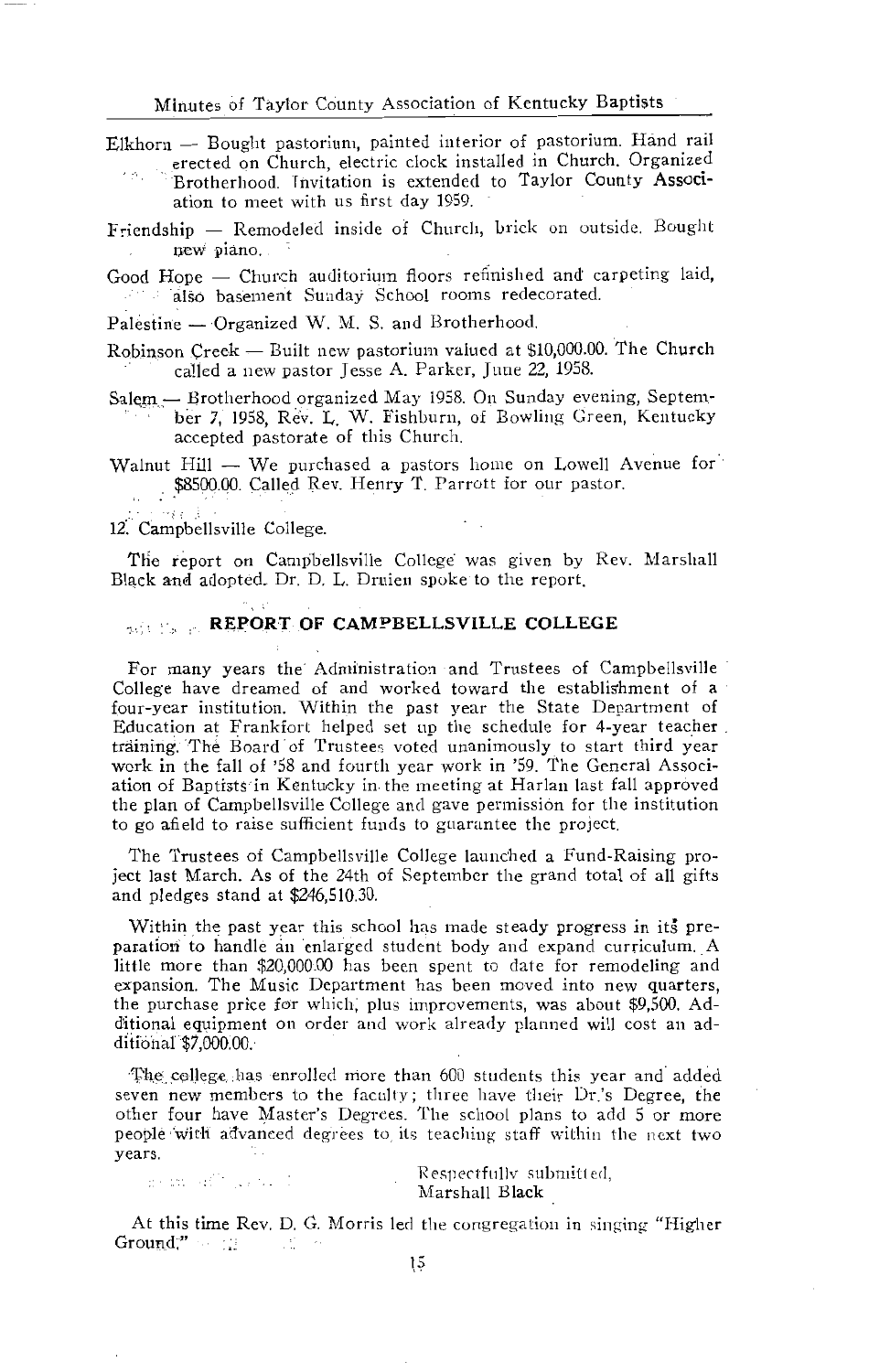#### 13. Miscellaneous Business.

1. Motion made and seconded Moderator appoint a Budget Committee to report before close of session.

2. The Moderator appointed the following committees:

Budget: Robert McFarland, Chr., Homer Kirtley, Henry Madris, D. G. Morris, Jesse Parker.

Committee on Committees : D. L. Druien, Chr., J. V. Mullens, Roy Morris. Resolutions Committee: Herbert Keeton, Chr., Gilbert Sapp, Howard

Lewis.

Nothinating Committee for 1959: Marshall Black, Chr., J. D. Meadows, Henry T. Parrott.

At this time Rev. D. G. Morris led the congregation in singing "The Light of the World is Jesus."

#### 14. Introductory Sermon.

Dr. D. L. Druien brought the Introductory Sermon, which was an enlightening message. His subject "The Changeless Christ in a Changing World." Outline follows:

Text: "Jesus Christ, the same yesterday, today and forever." Heb. 13:8. The Lord Jesus Christ remaineth the same from eternity to eternity. In the affairs of men and nations there is continual change.

Man must have something that will bear him up and sustain in all the change and decay common to the human race.

Are we alarmed today because of world conditions?

Are we apprehensive of national calamities?

Are we troubled by a sense of personal danger?

Are we disturbed about the security of our churches and the advance of the Kingdom of God?

Let us remember the Eternal Purpose of God in Christ Jesus - $I. -$ Our Changing World.

II. - Our Unchanging Christ

1. Unchanging In His Character.

2. Unchanging In His Power.

3. Unchanging In His Love.

4. Unchanging In His Authority.

The morning session was adjourned with prayer by Rev. T. H. Harding, pastor of South Campbellsville Baptist Church.

### FIRST DAY - AFTERNOON SESSION

Theme: "Pressing Toward the Mark of Higher Calling in Kentucky."

The afternoon session opened with singing "Standing On the Promises" led by Rev. D. G. Morris, pastor Elkhorn Baptist Church.

Bro. Edgar Russell gave the devotion reading First Peter 1st Chapter beginning with 15th verse. Bro. Russell then led in prayer.

15. Report on Kentucky Mission Program - D. G. Morris, Chairman.

1. Christian Education.

The report on Christian Education was given by Bro. Willard Wise.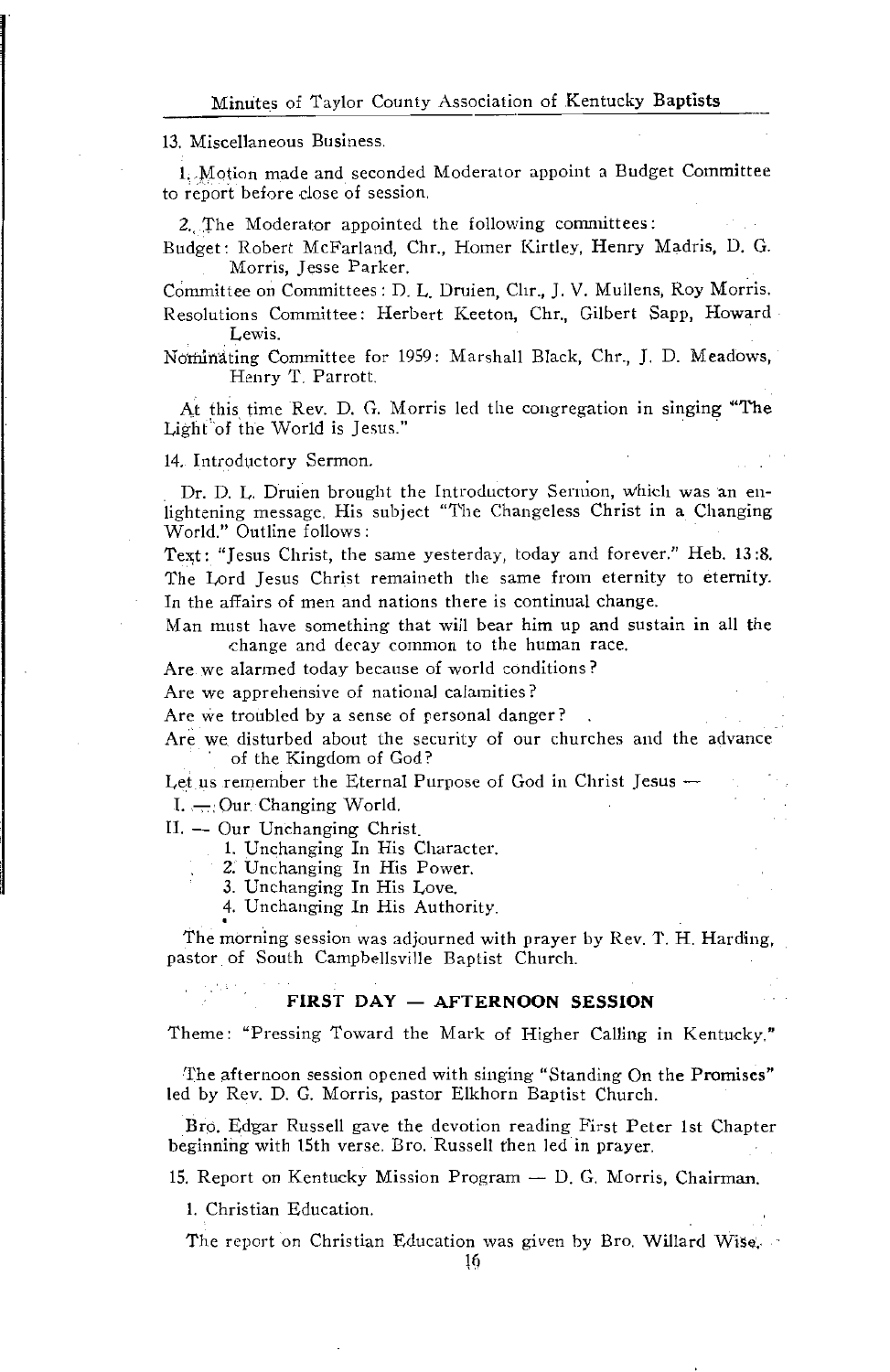#### REPORT ON CHRISTIAN EDUCATION s en alb

الكاليليات

 $\sim$  "Study to show thyself approved unto God." II Timothy 2:15a.

and which What is the future of Christian Education in Kentucky? Kentucky Baptist have seven schools and coileges with a total enrollment of 3,100.

Bethel College at Hopkinsville is a Junior College with 301. W. Edwin Richardson is president.

Cumberland College at Williamsburg is a Junior College that is moving in the way of a Semor College with  $629$ . L. at. boswell is president.

Campbellsville College at Campbellsville has been a Junior College but is now to offer four year teacher training, with 430, john M. Carter is president.

Georgetown College at Georgetown is a Senior College with 1,2.3. H. Leo Eddleman is president.

Oneida Institute at Oneida has 236. D. Chester Sparks is president.

Magoffin Baptist Institute at Mountain Valley has 120. James E. Brown is president

Clear Creek Baptist School at Pineville serves Ministerial Students with 150, D. M. Aldridge is president.

Theological Seminaries of Southern Laptist are: Southern at Louisville, Kentucky; New Orleans at New Orleans, Louisiana; Southeastern at Fort Worth, Texas; Midwestern at Kansas, City, Missouri, and Golden Gate at Berkley, California.

Enrollment was up last year with Seminaries up 5.4%; Senior Colleges up 3.0%; and Junior Colleges up 5.1%. Baptists must continue to build and enlarge. Will you help enlarge Christian Education in Kentucky?

A late report from Campbellsville College:

Pledged by 16 Taylor County Churches - \$82,590.00.

Pledged by all Churches  $-$  \$170,198.24.

Other than Churches, Taylor County pledged - \$71,432.06. Total pledged all sources - \$246,510.30.

Present enrollment at Campbellsville College  $-607$ .

Respectfully submit  $\mathbb{R}^{1}$   $\left(\begin{array}{ccc} 0 & 0 \\ 0 & 0 \end{array}\right)$ . Willard Wise Russell Dazey

**Service** 

 $\mathcal{L}(\mathcal{L})$  , and  $\mathcal{L}(\mathcal{L})$  , and  $\mathcal{L}(\mathcal{L})$ 

2. Hospitals.

 $\sqrt{2}$ 

 $\sim$ 

The report on Hospitals was given by Rev. Andy McHolan, pastor Eunice Baptist Mission. Rev. B. B. Hilburn, Chaplain Kentucky Baptist Hospital, spoke to the report. **State** 

#### REPORT ON HOSPITALS

Central Baptist Hospital in Lexington admitted a total of 8,096 patients during the year 1957. The hospital has 320 employees on a full-time basis. It charged off \$47,837.68 for charity, bad debts, and discounts to ministers and employees, and spent in addition to this amount \$10,464.46 from the charity fund. and the program than to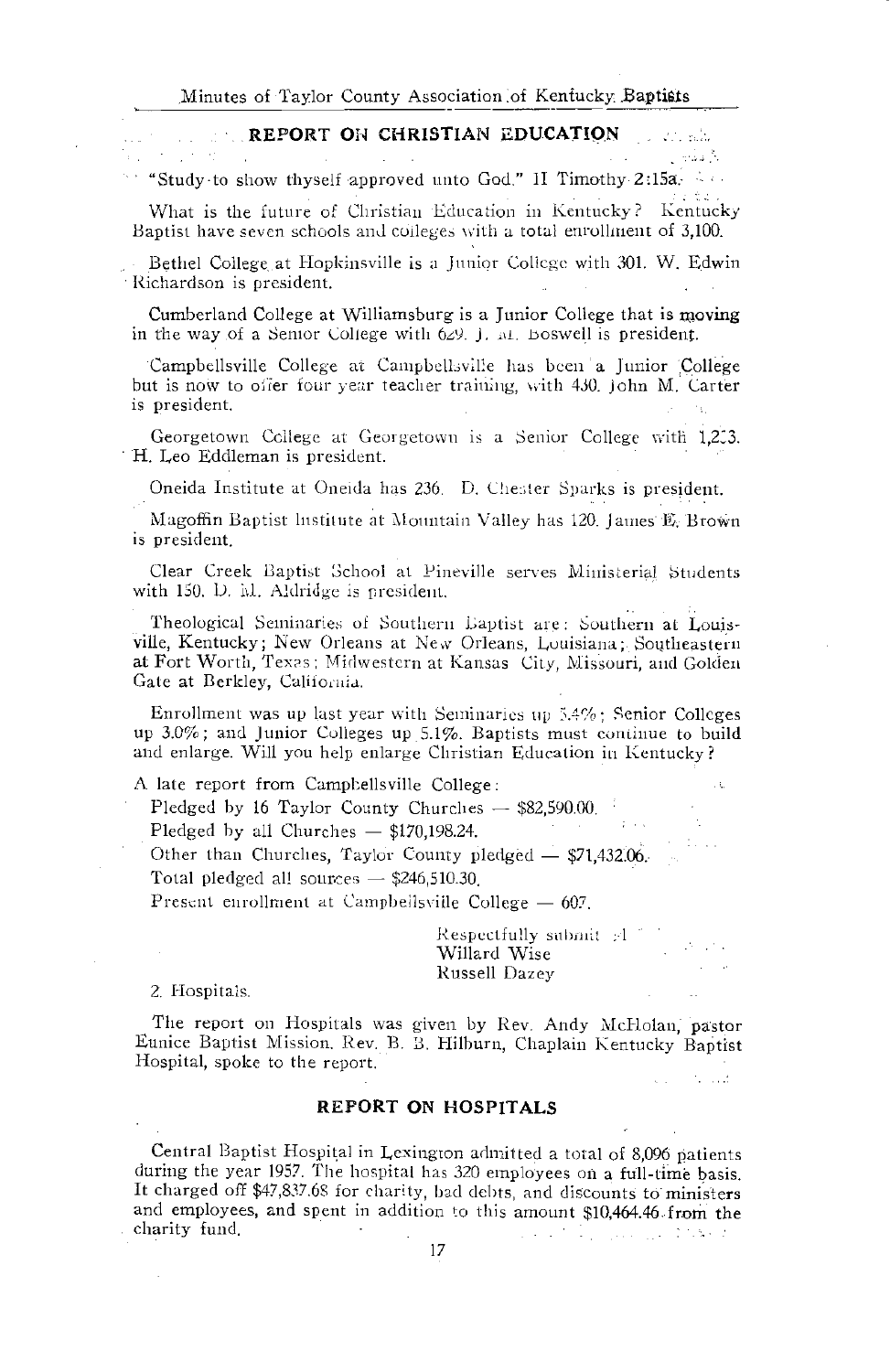Kentucky Baptist Hospital in Louisville now has 345 beds. Last year 19.114 patients were admitted. It charged off for charity, discounts and bad debts \$97,356.71. In addition to this amount there were \$19,840.48 free services under the Sunday School Charity Fund.

Western Baptist Hospital in Paducah has a bed capacity of 117. During the year ending April 50, 1958 they admitted 6,502 patients. Last year it charged off \$23,189.89 for bad debts and discounts. \$10,260.75 was paid by the Sunday School Charity Fund.

During the year ended December 31, 1957 the New Orleans Hospital admitted 41,912 patients and the Baptist Memorial Hospital admitted a total of 31,044. During the year there was a grand total of 72,956 patients admitted to the two hospitals.

In 1957 Southern Baptist Hospitals rendered \$147,882.84 in free service to patients unable to pay for hospitalization and to our missionaries under appointment of the Home and Foreign Mission Boards. Baptist Memorial Hospital rendered \$49,674.12 in free service for the same period.

Your prayers for the continued success of these institutions will be appreciated.

> Respectfully submitted, Andy McHolan

#### 3. Children's Homes.

The report on Children's Homes was given by Rev. Gilbert Sapp, pastor Liberty Baptist Church, Rev. C. Ford Deusner, Supt. of Glen Dale spoke to the report.

#### **REPORT ON CHILDREN'S HOMES**

#### **GLEN DALE**

Ground was broken last fall for the building of two cottages at a cost of \$200,000. This the first building enterprise in 5 years. More is to be done as funds are provided. 247 children have been cared for in the last year, 23 have been baptized. 7 have completed high school, 1 boy received his B. A. degree at Georgetown. Last year a small profit was made from the farming operations. Looks like another good year,

#### PINE CREST

Pine Crest, Kentucky Baptist's newest Children's Home, is now in its second year of operation. Located two miles north of Morehead, it has carried its full capacity of forty-eight children.

Thus far seventeen counties are represented.

Pine Crest is operated as a branch of Spring Meadows with Sam Ed Bradley serving as superintendent of both Homes. Mrs. Virginia R. Fields is the Resident Director. The first year's operation has been very successful.

### **SPRING MEADOWS**

On June 30 Spring Meadows began its 90th year. This Home is the oldest Baptist Children's Home in the South. Originally located in Louisville the Home moved to Middletown on US 60 in 1950. Sam Ed Bradley has been superintendent of the Home since 1947.

The children and staff attend five Baptist churches which prevents swamping any given church and puts the children in a more nearly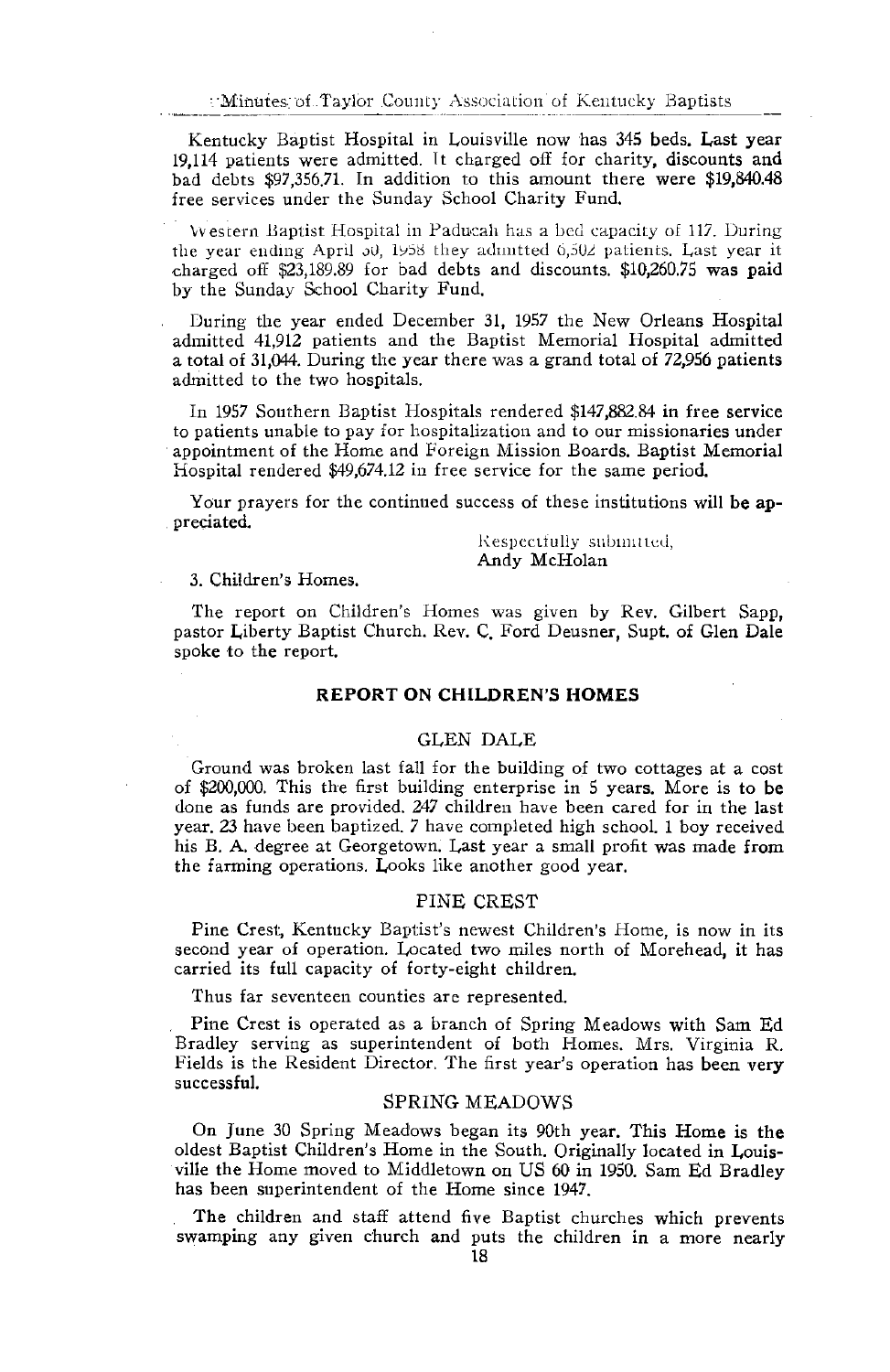normal Sunday School and church setting. They belong to and take part iil the various organizations.

These homes continue to need the help of all Baptists. They are grateful for many gifts of supplies sent in. Every dollar is needed that is received through the Cooperative Program. They need their part of "One Day's Pay" from every loyal Baptist at Thanksgiving, Above all they need the undergirding support of your intercessory prayers "before" our Father's throne" in their difficult but rewarding ministry to homeless children.

> Respectfully submitted Gilbert Sapp Ruben Burkhead

4. Relief and Annuity.

In the absence of Samuel McNeil, the report on Relief and Annuity was given by Bro. Cosby Bradshaw. Dr. D. L. Druien spoke to the report.

### REPORT ON RELIEF AND ANNUITY

#### PROMOTION

Presently, only 34% of our Southern Baptist ministers are enrolled in the Annuity Board's protection program. The Board's Promotion Department is constantly working to enlist the thousands of others in this vital program. A study of the retirement or pension plans of other denominations reveals an important fact. In the denominations showing the greater percentage of their preachers in the protection program, the church assumes the entire financial responsibility, paying the pastor's dues as well as its own.

Out of the approximately 11,000 Southern Baptist churches now participating with their pastor in this protection program, around 36% are paying both member and church dues. It is hoped our churches will give this matter some serious thought as a possible solution to giving these other preachers and their families the protection they need through the Annuity Board's program.

#### KENTUCKY DATA

The May 1958 billing indicates that Kentucky has 639 pastors and 795 churches paying regularly into the retirement plans. During 1957 a total of \$73,374.54 was paid to 115 Kentucky annuitants. In addition to this. \$22,679.22 was paid in relief grants to 42 ministers and 55 widows on the Kentucky relief rolls during the year.

Churches in the Plan - Campbellsville, Good Hope, Lone Valley, Mt. Gilboa, Pikes Ridge, Pleasant Hill, Robinson Creek and Walnut Hill.

Churches not in the Plan - Elkhorn, Friendship, Liberty, Palestine, Saloma, South Campbellsville, Salem, Pitman Valley, Acton, Yuma, Raikes Hill, and Eunice.

If the pastors of these Churches, and Missions were disabled for life, would your church care for them? Or would they be added to the already burdened relief roll.

> Respectfully submitted. Rev. Samuel McNeil Jack Pike C. E. Bradshaw 19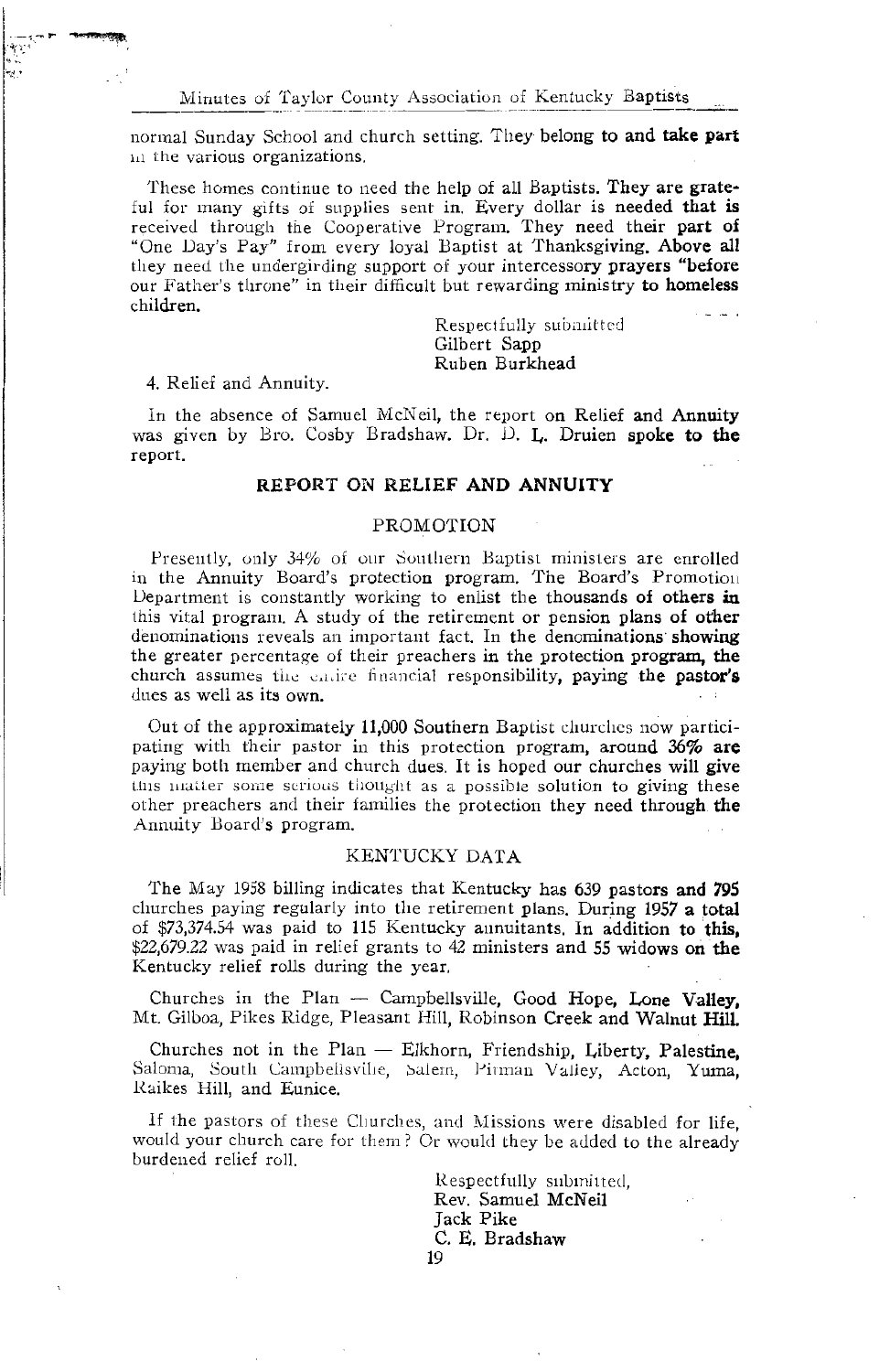### 5. Western Recorder.

The report on the Western Recorder was given by Ivan Blevins.

keddom ins William College âs v

#### REPORT ON WESTERN RECORDER

The Western Recorder has enjoyed the blessings of God for more than a hundred years and last year was no exception. We report with gratitude to our Lord and Kentucky Baptists a good year with even brighter prospects ahead.

We have been pleased with the reception of the paper and the kind remarks about certain changes and improvements but have been disappointed that in several instances the paper has been dropped by churches which were sending it to their families. We firmly believe that in every instance, the cost of the paper will be more than made up in increased contributions to the local and world wide program of Baptist churches.

Our present circulation is 56,579. 428 Kentucky Baptist churches used the budget plan by which the church pays for the paper to be sent to its resident families. Many more churches use the club plan where ten or more subscribe for the paper at a reduced rate. Our subscription rates remain the same. \$1.44 a year on the budget plan, \$1.80 by the club plan cand \$2.25 for the individual subscriptions.

We have one recommendation. We request that the association elect or appoint a chairman of religious publications. We could work through this person both for obtaining important news of the associational events and for promoting wider circulation of the Western Recorder within the Taylor County Association.

> Respectfully submitted, Ivan G. Blevins

6. Temperance and Morals.

a cln the absence of William Miller the report on Temperance and Morals was read by the Clerk.

### REPORT OF TEMPERANCE AND MORALS

The past year, June 1957 - June 1958, has been an exceedingly busy one for the Temperance League and we have enlarged and carried out our three-point program of offense against the liquor traffic. We are deeply indebted to the 2,500 churches throughout Kentucky which have supported our cooperative attack.

Here is a summary of our program's accomplishments through the action of your league:

#### 1. INFORMATION BUREAU

Each Sunday, throughout the year (except the Sunday immediately before Christmas and Easter Sunday), the members of our Speakers Bureau are conducting Field Days in some part of Kentucky. Each Sunday our speakers visit in several churches. In each church where we speak we present a brief summary of the alcohol program as it exists in Kentucky and the United States. We strive to create in the people of the local church a desire to do something, individually and as a church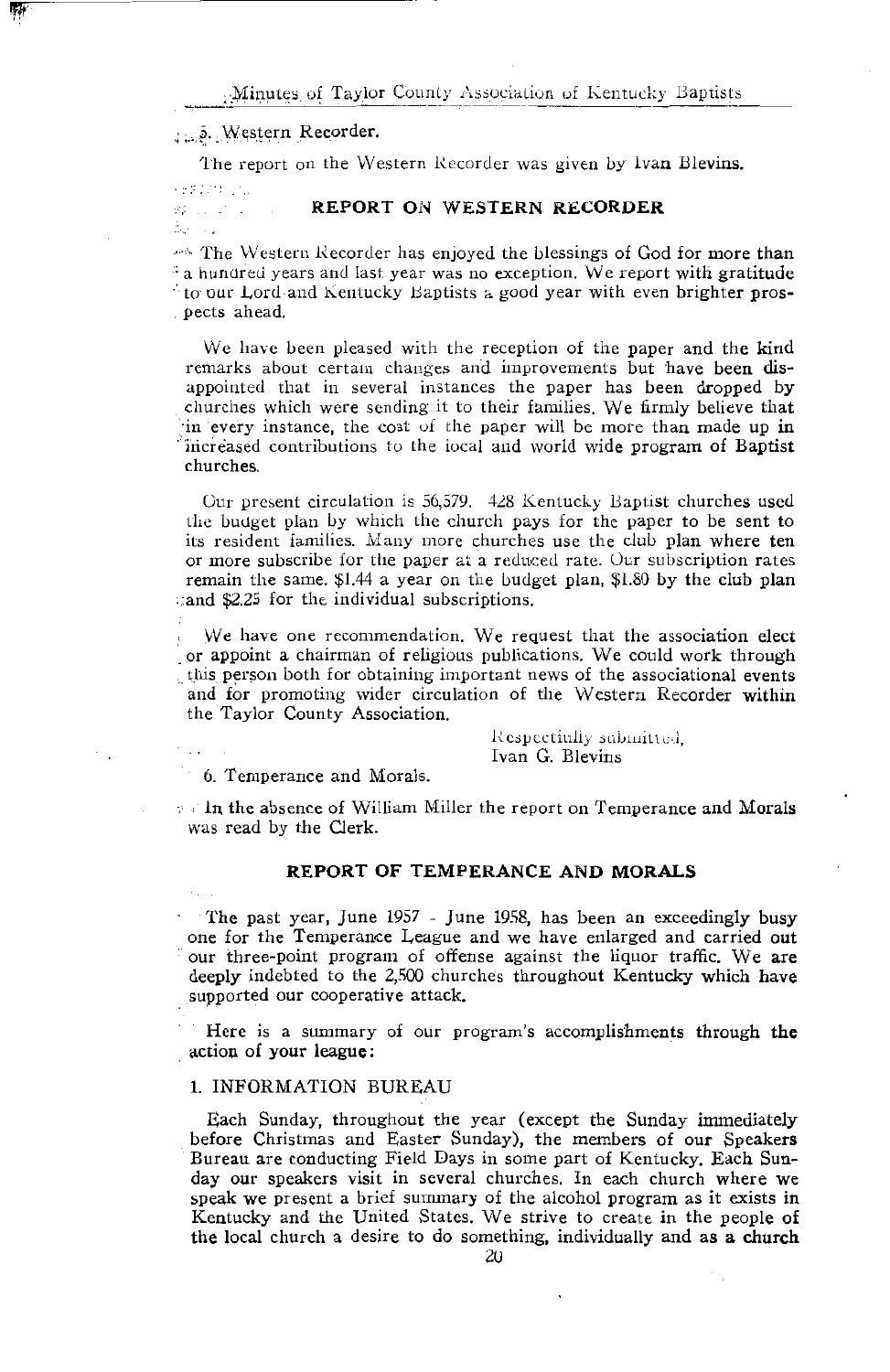about the problem. More than one hundred thousand pieces of literature have been distributed in the past year.

#### 2. LEGISLATIVE WORK.

Our record has been upheld during the 1958 session of the Kentucky General Assembly: No Legislation Favorable to the Liquor Traffic was Passed! This year a signal victory was won in Warren County and Bowling Green. There are now 87 totally dry counties in Kentucky.

We ask for your continued support for the greatest advances of Temperance movements.

Please help us pray for yet another victory in Marion County in October 1958.

"The Church could destroy the liquor traffic if it would."

Respectfully submitted. W. E. Miller Poe Young

7. State Missions and Kentucky Baptist Foundation.

The report of State Missions and Kentucky Baptist Foundation was given by Henry T. Parrott.

#### REPORT OF STATE MISSIONS & KY. BAPTIST FOUNDATION

Our budget for mission work in Kentucky for this year is \$475,000.00. \$385,000.00 of this amount will come from the Cooperative Program, and the remaining amount will come from designations, special offerings, and interest on trust funds. This is a large budget but the need is much greater. There is at least one million people in Kentucky above nine years of age who have never made a profession of faith in Christ.

We have 98 regular missionaries and 24 summer student workers who are working as District, City, County, and Local missionaries in 73 associations in the State. These missionaries reported last year: Preaching and teaching services  $-$  16,796; Visits  $-$  70,611; Tracts Distributed  $-366,869$ ; Miles Traveled  $-1,339,654$ ; Professions of Faith  $-2.551$ ; Baptisms  $-$  1,469; Additions by Letter  $-$  618; Rededications  $-$  3,431.

Also included in State Missions are five other departments of work: Sunday School, Training Union, Baptist Student Union, Brotherhood, and Church Music. The total accomplishments of these workers can only be known in heaven. They are all doing a great job.

The needs are great, the task challenging and the accomplishments encouraging. Your State Mission money is being used wisely and efficiently. Let us all pray for and support State Missions.

THE KENTUCKY BAPTIST FOUNDATION: The total endowment of the Kentucky Baptist foundation is \$1,387,500.00. The interest from this fund is approximately \$60,000.00 per year, which goes to various institutions and agencies. The Foundation has grown to its present size in the past 13 years. It is continuing to grow today. May Kentucky Baptist not trust in their money, but put their money in trust.

> Respectfully submitted. Henry T. Parrott C. V. Bryan 21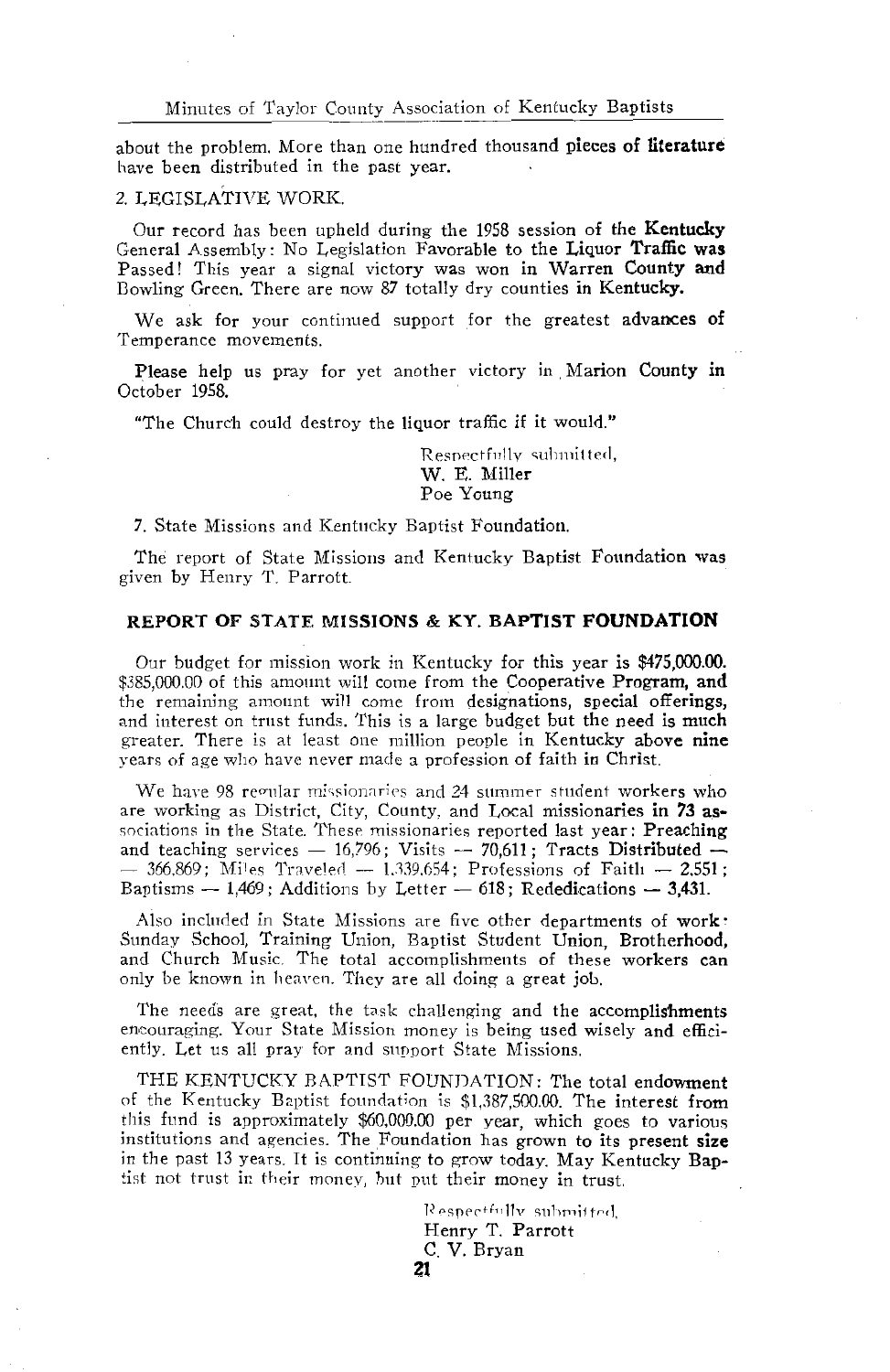#### 8. Evangelism.

 $\mathbb{R}^n$  . The  $\mathbb{R}^n$ 

The report on Evangelism was given by Russell E. Dazey.

### REPORT ON EVANGELISM

Earnest prayer, careful planning and intensive preparation for the '59 Simultaneous Revival Crusades, mark 1958 as a great year for evangelism. Unusual interest and concern are being shown for the '59 Crusades. The '59 Crusades offer Southern Baptists their finest opportunity in soulwinning.

Last year Kentucky Baptist Churches reported more than 24,000 baptisms. This is an increase of almost 2,000 over 1956. The many wonderful revivals that have been held during the current year, and the intense interest in evangelism indicate that Kentucky Baptists may report well over 25,000 baptisms this year.

The annual State-wide Evangelistic Conference was held in Louisville. January 13-15. As always, this was a time of great inspiration and challenge. Every pastor would be greatly helped by attending. Each church ought to send its pastor. The next conference will be held January 12-14, at the Walnut Street Baptist Church, Louisville, Kentucky,

June 1, was observed as a Baptist Day of Prayer for the '59 Simultaneous Crusades. Baptist Churches and people from six other Baptist Bodies in North America joined in this day of prayer with Southern Baptists.

An associational chairman of Evangelism has been elected in 75 of the 82 associations. More than 65 associations have voted to participate in the '59 Simultaneous Crusades, and 60 associations have elected a steering committee.

All churches are urged to participate in the Crusade. The four regions in the Western half of Kentucky will observe the date of March 15-29. The four regions in the Eastern half of Kentucky will use the date of April 12-26. Let's make 1959 a banner year in soul-winning.

The reports show that the results of evangelism in this association for the year of 1958 are 163 baptisms. There was a total of 24 revival meetings during the year.

> Respectfully submitted. R. E. Dazey Vernon Newton

9. District Missions.

Expertise

The report on District Missions was given by J. A. Parker.

### REPORT ON DISTRICT MISSIONS

The Taylor County Association is proud to report on the Mission work which is being done in our Association.

The Campbellsville Church is sponsoring several Mission stations and Sunday School points, of which are the following:

Raikes Hill, with Bro. Russell Dazey as its pastor, which dedicated a new building August 3, 1958.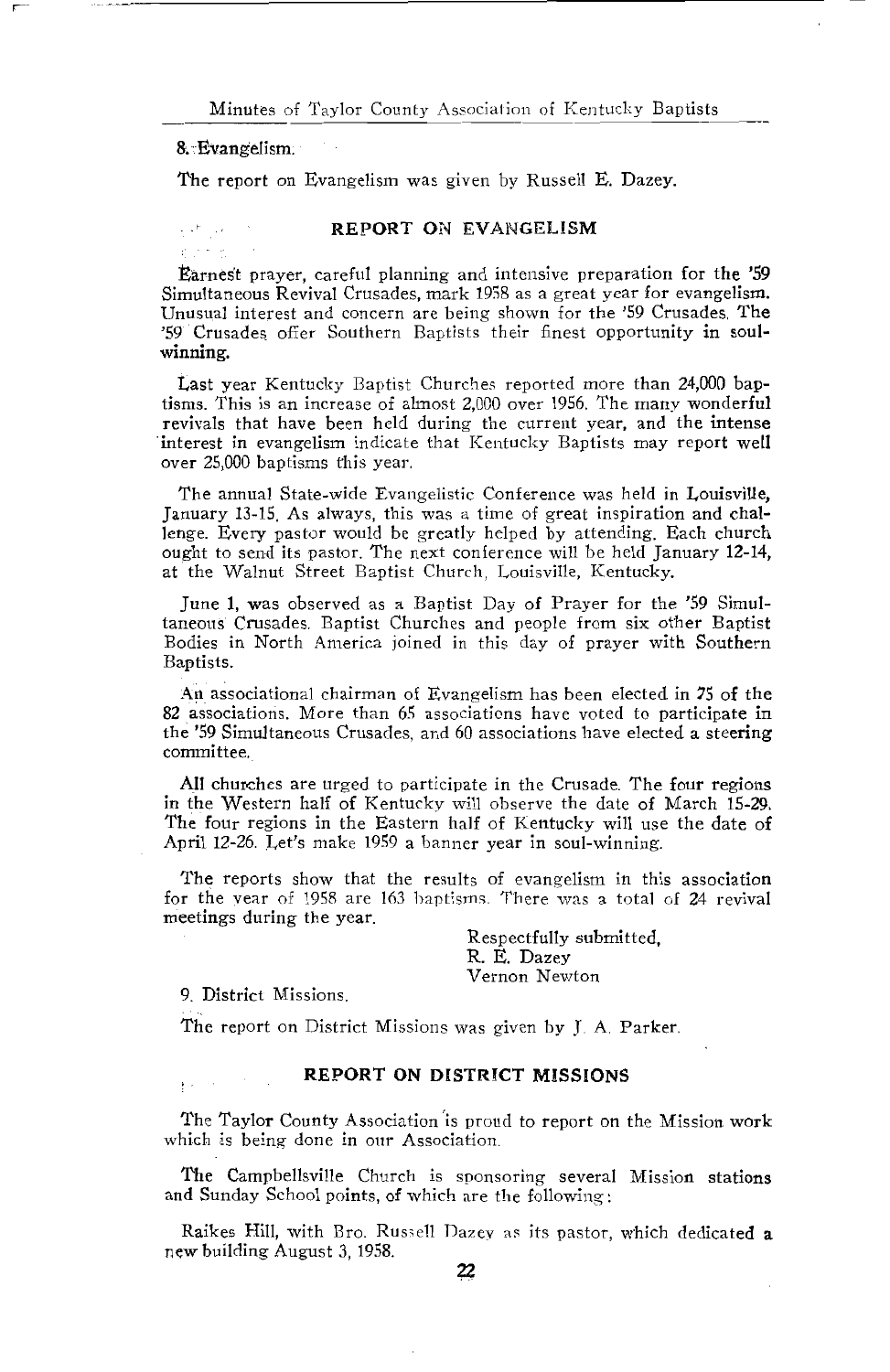Yuma Mission, with Bro. Claude Munsey as pastor.

Acton Mission, of which Bro. Joseph Horsley is pastor, here a new building is being erected and will soon be in use.

Their latest mission work is the Eunice Mission with Bro. Andy McHolan as pastor, the Association is helping to support this mission.

They are also carrying on work on Sunday in the County Jail, the Judges Office, and in the Metzmier Nursing Home. The leaders of these stations are: Harlan Whitlow, E. Lee Edwards, Bro. Chester Badgett, Henry Madris, and Mrs. Thomas Miskell. They have also started two other missions which have become self-supporting churches, namely, South CampLellsville Church and Walnut Hill Church.

This great mission work has been guided by the Superintendent of New Work, Henry Madris, one of our many mission minded Deacons. and under the supervision of the Sunday School Superintendent, Mr. E. Lee Edwards. These men have been supported by 24 Deacons under the chairmanship of Lloyd Parrott, who has led the church to support the total togram of the church

The Pleasant Hill Church, with Dr. D. L. Druien as pastor has also organized a New Mission, Pitman Valley Mission, with Bro. Joe Brown. as its pastor, which also is doing a very fine job. This mission was started in 1958, and has grown from 60 in Sunday School on June 1 to 91 on August 10. It also had 68 in Worship Service on June 1, with 101 on Auguest 10. Their offering went from \$44.35 on June 1 to \$78.87 on August 10.

We just hope and pray that many of our churches and their leaders and members will get the vision as these two fine churches have, to establish other mission points in the coming vear.

> Respectfully submitted. Bro. Jesse A. Parker

The mission reports were adopted by the body.

Rev. D. G. Morris led the large group present in singing "Send the Light."

16. Co-operative Program.

Dr. W. C. Boone. General Secretary-Treasurer, gave a very interesting address on the Co-operative Program.

17. Miscellaneous Business.

1. Motion made by Bro. Stapp, seconded and passed, we express our appreciation to Dr. Boone for his timely message.

2. Motion made, seconded and passed to re-imburse Clerk expenses up to \$100.00.

3. Motion made, seconded and passed to adjourn until Friday morning. September 26, 1958.

The Session adjourned with Prayer by Dr. J. L. Robinson,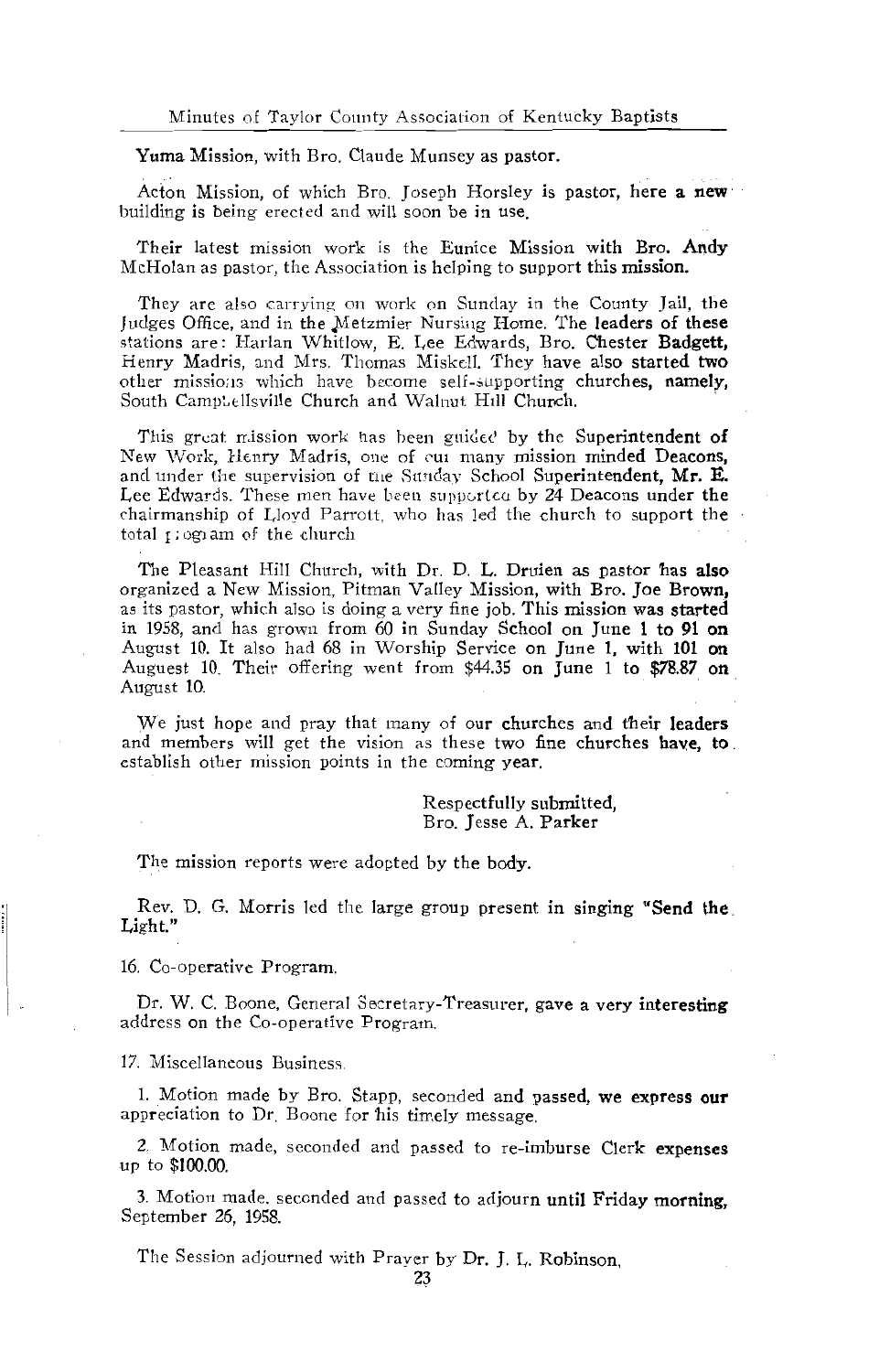#### SECOND DAY - MORNING SESSION

THEME: "Pressing Toward the Mark of the High Calling in Taylor Co."

The Session opened with singing "Bring Them In," led by Rev. D. G. Morris.

In the absence of Bro. Henry Jones, the devotion was given by Rev. Herbert Keeton, Pastor Friendship Baptist Church, Rev. Keeton then led in prayer.

17. Sunday School Report.

The Sunday School report was given by Rev. Marshall Black and adopted by the Association.

#### REPORT ON SUNDAY SCHOOL

This has been a good year for Sunday School work in Taylor Association. Every church has a Sunday School and there are five Mission schools sponsored by churches, or the Association, for a total of 20 schools. The enrollment for the 15 church Sunday Schools in 3,760 with about 300 additional in the missions.

There were 19 Vacation Bible Schools held this year with 1.525 children enrolled. Workers from every church in the Association received training awards in our Central or Group Training Schools. Dr. W. B. Atkinson has been a tireless and successful Director of Training. Thirteen of our churches held a Bible Study week in January. Six of the churches observed a Youth Week this year.

Four of our churches: Campbellsville, Mt. Gilboa, Saloma and Good Hope, had Standard Sunday Schools this year. Taylor County was one of the six Standard Associations in Kentucky in Sunday School work for 1957-58.

The Sunday School Organization presents the following program of work for the new year:

- 1. That we have our one night clinic for Association Sunday School officers on September 14, 1959.
- 2. That we set a goal of 2,000 training awards for next year.
- 3. That we enlist 16 churches and missions in January Bible Study.
- 4. That we have a Central training school July 13-17, 1959.
- 5. That we increase our Sunday School enrollment by 10% next year.
- That we enlist 8 churches or more, to observe preparation week in 6. September 1959.
- 7. That we sponsor one or more new mission schools next year.
- $8^{\circ}$ That we use the Association Standard as a guide in our Sunday School work.
- 9. That we have at least 6 Standard Sunday Schools this year.
- 10. That we have at least 21 Vacation Bible Schools this year.

Respectfully submitted Rev. Marshall Black David Garnett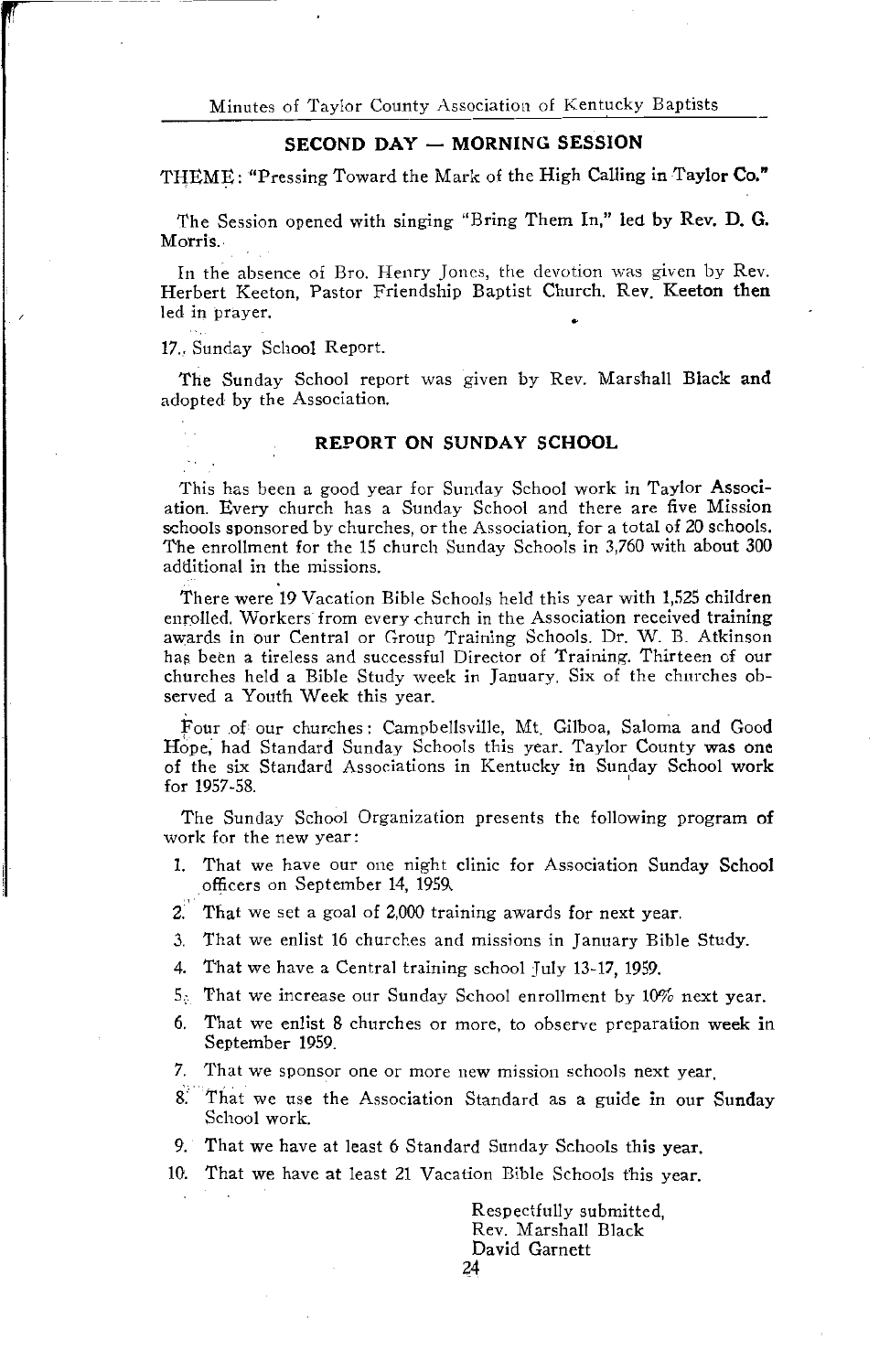#### 18. Brotherhood Report.

In the absence of Dr. Roy G. Wilson the Brotherhood report was read by the Clerk, Dr. J. Chester Badgett spoke to the report.

### **REPORT ON BROTHERHOOD**

Campbellsville and Pleasant Hill were the two Churches having organized Brotherhoods at the beginning of the year. After considerable promotional work on the part of the pastors and key laymen and with the help of our State Secretary, Mr. Sawyer, who spent ten days in the County, additional Brotherhoods were organized at Elkhorn. Palestine and Salem.

Three well attended Associational meetings were held during the year, one at Pleasant Hill, where our new State Secretary, Mr. Sawyer, gave an excellent talk on the work of Christian Men. A dinner meeting was held in the Campbellsville Church with the Hon. Bert Combs as the speaker. The August meeting was held at Pleasant Hill for all families of the entire Association. Christian Fellowship was stressed. There was a good program given after a fine picnic dinner. Other activities included a booth at the County Fair which was under the direction and supervision. of the five Presidents of the Brotherhoods. Religious tracts and denominational papers were distributed and pencils were given away.

The Campbellsville Church has a very active R. A. Chapter with a membership of approximately 75 boys. Eleven boys were sent to the second annual R. A. Convention at Fort Worth, Texas. It is honed that more interest can be developed in the other Brotherhoods. The Campbellsville Church depending upon the help of sister churches, has invited the State Brotherhood to hold its first annual convention there. This is scheduled for October 1959, and will be a very stimulating influence upon the work in this area.

> Respectfully submitted, Dr. Roy D. Wilson Floyd M. Short

#### 19. Miscellaneous Business.

1. Recognition of visitors. The following visitors were recognized by Dr. J. Chester Badgett, Moderator: Rev. and Mrs. Ford Deusner, Rev. Charlie Warren, Rev. Frank Borich, Rev. H. T. Brooks.

2. Motion by Dr. D. L. Druien, seconded and passed that Mrs. Opal DeWitt be given \$25.00 for work rendered the Association.

Rev. D. G. Morris led the body in singing "More About Jesus."

20. Associational Music Work.

In the absence of Rev. William Miller the report on Music was read by Rev. D. G. Morris. Rev. Morris spoke to the report.

#### **REPORT ON MUSIC**

"Let everything that hath breath praise the Lord! Praise ye the Lord!" Thus the Psalms are concluded in the last verse of the 150th Psalm. It is a fitting text for the report of the second year of the Kentucky Baptist Church Music Department.

25

Taytor Co. Baptist Accordidon 420 Lowell Avenue Campbelleville, Kv. 42718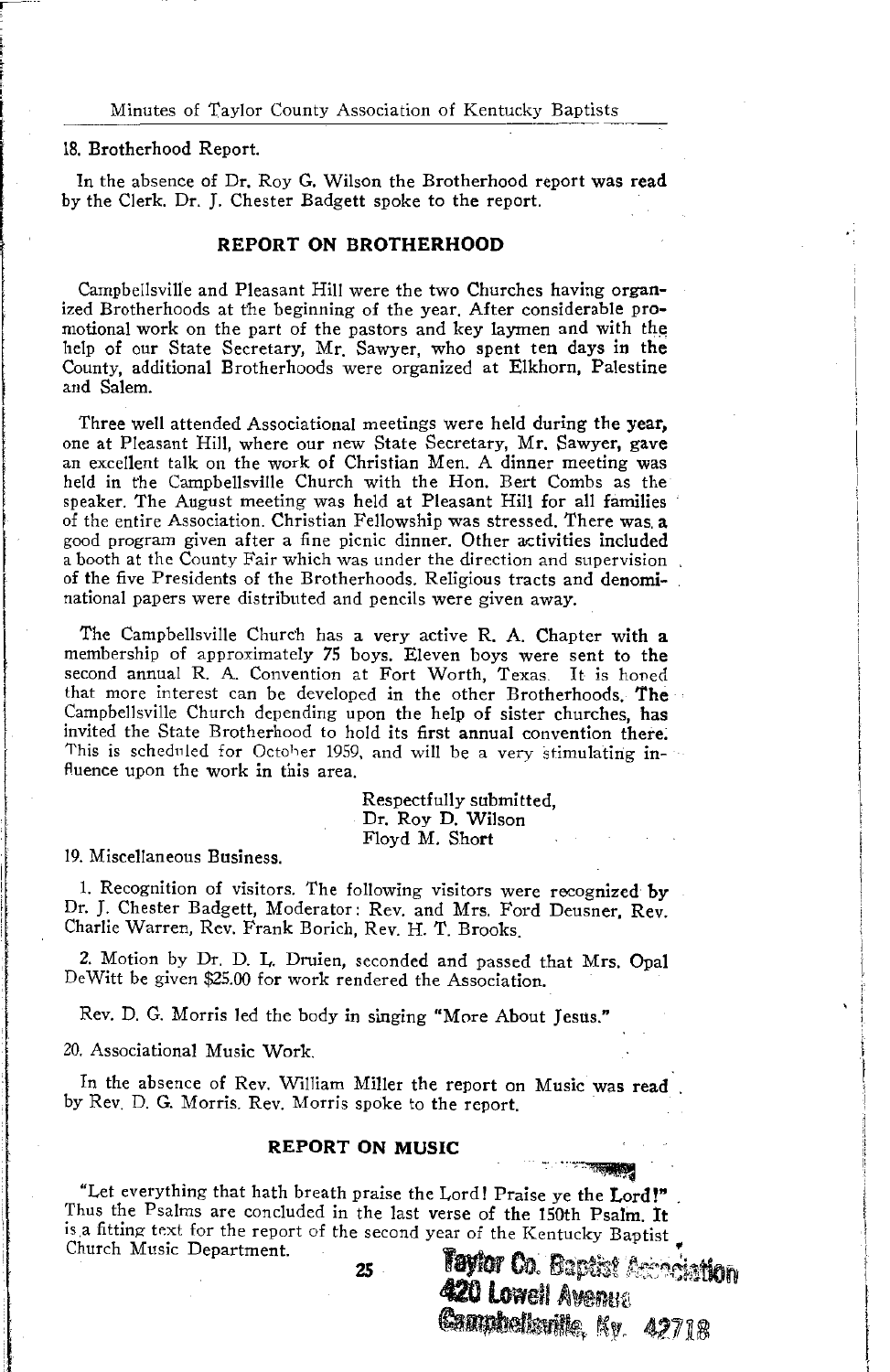### 2,860 ENROLL IN MUSIC SCHOOLS

A total of 2,860 people enrolled in music classes taught in Baptist churches in Kentucky during the past year. The average attendance was 1,988. Representatives of 318 churches earned 1,603 music awards from the classes. Thirty-two associations received some training.

In the fifty-two hymn sings that were held by the associations, 7,761 members of 631 churches attended to experience the singing and the inspirational song sermons.

Five churches reached the standard. One reached advanced standard.

#### 62 ASSOCIATIONS BEGIN ORGANIZATION

Sixty-two of the eighty-two associations in Kentucky had at least an Associational Music Director this year. 36 of them set up their associational music committees composed of 8 or 9 officers. Needless to say, almost 100% of the accomplishments in the associational activities, such as hymn sings, festivals and music schools, were made by the organized Associations.

| We have had 3 hymn sings this year:                               |           |
|-------------------------------------------------------------------|-----------|
| March $30$ — Campbellsville Baptist Church — 32 $\ddot{\text{s}}$ | .00       |
|                                                                   | $10.59 -$ |
|                                                                   | 6.49      |
|                                                                   |           |
|                                                                   | \$17 O.R  |

Only one church earned music awards, totaling 2 awards.

Please help us promote our Associational Carol Sing at Walnut Hill. November 30, 1958.

We encourage particination by every church member and especially every choir member of all our churches.

> Respectfully submitted. Rev. William E. Miller Walter Nance

#### 21. Training Union.

In the absence of Bro. Homer Kirtley, the Training Union report was read by Everett Lee and adopted. Bro. Lee spoke to the report.

### REPORT ON TRAINING UNION

Baptists have a heritage of which we can be very proud. This vear the aim of the Training Union has been to increase our understanding of this great heritage and thereby strengthen our convictions on beliefs which have guided Baptist growth through the years. These words of Jesus have been basic in our programs and thinking and have a more significant meaning for us now: "I sent you to reap that whereon ye bestowed no labor: other men labored, and ye are entered into their labors." (John 4:38)

Wholehearted particination in Bible reading, praver, worship, giving, study, witnessing, and Christian fellowship is essential in genuine consecration to the Lord. Thus, Training Union becomes essential when we face the fact that no participation usually means no consecration.

"M" Night was a tremendous success in our state this year. We are happy to report that our attendance of 975 from 15 churches was the fifth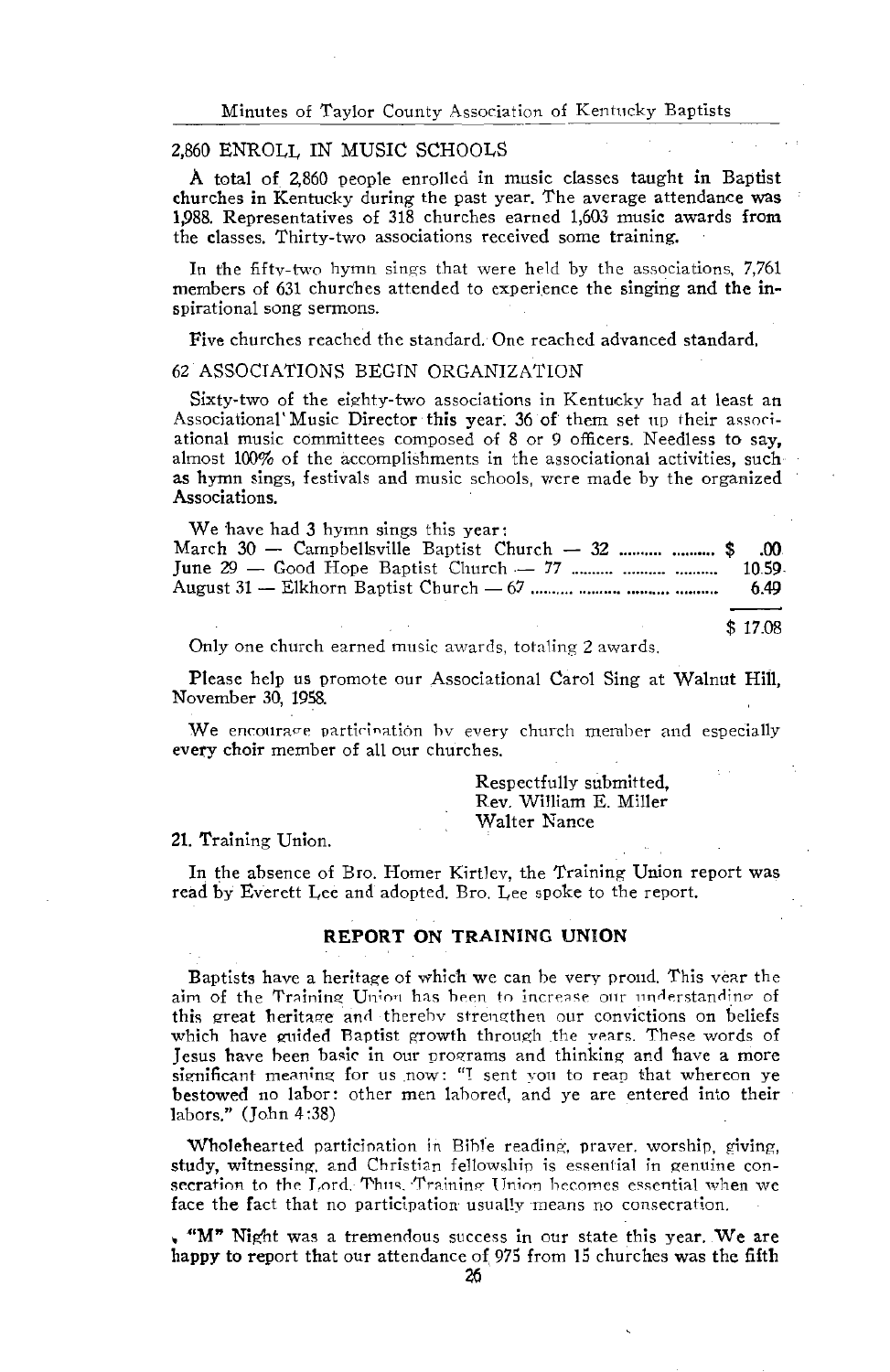highest in the state The "M" Night for this year, using the theme, "Thou Art the Christ." will be held at the Campbellsville Baptist Church with the attendance goal of 1,000.

We were represented in the 17-18-Year Speakers' Tournament by Tommy Badgett, and the 19-24-Year Speakers' Tournament by Jana Reynolds, who, also, represented the South Central Region at the State Convention.

We have 15 Training Unions, 14 in churches and 1 mission Training Union, with an enrollment of 1569.

During the year, most of the churches held one or more Training Union study courses and requested approximately 500 awards.

> Respectfully submitted. Homer R. Kirtley **Everett Lee**

22. Woman's Missionary Union.

The W. M. U. report was given by Mrs. James Hunt and adopted by the Association. Mrs. Hunt spoke to the report.

#### REPORT ON WOMAN'S MISSIONARY UNION

The Woman's Missionary Union of the Taylor County Association, was organized November 18, 1957. Since then the watchword "Behold, I have set before thee an open door" has been repeated many times Let us look now at how well we have entered open doors of opportunity and service.

Since the beginning of the year our organizations, which numbered 18, have increased to 21. Membership in these organizations, has increased from 308 to 388. Of this number 195 are tithers.

There are 108 subscriptions to the Royal Service, 3 to the Window of Y. W. A. and 37 to Tell. 21 Mission Study Classes have been taught.

Our Weeks of Prayer Offerings were: Lottie Moon Christmas Offering \$103865 The Annie Armstrong Offering \$814.62. Making a total of \$1,853.27.

We have had three quarterly meetings which have always inspired us to greater service for our Lord.

The W. M. U. of Kentucky has adopted the following challenging goals for the Jubilee Advance of the Southern Baptist Convention:

1. Study of the new book on Christian Witnessing.

2. Promote a soul-winning visitation program.

3. Plan for pre-revival prayer meetings in homes.

- 4. Assist the Associational W. M. U. in organizing W. M. U. organizations in Churches.
- 5. Set a worthy goal for increasing membership.
- 6. Increased gifts through the Co-operative Program.
- 7. Increased number of tithers

**Company of the Company of Company's Company's Company's Company's Company's Company's Company's Company's Company's Company's Company's Company's Company's Company's Company's Company's Company's Company's Company's Compa** 

- 8. Increase of 11 percent in Lottie Moon Christmas Offering.
- 9. Increase of 11 percent in Annie Armstrong Offering.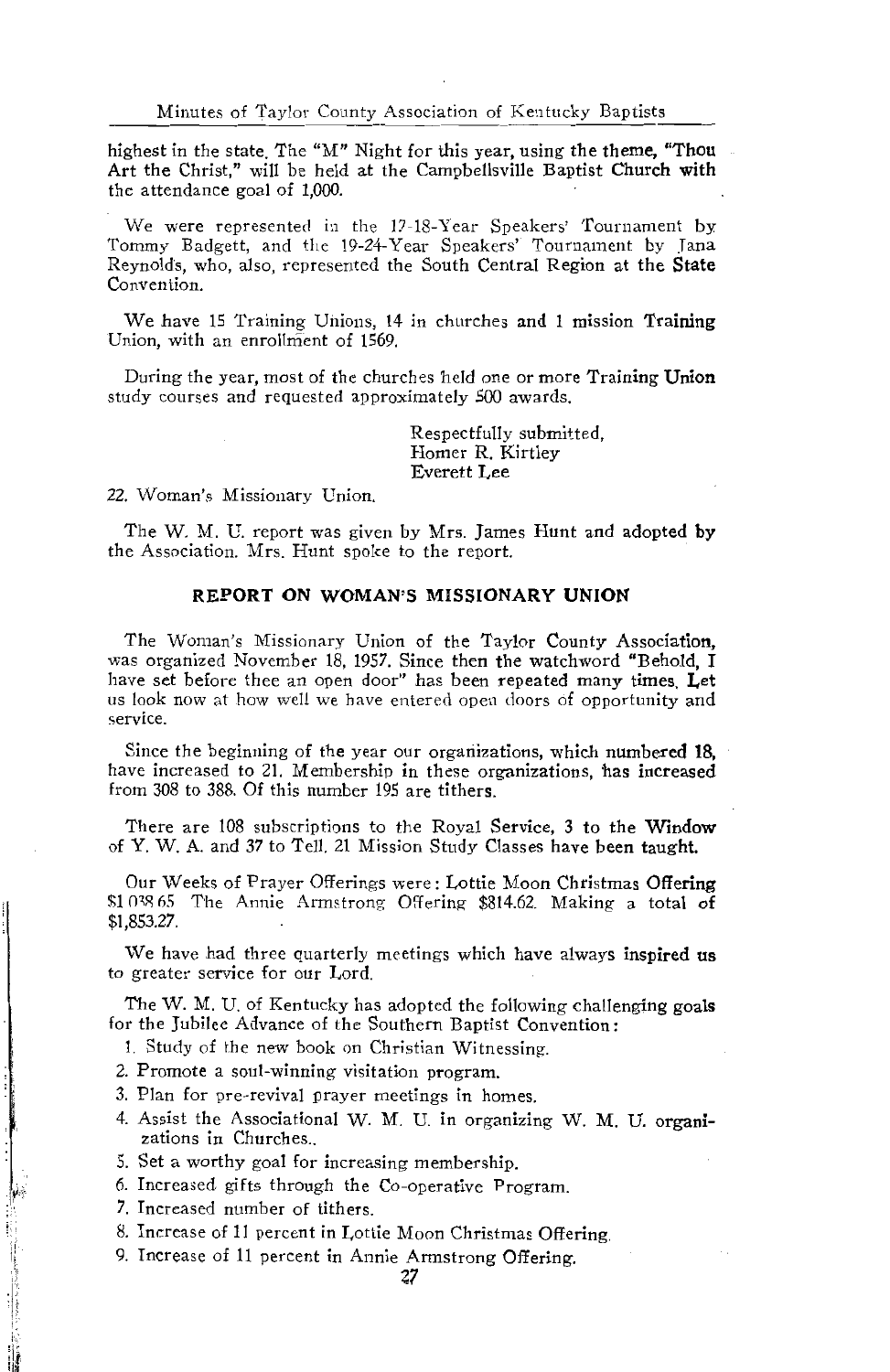10. Subscriptions to each monthly magazine equaling 55 percent of members of respective organizations.

11. Cooperate in Church plans for establishing Missions.

12. Work to be an honor W. M. U.

We of Taylor County willingly accept our part in the achievement of these goals.

Respectfully submitted. Mrs. James Hunt Mrs. E. Poe Young

#### 23. Election of Officers.

The report of the Nominating Committee was read by Rev. Henry Parrott and adopted by the Association.

#### REPORT OF NOMINATING COMMITTEE

1. General Officers and Committees.

Stewardship and Missions Committee: D. G. Morris, Chr., Edwin Parrott, Tyler Roberts.

Relief and Annuity Committee: D. L. Druien, Chr., J. V. Mullens, Henry T. Parrott

Director of Religious Publications: Ivan Blevins

Temperance Committee: Willard Wise, Chr., Lynwood Newton, James Hunt

Children's Home Committee: Floyd M. Short, Chr., Howard Durham, David Jones

2. Associational Music.

Director - W. E. Miller .......... .......... .......... 110 Mill St., Campbellsville, Ky. Pastor Advisor - Henry Parrott .......... 419 Lowell, Campbellsville, Ky. Moderator - J. Chester Badgett .......... 420 N. Central, Campbellsville, Ky. Director of Instrumental Activities - J. P. Jardine .... Campbellsville, Ky. Director of Graded Choir Activities - Landon Harper ........ C'ville, Ky. Director of Publicity and Promotion - Joe Brown .... Campbellsville, Ky.

Motion made, seconded and passed Samuel Le Crawley be elected Chairman Evangelistic Committee.

3. Brotherhood.

| Promotion Vice-President    Mr. Floyd M. Short                     |  |  |
|--------------------------------------------------------------------|--|--|
| Advisory Counsel - Rev. D. G. Morris, Dr. D. L. Druien, Rev. L. W. |  |  |
| Fishburn, Mr. Harvey Antle                                         |  |  |

| Roval Ambassador Committee -- Dr. C. C. Rexroat, Eugene Robinson, |  |
|-------------------------------------------------------------------|--|
| Billy Tillet, Rev. Henry Parrott                                  |  |

4. Sunday School Department

| Sunday School Superintendent    Rev. Marshall Black          |
|--------------------------------------------------------------|
| Superintendent Group 1    Rev. Herbert Keeton                |
|                                                              |
|                                                              |
| Supt. of Enlargement and Evangelism   Dr. J. Chester Badgett |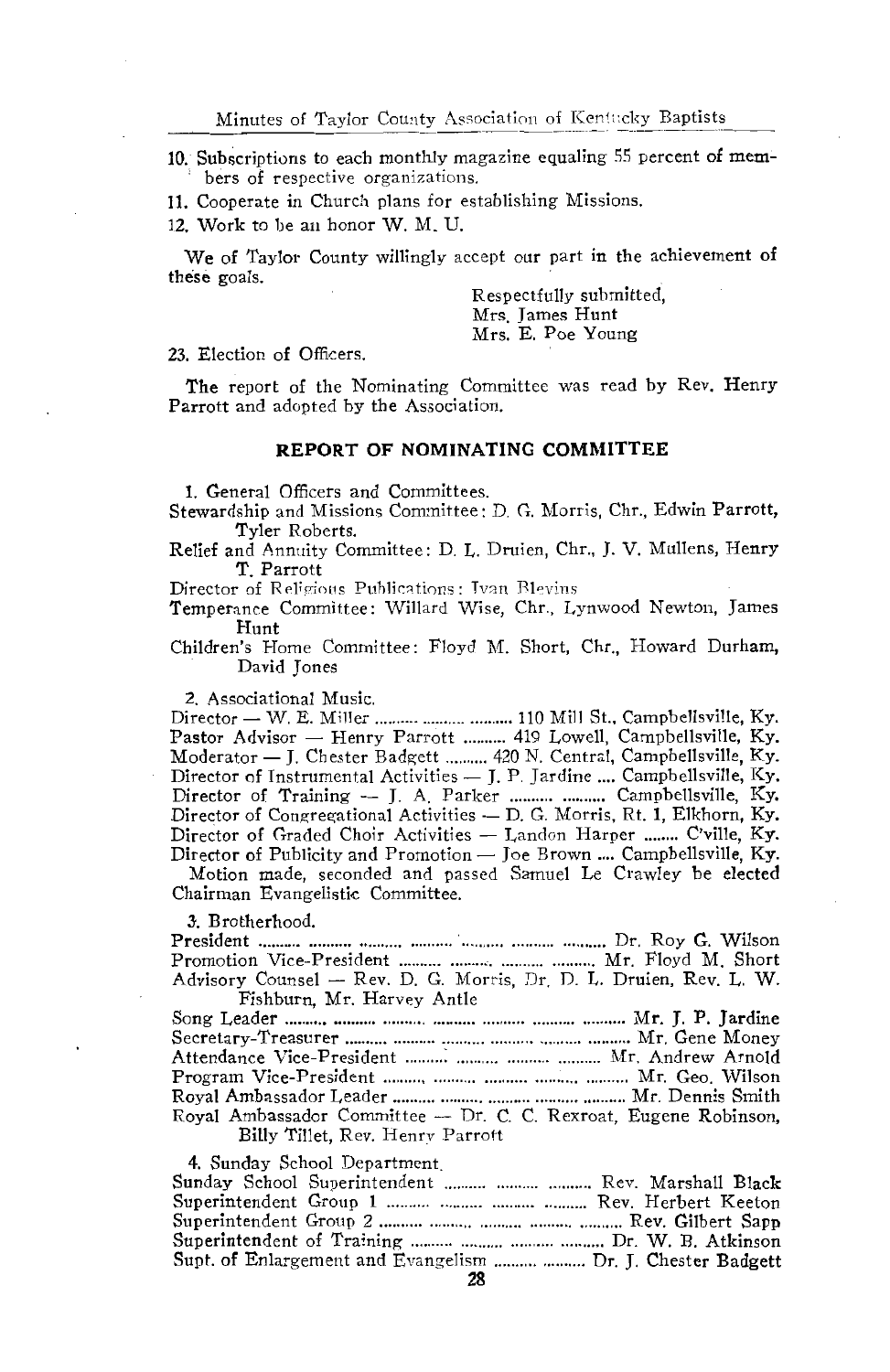Superintendent of Standards .......... .......... ............ Rev. J. V. Mullens, Jr. Superintendent of Cradle Roll .......... .......... ......... Mrs. Herbert Keeton Superintendent of Primaries .......... ........... .......... Mrs. J. C. Badgett Superintendent of Intermediates .......... .......... .......... Mrs. Edwin Parrott Co-Chairman of Missions - Mr. Willard Wise, Mr. Henry Mardis 5. Training Union. Assistant training Union Director .......... .......... m.m. Mr. William bault 6. W. M. U. Officers 

24. Miscellaneous.

Motion by Dr. D. L. Druien, seconded and passed the Moderator appoint a special committee to bring names of pastors to preach Introductory and Missionary Sermon 1959 Association. Moderator appointed Dr. D. L. Druien, Chr., Vernon Newton, Willard Wise.

At this time the Moderator recognized Bro. Robert L. Pogue, Business Manager of Western Recorder. Bro. Pogue was given time to speak to the Western Recorder report.

Rev. D. G. Morris led the body in singing "I Love to Tell the Story."

25. Missionary Sermon.

The Missionary Sermon was brought by Dr. J. Chester Badgett, He brought a very inspiring message on the theme "OPEN DOORS." Using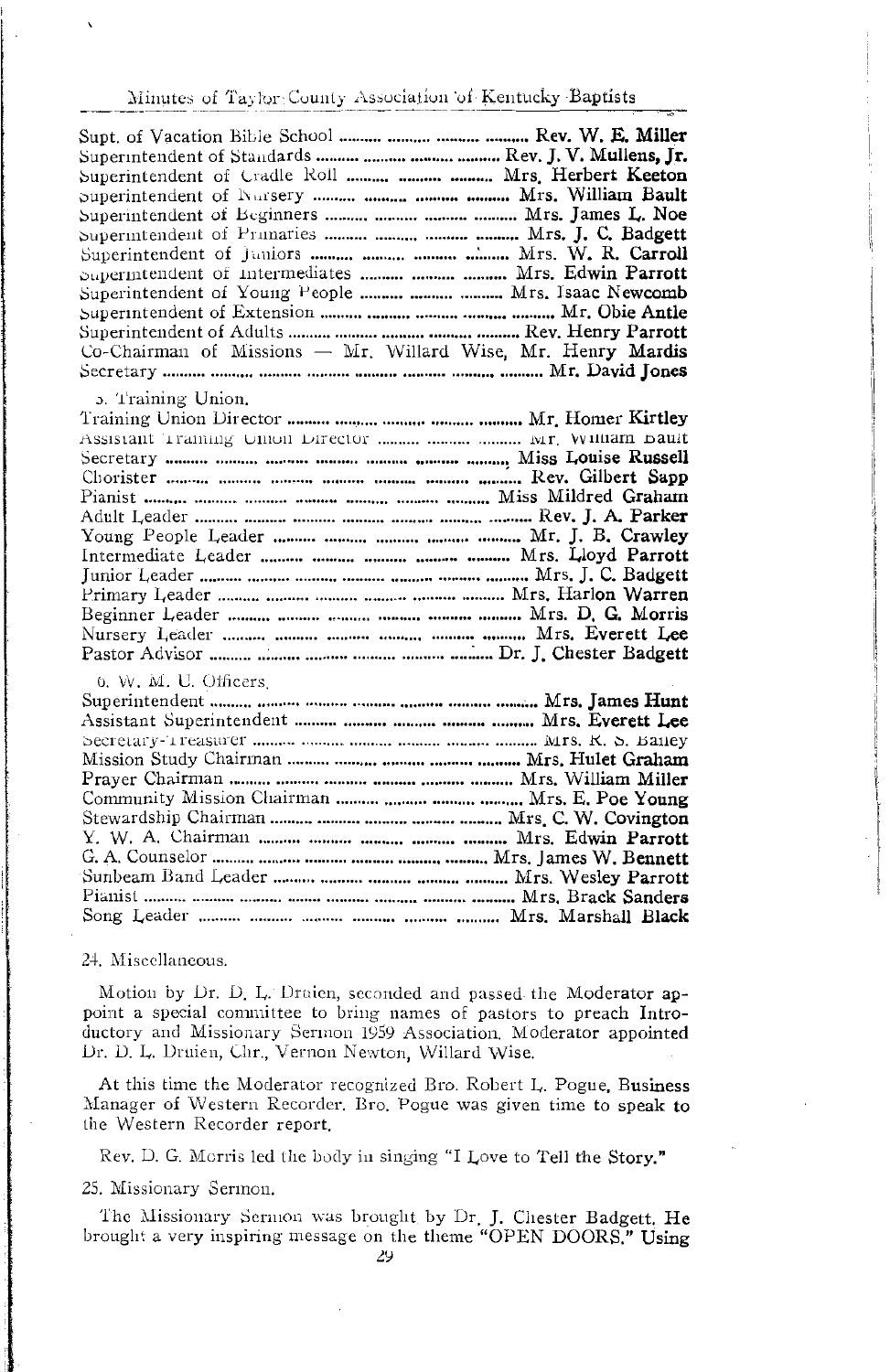na misingi

as his scripture Revelation 3:8, " Behold, I have set before thee and open door, and no man can shut it."

- I. Open Doors in Taylor County
- Il. Open Doors in Our State
- III. Open Doors in America
- IV. Open Door's Around the World.

#### SECOND DAY - AFTERNOON SESSION

THEME: "Pressing Toward the Mark of the Higher Calling in the World"

The Session opened by singing "He Leadeth Me! O Blessed Thought!" led by Rev. D. G. Morris. Kev. J. V. Mullen gave the devotion reading 11th chapter of John, Rev. Mullen then led in prayer.

#### 26. Home Missions.

In the absence of Rev. Joseph Horsley, the report on Home Missions was read by Dr. J. Chester Badgett and adopted by the Association.

#### **REPORT ON HOME MISSIONS**

The annual income for Home Missions was slightly over four million dollars.

There was a total of 1,723 missionaries, including 452 student missionaries which was a gain of 91 over the previous year. There were 36,464 professions of faith in the services but less than ten percent being added to the church, 13,534 professions were also made in services held by our Southern Baptist Chaplains.

New workers added to the missionary staff were: Paul James, director of our work in New York City; J. V. James, director of work for juvenile delinquents and broken homes; Bertram King, worker among the Baptists in Canada; Victor Glass, associate secretary of Negro work; and Billy Hargrove, director of church surveys. Dr. C. C. Warren is jointly employed with the Sunday School Board for the 30,000 movement.

The Board has made progress on its Third Jubilee goals. 1957 was a year of planning for the year of prayer in 1958 and the year of Evangelistic Crusades in 1959. A survey by the Board reveals the need of  $\frac{30,000}{2}$  new churches and 60,000 missions. The goal for 1958 is 2,888.

The Rural Church Program exceeded the goals set for ten years. There was an enlarged ministry in the pioneer areas. The Home Mission Board reaching 43 states.

The goal for missionaries to minority groups is 1,050 by 1964. The increase was 169 with a total now of 776. The ministry to migrants, Jews, the deaf and Negroes has been increased.

Schools of Missions number 3,000 annually with a million people reached; 300,000 mission study books are circulated annually; and Home Missions has reached a circulation of 175,000.

A goal suggested for the support of Home Missions by 1964 is 2,000 missionaries and \$1.00 per member from Southern Baptists.

> Respectfully submitted, Joseph Horsley Henry Mardis 30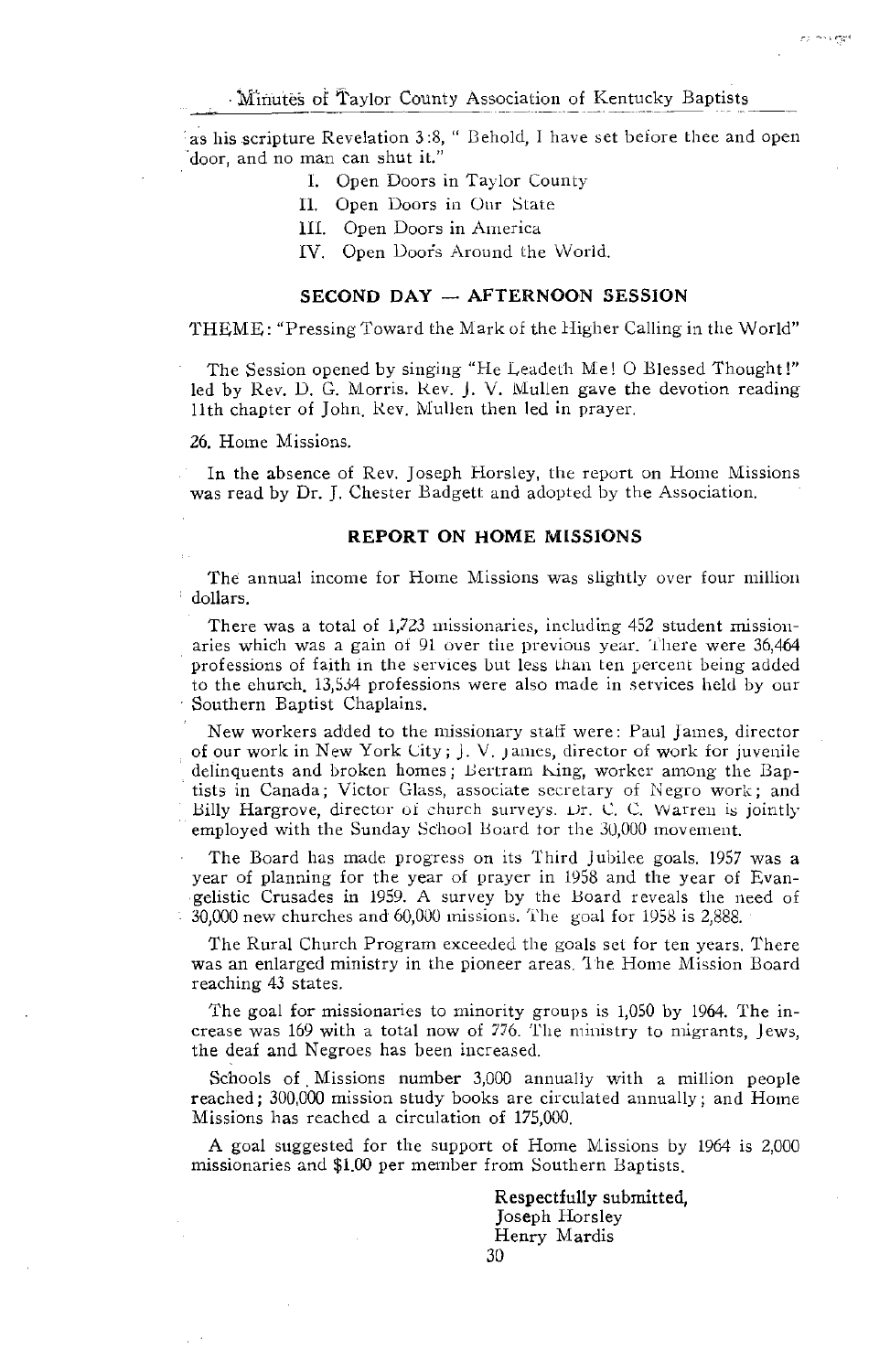#### 27. Foreign Missions.

The report on Foreign Missions was given by Rev. Joe Brown and adopted by the Association. Bro. Willard Wise spoke to the report.

#### REPORT ON FOREIGN MISSIONS

Appointments totaling 109 during 1957 and 26 from January to May 1958, brings the number of foreign missionaries in active service to 1,204. The appointment goal for all of 1958 is 130. The Board expects to reach its Advance Program goal of 1,800 missionaries by January 1, 1964.

During 1957, Southern Baptist had resident missionaries in 38 countries.

Mis ion work is carried on through a varying number of institutions on each mission field - churches, schools, hospitals, publication plants, good will centers. But all are interactive and the goal of each is evangelization. Whatever their institutional duties, all missionaries participate in the work of the churches in their stations.

Pastors on mission fields include 147 missionaries and 1,688 nationals. Almost all of the churches have Sunday Schools, and many of them have other church affiliated organizations. The 2,938 churches and 5,888 outstations report 4,138 Sunday Schools with 322,369 pupils enrolled. The churches report 383,092 members, with 25,078 baptisms during the year.

Medical mission institutions include 14 hospitals and 42 clinics and dispensaries with a total of 102 buildings and 776 beds. Personnel includes 43 missionaries and 43 national physicians, 61 missionary and 140 national nurses. They served 221,468 patients during the year of whom 25.502 were in-patients.

The Foreign Mission Board received \$14,352,975.46 from all sources during 1957. Contributions for foreign missions accounted for \$14,003,660.63 of that amount.

Funds from the Lottie Moon Christmas Offering totaled \$6,121,585.14.

Our Foreign Mission Program will increase in personnel, and receipts whenever we as Southern Baptists will say sincerely, "Oh, God, help us as Southern Baptist to enter every open door that is possible with the gospel of the Lord Jesus Christ."

> Respectfully submitted. Ioe H. Brown Harvey Antle

#### 28. Radio and Television.

The report on Radio and Television was given by Rev. D. G. Morris and adopted. Rev. D. G. Morris, Dr. D. L. Druien and Bro. Willard Wise spoke to the report.

#### REPORT ON RADIO AND TELEVISION

Southern Baptist are continuing to use improved facilities in communication for promoting the Kingdom of God and carrying the Good News of Christ to the lost and hopeless souls of our world.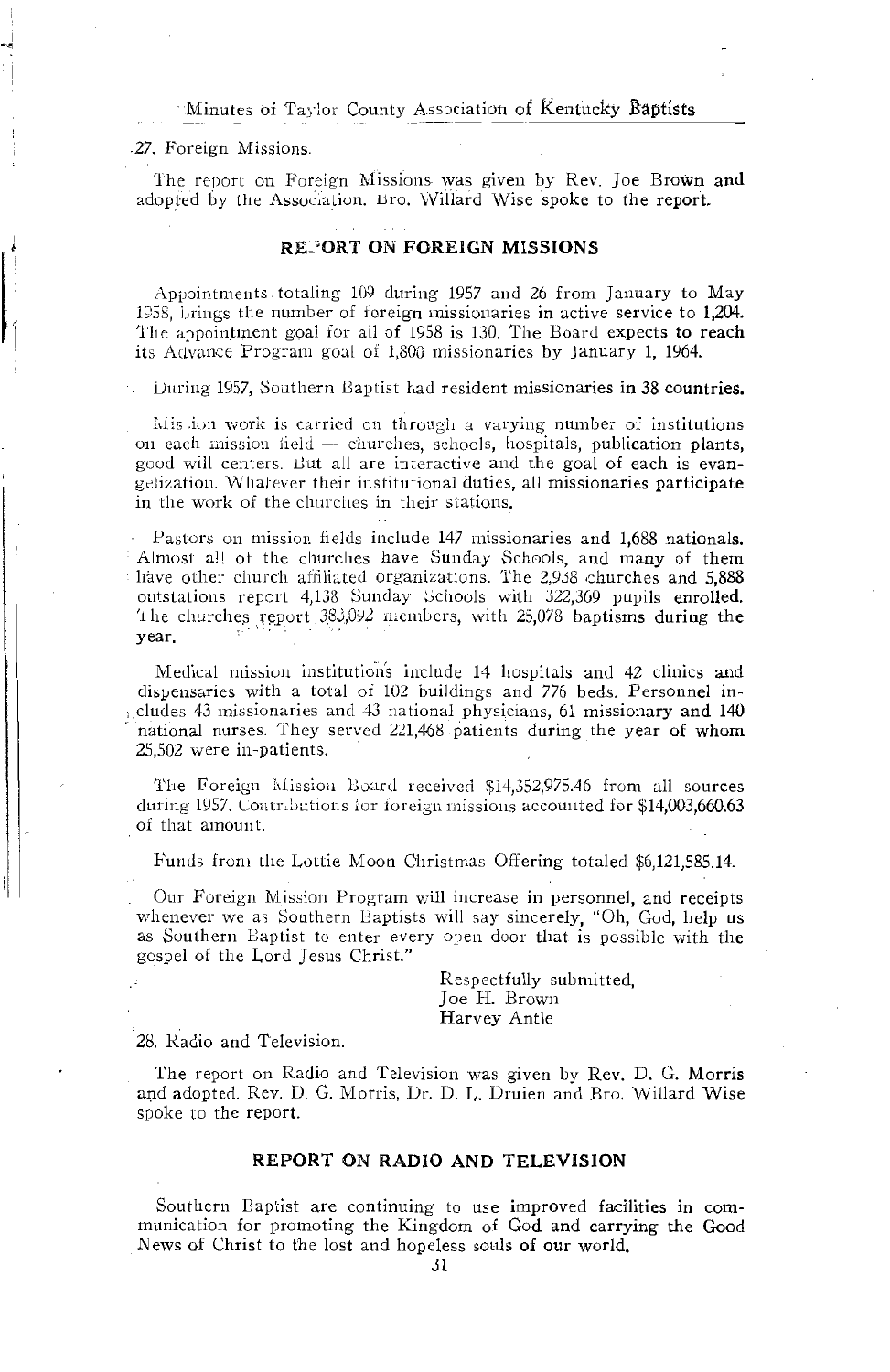For more than two years now, Southern Baptists' dramatic television series. THIS IS THE ANSWER, has been used of God to bring the truth of the Gospel message into ninety per cent of the homes in America which have television. With this brief but impressive history, THIS IS THE ANSWER steps into a more ambitious role next year, in the efforts of our denomination to take Christ to the lost through a project called TELEVANGELISM.

Televangelism combines the interest-holding, selling power of drama and binds it up with the evangelistic concern of the personal visitor and witness for Christ. A more effective and fruitful ministry results for both.

... Televangelism's purpose is to provide a positive, unified plan of action for the local churches to add to and supplement preparation for the 1959 Simultaneous Revival Crusade - and to launch the Baptist Jubilee Advance.

The BAPTIST HOUR continues to improve in quality and to reach an ever-increasing audience now estimated at 50 million over the 465 stations which broadcast it weekly both in the U.S. and abroad. Much good is accomplished by this radio ministry. There were nearly 15,000 sermon requests in a 29 month period, from people desiring spiritual help and encouragement. May we pray for and support through the Cooperative Program this worthy cause.

#### Respectfully submitted, Delmar G. Morris Edward Bright

29. Stewardship.

In the absence of Bro. Obie Antle the report on Stewardship was read <sup>1</sup> by Rev. I. V. Mullen, and adopted. Rev. Mullen spoke to the report.

#### **REPORT ON STEWARDSHIP**

Are Southern Baptists good and faithful stewards? For the answer let us look at the record.

Americans are giving about  $1\frac{1}{2}\%$  of their income for all religious and charitable causes. We Southern Baptist are giving 3% through our Churches. Another startling fact is that 20% of our people do about 80% of the giving.

Most of our people have not been enlisted in the Bible plan of Stewardship which includes tithes and offerings. As a result the individual is missing the joy and blessings that comes from practice of the Christian religion and the work of his Church in carrying out the Great Commission is hampered because of the lack of funds.

With a sincere desire to assist any Church that may want help in seeking to enlist every member in the practice of God's plan of stewardship, the Southern Baptist Convention and your General Association of Baptist in Kentucky offer the Forward Program of Church Finance. This Program has been tried and proven successful in over 2,000 Churches in the convention, with over 50 of this number being Kentucky Baptist Churches.

The really important result of the use of the Forward Program, however, is the Spiritual impact on the people. "Christian Stewardship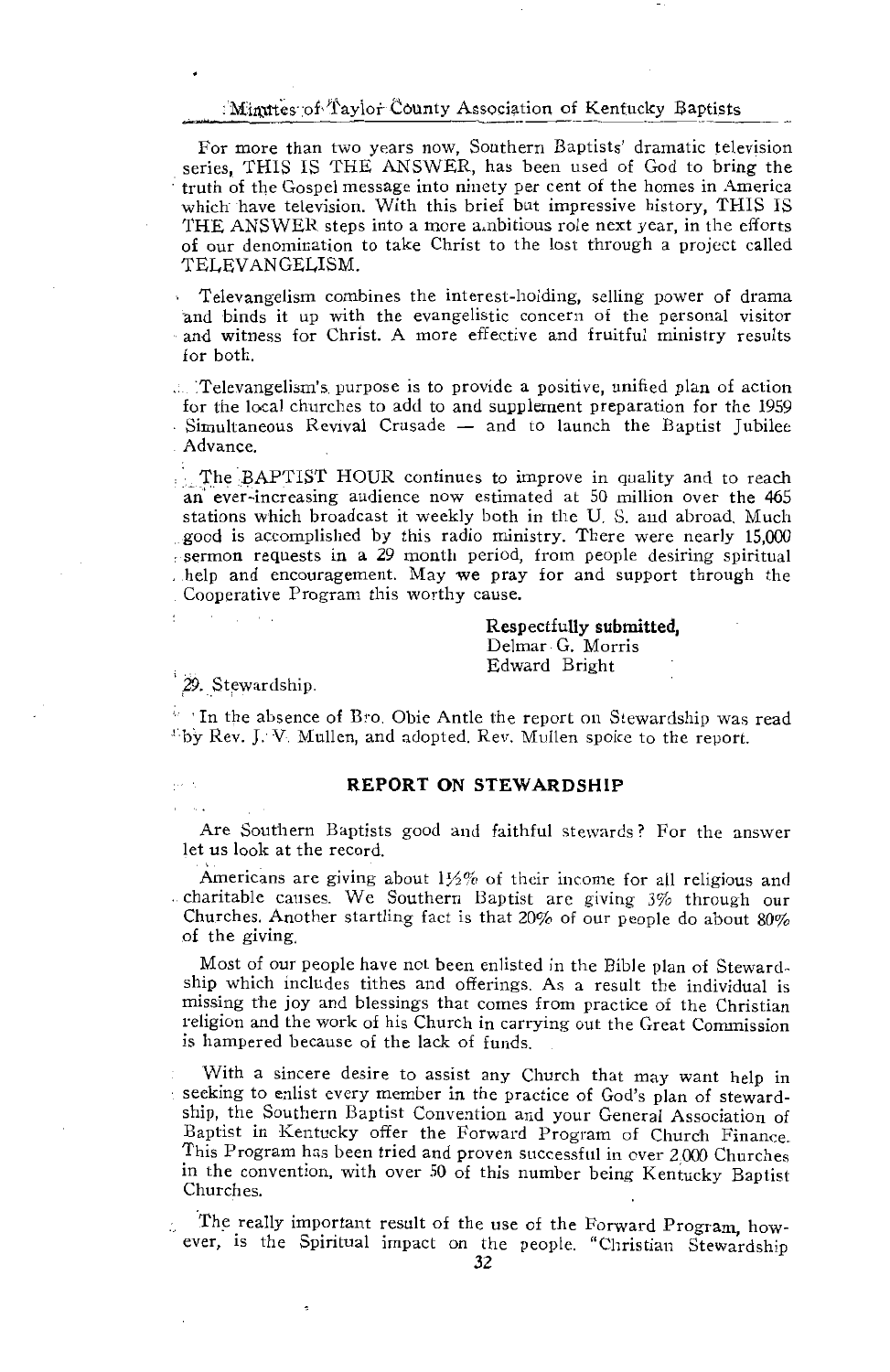should not be viewed as man's plan for raising money. Rather it is God's plan for rearing His children."

The obligation is ours to bring into operation our money, prayers, and Missionaries, that the lost millions at home and abroad may hear the word and hearing they may believe.

In I Corinthians 16:2 we find that God has designated: a definite period; a definite person; a definite place; a definite percentage; and a definite purpose for our giving.

The Cooperative Program is the channel through which Southern Baptist support the world ministry committed to them by Christ in the Great Commission. With gifts through the Cooperative Program the individual Baptist and church share in the denomination's program of witnessing, teaching, healing, preaching, and blessing at home and to the ends of the earth.

The Cooperative Program is the love of God in action; the hands of Christ at work; the New Testament Church preaching, teaching, healing in a world field.

> Respectfully submitted, Obie Antle J. V. Mullen, Jr.

30. American Bible Society.

The report on the American Bible Society was given by Rev. Herbert Keeton and adopted

#### REPORT ON AMERICAN BIBLE SOCIETY

The Bible is a "must" in missions and evangelism. If the people of the world are to know Jesus Christ, the one hope of men and nations, they must have the Bible. It is the one basic source of knowledge of Him. The Bible is the missionary's chief tool; he uses it in all his work. The Bible itself is a missionary.

During 1957 the American Bible Society--

--distributed throughout the world nearly 15 million volumes of Scriptures.

-donated more than one million Scripture volumes for distribution by Chaplains to our Armed Forces.

-introduced the Finger Phono, a new feather-weight plastic phonograph, operated by one finger. These are being supplied, with Scripture recordings in the languages needed, in areas where very few people can read.

-accepted a new joint responsibility, with the British and Foreign Bible Society, for the work in India, in France and in the Congo Basin of Africa. In India, the Bible Societies are undertaking to provide in the next 5 years, a New Testament for every Christian who can read and a Gospel for every non-Christian who can read; this will require 90 million Scripture volumes in 5 years for India alone!

Southern Baptists Support the Work and Use the Services of the Society-

In 1957. Southern Baptist Churches gave \$118,815.00 exceeded only by the Methodist who gave \$136,499.00

The help of every Southern Baptist church is needed.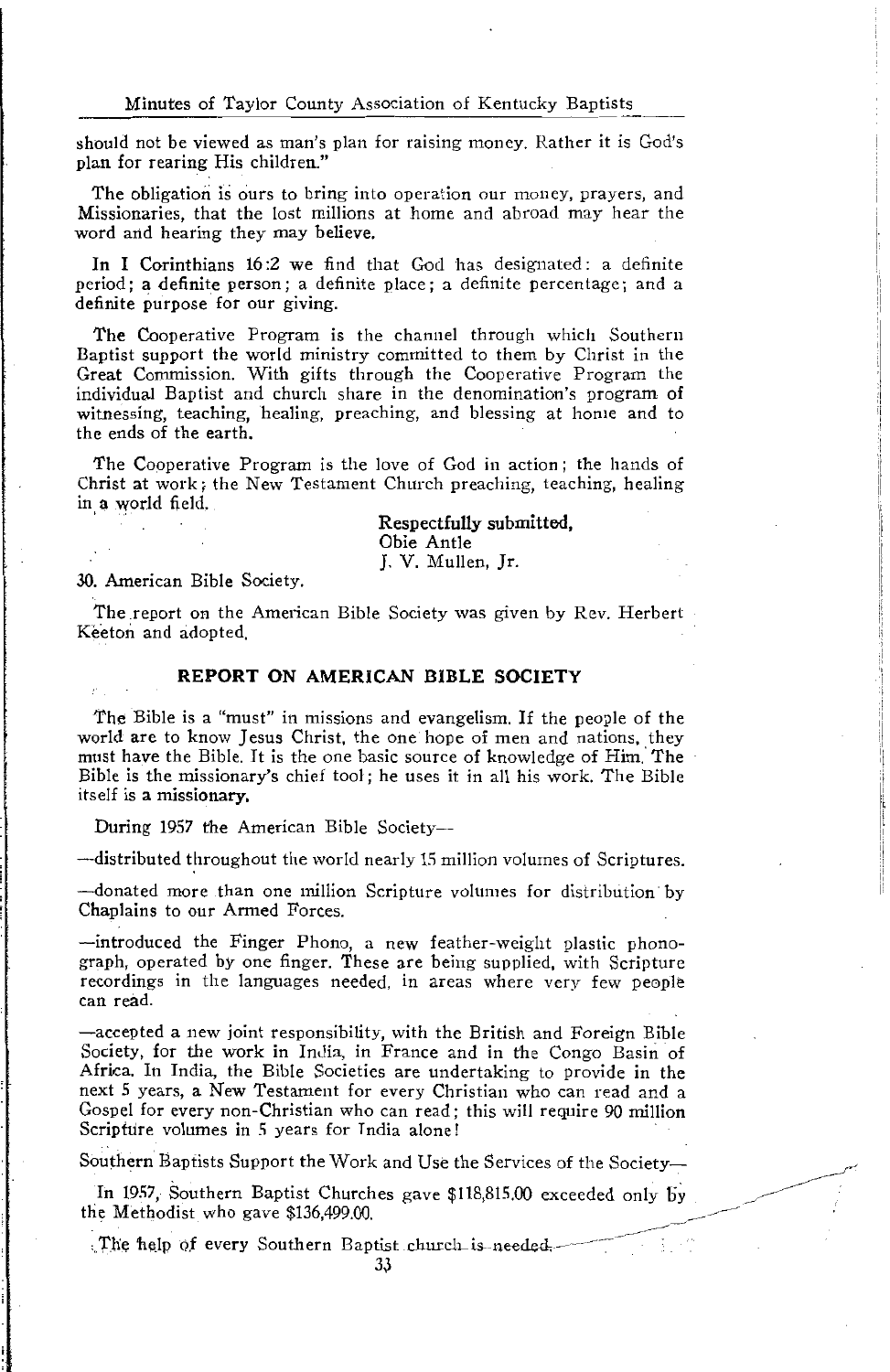Please send gifts to your Baptist state office marked "for the American: Bible Society."

> Respectfully submitted, H. M. Jones Herbert Keeton

#### 31. In Memoriam.

In the absence of Rev. T. S. Curry, the report was read by Dr. J. L. Robinson. Dr. Robinson led in prayer. A list of the deceased will be found on page 36.

32. Committees.

1. Resolutions Committee.

The report of Resolutions Committee was read by Rev. Herbert Keeton and adopted.

#### REPORT OF RESOLUTIONS COMMITTEE

BE IT RESOLVED; that we hereby express our sincere and grateful appreciation to the Campbellsville Baptist Church for their gracious hospitality and the use of their facilities and the fellowship enjoyed by all the assembly.

BE IT RESOLVED; that we express our appreciation to Dr. Chester Badgett, pastor and very capable Moderator. Also to Mr. W. T. Chandler, Clerk, who has done an excellent job throughout the year; and to all who made reports concerning our work.

BE IT RESOLVED; that we continue our support to Dr. Carter and to Campbellsville College in the new Four Year Teacher Training Program.

BE IT RESOLVED; that we, the Churches of Taylor County, continue in the spirit of fellowship which has led to the progress in our Mission Program, Sunday School, and Training Union work.

> Respectfully submitted, Herbert Keeton Gilbert Sapp Howard Lewis

#### 2. Special Committee.

The report of the Special Committee to name Preachers for 1959, submitted the following report which was adopted:

3. Committee on Committees.

This report was read by Dr. D. L. Druien and approved.

#### REPORT OF COMMITTEE ON COMMITTEES

| Woman's Missionary Union    Mrs. Lloyd T. Parrott |  |
|---------------------------------------------------|--|
|                                                   |  |
|                                                   |  |
|                                                   |  |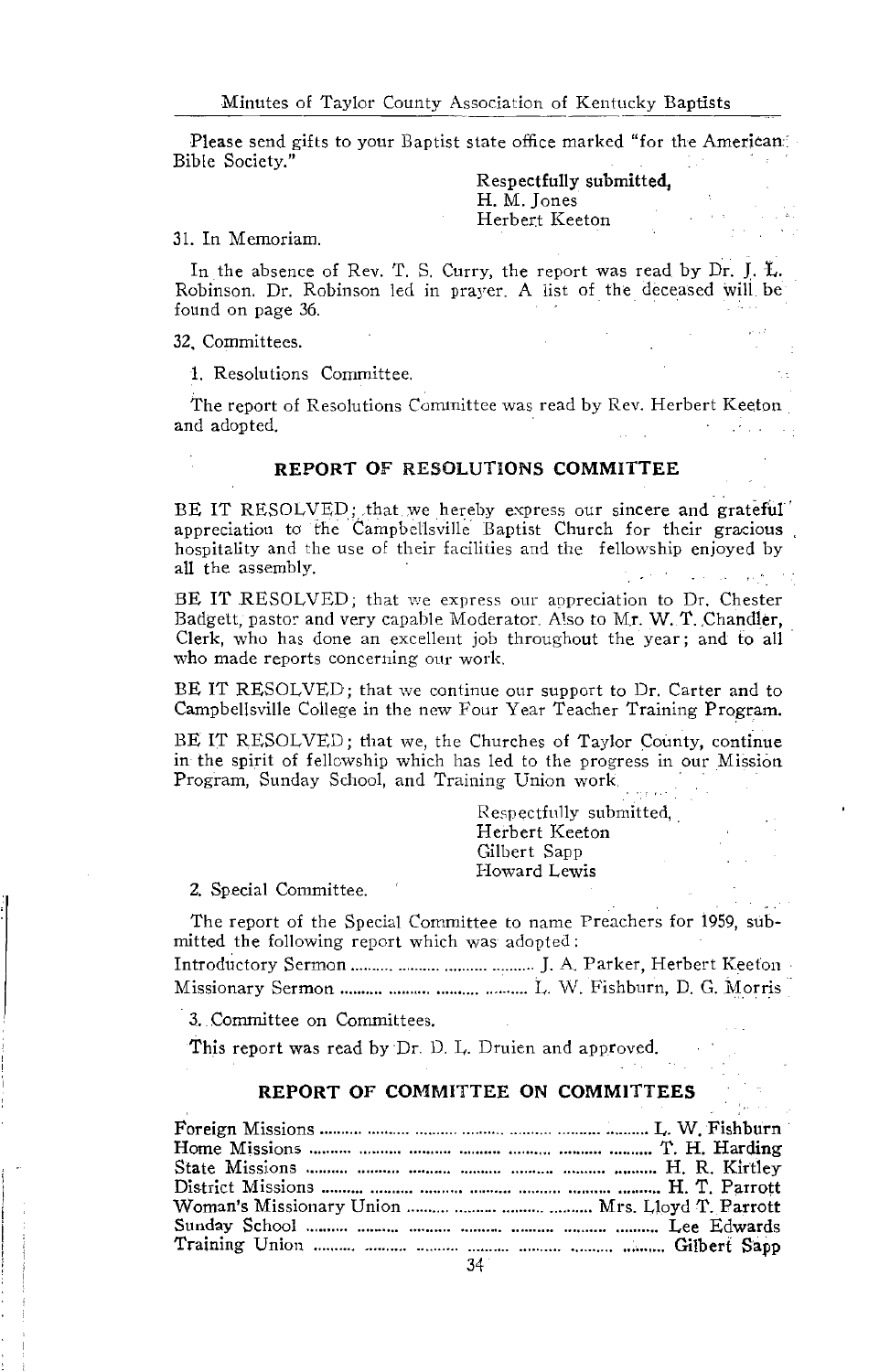| Budget — Robert McFarland, H. R. Kirtley, Henry Madris, D. G. Morris |  |
|----------------------------------------------------------------------|--|
| Radio and Television    James Shipp, J. A. Parker                    |  |
|                                                                      |  |
|                                                                      |  |

Respectfully submitted. D. L. Druien Roy Morris J. V. Mullen

4. Budget Committee.

 $\mathbb{R}^n$  . Then

**CONTRACTOR** 

. . .

The report of the Budget Committee was read by Rev. J. A. Parker and adopted.

### REPORT OF BUDGET COMMITTEE

#### Proposed Budget for 1958-1959

| 300.00 |
|--------|
|        |
|        |
| 150.00 |
|        |
|        |
|        |

Total ……… ……… ……… ……… ……… ……… ……… ……… ……… \$2100.00

Respectfully submitted, R. T. McFarland, Chr. D. G. Morris Henry Madris J. A. Parker Homer R. Kirtley

#### 32. Messenger to General Association.

Motion made, seconded and passed Dr. John M. Carter be elected Messenger to General Association.

There being no further business the First Annual Session of the Taylor County Association of Kentucky adjourned with prayer by Rev. L. W. Fishburn.

> Dr. J. Chester Badgett, Moderator Woodruff T. Chandler, Clerk 35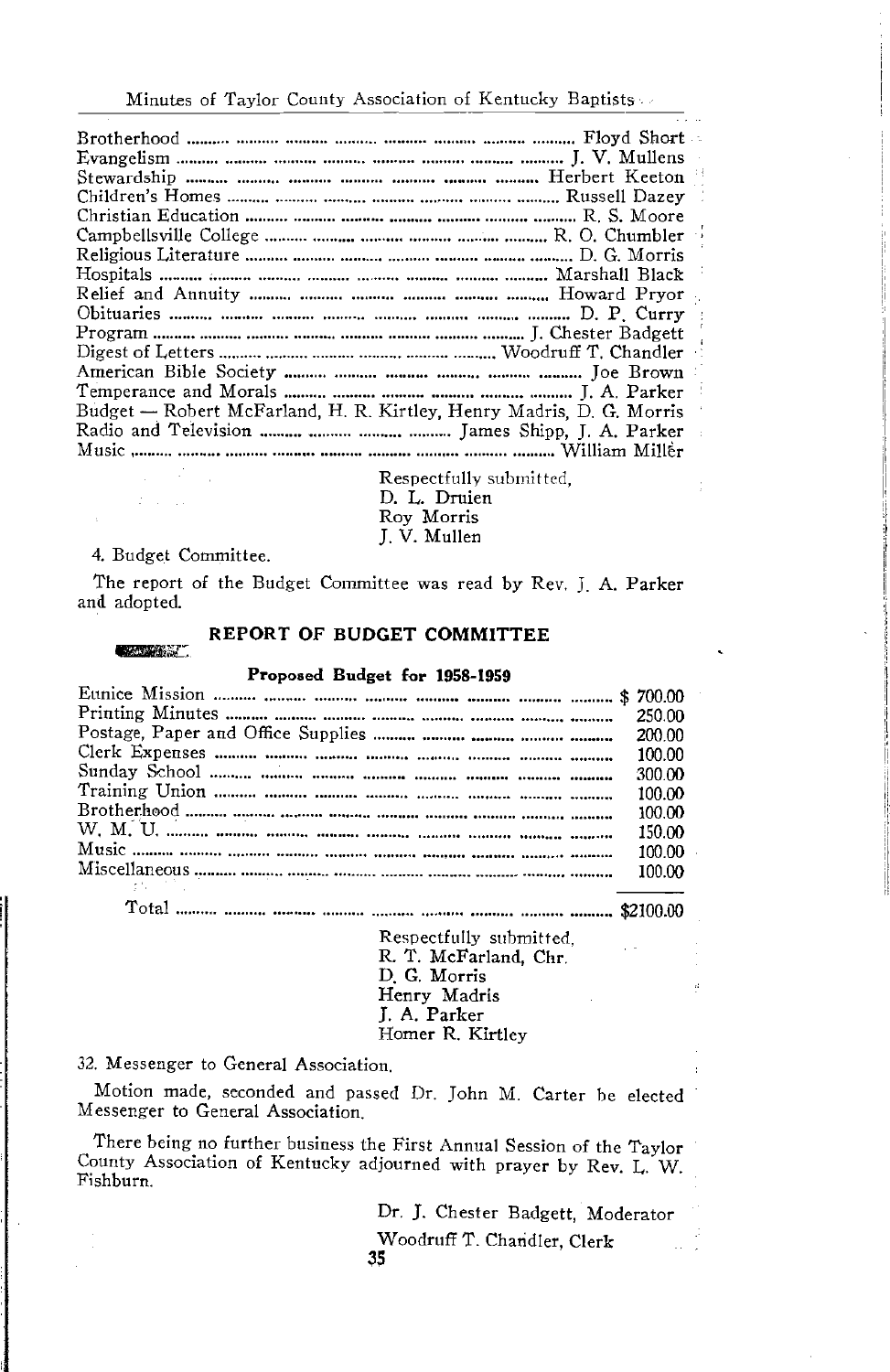

 $36 -$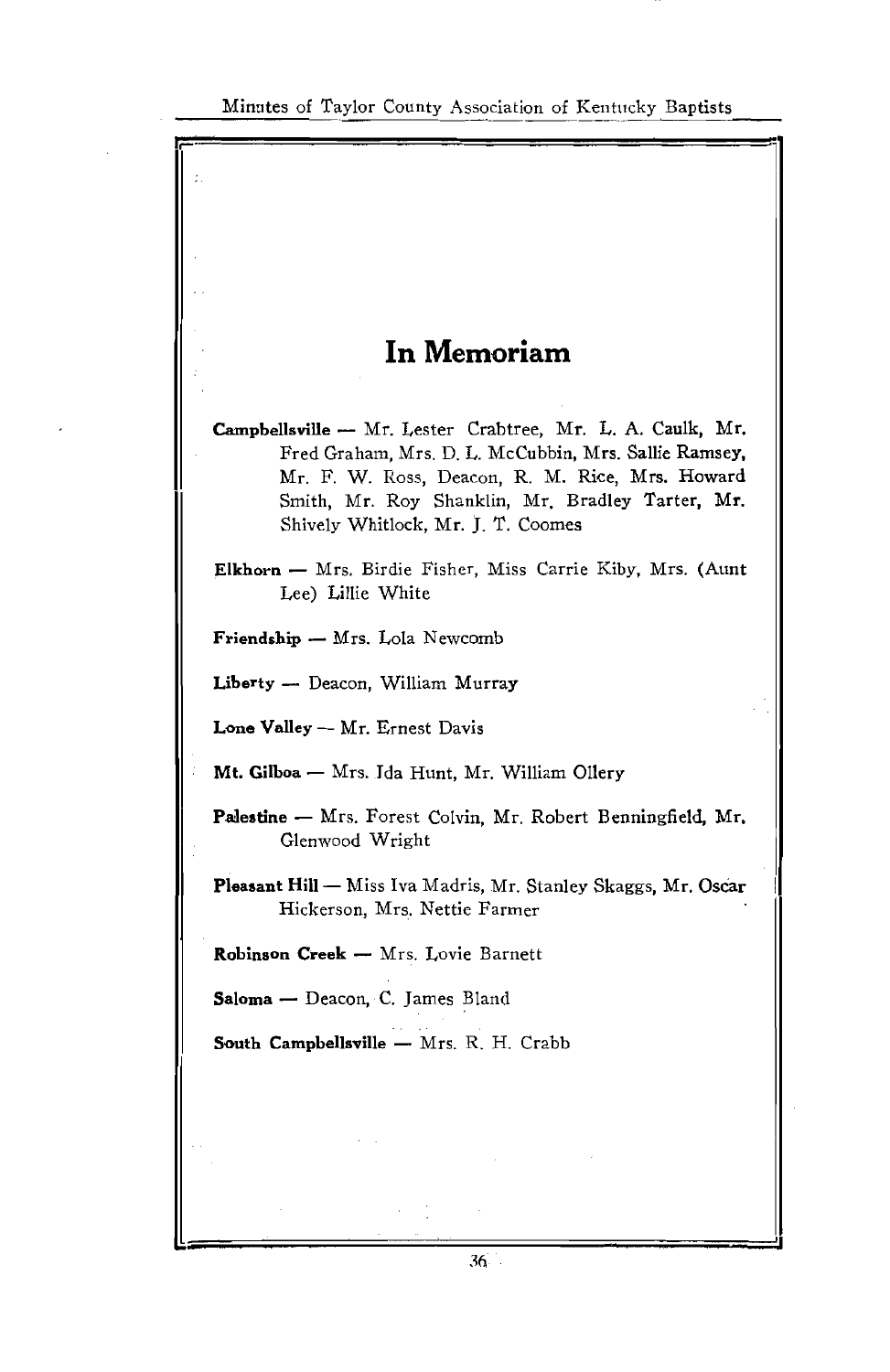# CHURCH DIRECTORY

# **AND**

# STATISTICAL TABLES

# OF THE

# TAYLOR COUNTY ASSOCIATION

# OF KENTUCKY BAPTISTS

# 1958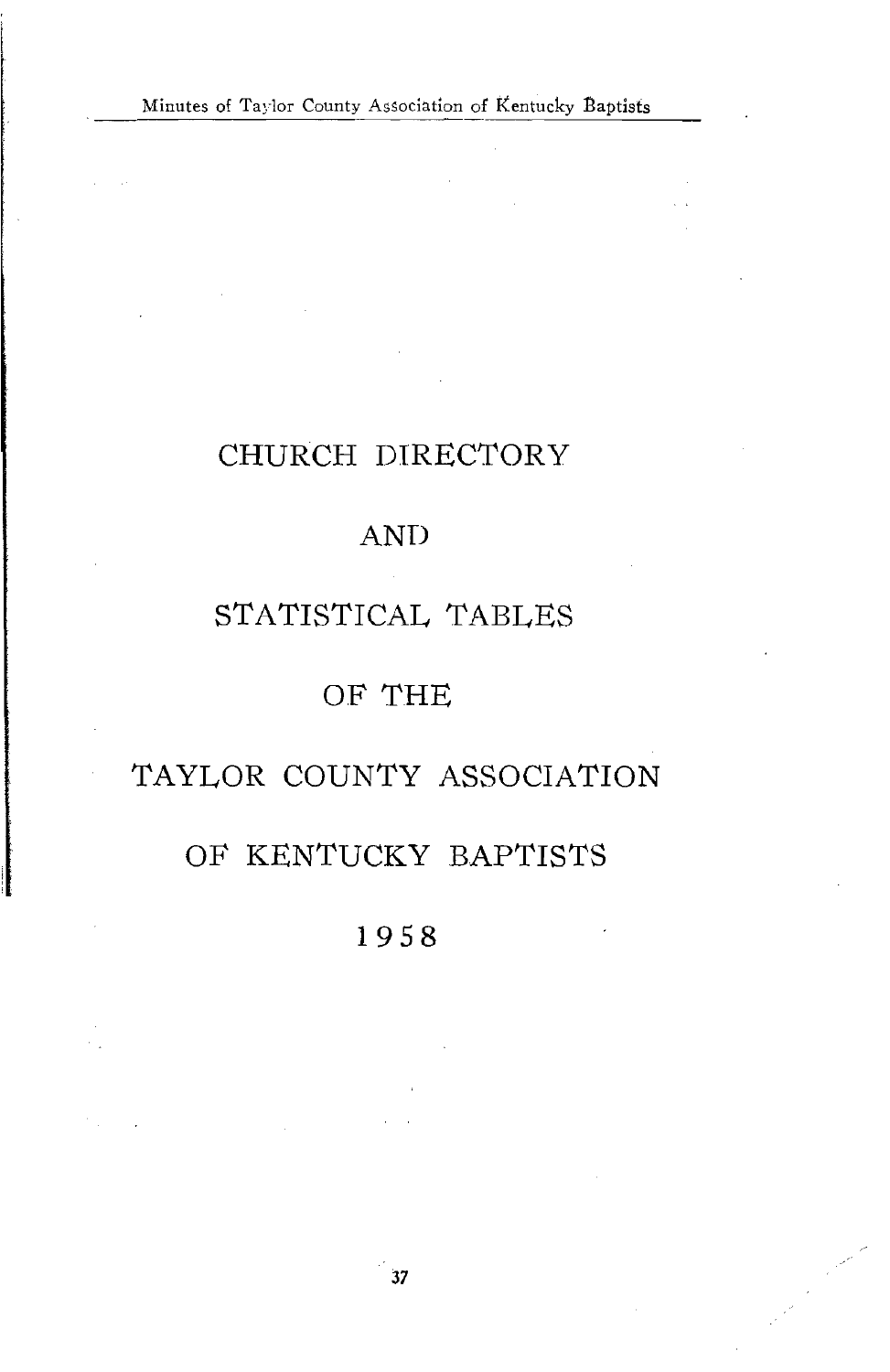### **ORDAINED MINISTERS**

| Carter, J. M. - Campbellsville College   Campbellsville, Ky.                                                                        |  |
|-------------------------------------------------------------------------------------------------------------------------------------|--|
| Chilton, Chas. A. - Pastor   Southern Seminary, Louisville, Ky.                                                                     |  |
|                                                                                                                                     |  |
|                                                                                                                                     |  |
|                                                                                                                                     |  |
|                                                                                                                                     |  |
|                                                                                                                                     |  |
| Horsley, Joseph - Pastor    Campbellsville, Ky.                                                                                     |  |
|                                                                                                                                     |  |
|                                                                                                                                     |  |
| Moore, R. S. - Campbellsville College   Campbellsville, Ky.                                                                         |  |
|                                                                                                                                     |  |
| McHolan, Andy - Pastor    Campbellsville, Ky.                                                                                       |  |
|                                                                                                                                     |  |
|                                                                                                                                     |  |
|                                                                                                                                     |  |
|                                                                                                                                     |  |
| Pryor, H. E. - Pastor   949 Samuel St., Campbellsville, Ky.                                                                         |  |
|                                                                                                                                     |  |
|                                                                                                                                     |  |
|                                                                                                                                     |  |
|                                                                                                                                     |  |
|                                                                                                                                     |  |
| Wise, I. W. $-$ Inactive $\ldots$ $\ldots$ $\ldots$ $\ldots$ $\ldots$ $\ldots$ $\ldots$ $\ldots$ $\ldots$ $\ldots$ Spurlington, Ky. |  |
|                                                                                                                                     |  |

### MINISTERS LICENSED THIS YEAR

Pike, Harold A. - Campbellsville Baptist .......... ........... Campbellsville, Ky.

## MINISTERS ORDAINED THIS YEAR

| Dugger, Carl — Pikes Ridge $\ldots$ Rt. 5, Campbellsville, Ky. |  |
|----------------------------------------------------------------|--|
| Dunn, Lillard - South Campbellsville    Hodgenville, Ky.       |  |
| Pendleton, Boyd — South Campbellsville   Georgetown, Ky.       |  |

### STUDENTS FOR THE MINISTRY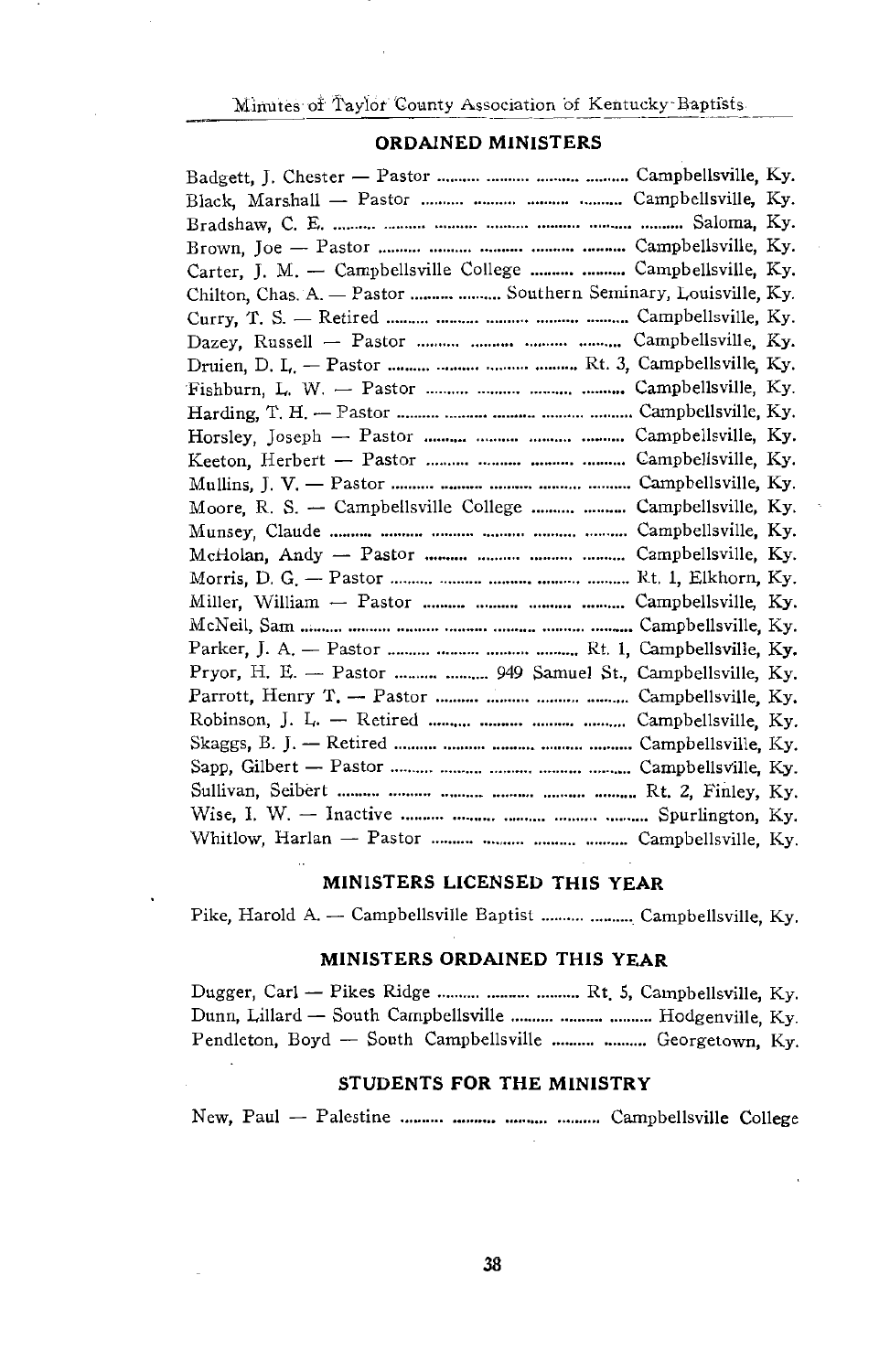|                                                                                                                                                                                                                                                                                                                                                                            | TABLE A - CHURCH AND MEMBERSHIP                                                                                                                                                                                                                                                                                                                                                                                                                                                                                                                                                                                                                              |                                                                                                                                           |                                                                                                                                                                                                                                                                                                                                                        |                                                                                                                      |                                                                                                                      |
|----------------------------------------------------------------------------------------------------------------------------------------------------------------------------------------------------------------------------------------------------------------------------------------------------------------------------------------------------------------------------|--------------------------------------------------------------------------------------------------------------------------------------------------------------------------------------------------------------------------------------------------------------------------------------------------------------------------------------------------------------------------------------------------------------------------------------------------------------------------------------------------------------------------------------------------------------------------------------------------------------------------------------------------------------|-------------------------------------------------------------------------------------------------------------------------------------------|--------------------------------------------------------------------------------------------------------------------------------------------------------------------------------------------------------------------------------------------------------------------------------------------------------------------------------------------------------|----------------------------------------------------------------------------------------------------------------------|----------------------------------------------------------------------------------------------------------------------|
| <b>CHURCHES</b>                                                                                                                                                                                                                                                                                                                                                            | z<br>∊<br>$Clerk -$<br>5ú<br>eet n,<br>$\overline{\pi}$<br>Woodruff T. Chandler, 206 Bell Ave., C'ville, Ky.<br>$M$ oderator $\rightarrow$<br>Dr. J. Chester Badgett, 424 Central Ave., C'ville, Ky.<br>Pastors and Addresses                                                                                                                                                                                                                                                                                                                                                                                                                                | aptisms<br>etters<br>Iddition<br>coss by<br>ransfer<br>$\omega$ $\omega$<br><b>DIC</b><br>De<br>Other                                     | Fotal<br>Vlembe<br>ine<br>iesen<br>reno.<br>rand<br>Members<br>Non-resi-<br>Resident<br>Tota<br>Mem<br>ber                                                                                                                                                                                                                                             | Number<br>Church<br>Budget<br>Revival<br>Held<br>Paper<br>Memb<br>Meeting<br>Tithers<br>Can                          | इ≊<br>≅⇔'<br>inual<br>ens<br>sur<br>150                                                                              |
| Campbellsville  C[1791]<br>Good Hope $$ $R[1796]$<br>Liberty $ R 1888 $<br>Lone Valley $\cdot$ R[1907]<br>Mr. Gilboa    R[1921]<br><b>Falcsune </b> $R[1843]$<br>$r$ <sup>1</sup> kes Aluge $ R 1930 $<br>$r$ leasant ruit $\ldots$ R 1840 <br>$x$ oblitson Creek $R$ [1929]<br>$\mu$ atoma $ V $ 1951<br>$50.$ Campbensville <sub>i</sub> C[1937]<br>wamut mill   C[1955] | 4 J. Chester Badget, Campbellsville, Ky<br>D. G. Morris, Rt 1, Elkhorn, Ky<br>4<br>Herbert Keeton, Campbellsville, Ky<br>W. E. Miller, 110 Mill St., Campbellsville, Ky<br>Gilbert Sapp, 314 N. Columbia, Campbellsville, Ky<br>C. A. Chilton, So. Seminary, Louisville, Ky   []<br>H. E. Pryor, 949 Samuel St., Louisville, Ky    <br>Marshall Black, Campbellsville, Ky<br>J. V. Mullen, Jr., Campbellsville, Ky<br>D. L. Druien, Rt 3, Campbellsville, Ky<br>J. A. Parker, Rt 1, Campbellsville, Ky<br>L. W. Fishburn, 502 Bell, Campbellsville, Ky<br>T. H. Harding, Tucker St., Campbellsville, Ky<br>Henry T. Parrott, 419 Lowell Ave., Campbellsville | 50 193 141<br>16 <br>51<br>$\mathbf{z}$<br>$\overline{2}$<br>12<br>14<br>11<br>28<br>25<br>13 <sup>′</sup><br>10<br>24<br>27<br>201<br>14 | 971<br>493<br>1464<br>135<br>$\frac{19}{24}$<br>154<br>78<br>102<br>112<br>110<br>222<br>138<br>25<br>32<br>33<br>33<br>$\begin{array}{c}\n163 \\ 82 \\ 95\n\end{array}$<br>$\frac{45}{70}$<br>282<br>327<br>$\frac{124}{443}$<br>157<br>135<br>578<br>207<br>$\frac{24}{52}$<br>231<br>158<br>210<br>66<br>73<br>58<br>521<br>466<br>26<br>202<br>170 | 6 412 yes yes  <br>[  [yes]] yes]<br>40      yes  <br>$29$ yes yes yes<br>$2 110 $ yes $  $ yes $ $<br>$40$ yes  yes | 7000<br>3120<br>2650<br>2600<br>3050<br>1874<br>2318<br>3380<br>2600<br>5400<br>2600<br>3385<br>2565<br>4280<br>3600 |
|                                                                                                                                                                                                                                                                                                                                                                            | Totals                                                                                                                                                                                                                                                                                                                                                                                                                                                                                                                                                                                                                                                       | 164 315 272                                                                                                                               | 3465 1113<br>4581                                                                                                                                                                                                                                                                                                                                      | 24 895                                                                                                               | 50422                                                                                                                |

2012/07/2012 12:00:00 to 2012 12:00:00 percent and control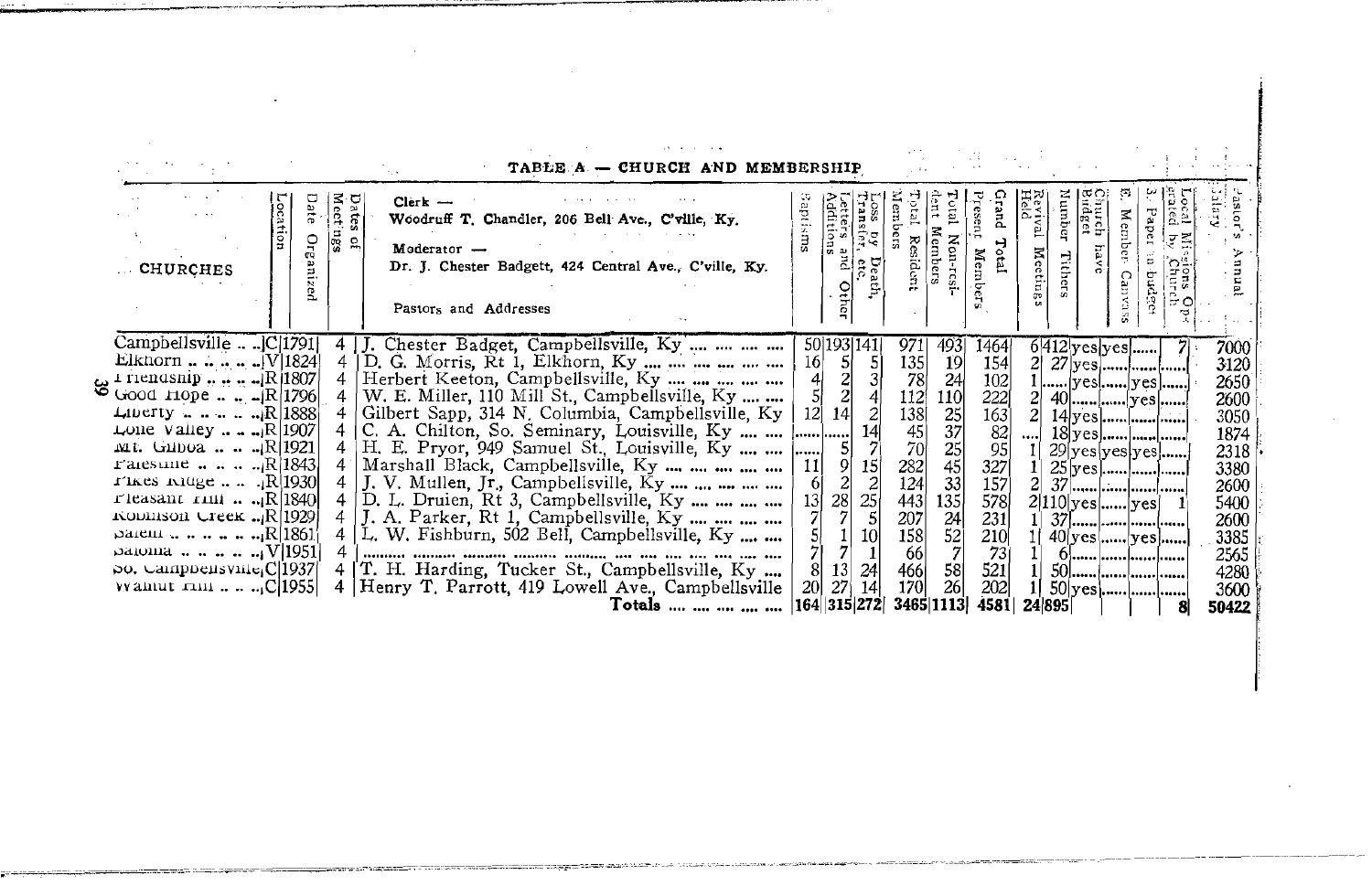|                                                         |  |                                                 |       |  |  | <u>UADO FUR CUMINU IBRIR</u> |                           |                  |            |                                      |                                              |                                          |  |  |
|---------------------------------------------------------|--|-------------------------------------------------|-------|--|--|------------------------------|---------------------------|------------------|------------|--------------------------------------|----------------------------------------------|------------------------------------------|--|--|
| <b>CHURCHES</b>                                         |  | Chairmen of Recreation Committees and Addresses |       |  |  | Value<br>Home<br>asto:       | Church<br>Includi<br>Home | Church<br>Church |            | Total<br>Dept<br>ដឹង<br><b>Enits</b> | Coop. P:<br>of Total<br>ሇ<br>ogram.<br>Budge | Associati<br>Goal Co:<br>Mission<br>Tear |  |  |
|                                                         |  |                                                 |       |  |  | 20000                        | 285000                    | 1833             | 7346       | 86895                                |                                              |                                          |  |  |
|                                                         |  |                                                 |       |  |  | 8000                         | 26000                     |                  | I. <b></b> | 6392                                 |                                              |                                          |  |  |
|                                                         |  |                                                 |       |  |  |                              | 15000                     |                  |            |                                      |                                              |                                          |  |  |
|                                                         |  |                                                 |       |  |  |                              | 25000                     |                  |            |                                      |                                              |                                          |  |  |
|                                                         |  |                                                 |       |  |  |                              |                           |                  |            |                                      |                                              |                                          |  |  |
|                                                         |  |                                                 |       |  |  |                              | 5000                      |                  |            |                                      |                                              |                                          |  |  |
|                                                         |  |                                                 |       |  |  |                              | 18000                     |                  | $181$ []   | 500                                  | 93⁄41                                        |                                          |  |  |
|                                                         |  |                                                 |       |  |  |                              | 30000                     |                  |            |                                      |                                              |                                          |  |  |
|                                                         |  |                                                 |       |  |  |                              | 7000                      |                  |            |                                      |                                              |                                          |  |  |
|                                                         |  |                                                 |       |  |  | 22000                        | 1770001                   |                  |            | 2000 198                             |                                              | 25 \$240                                 |  |  |
| Robinson Creek  J. A. Parker, Rt 1, Campbellsville      |  |                                                 |       |  |  | 10000                        | 40000                     |                  | $5000$ []  | 4500                                 |                                              | 10  ves                                  |  |  |
|                                                         |  |                                                 |       |  |  | 9000                         | 29000                     |                  | $431$ []   | 5008                                 |                                              |                                          |  |  |
|                                                         |  |                                                 |       |  |  |                              | 14000                     |                  |            |                                      |                                              |                                          |  |  |
|                                                         |  |                                                 |       |  |  |                              | 79500                     |                  |            | 9735                                 |                                              |                                          |  |  |
| Walnut Hill  Roger Cox, 409 Lowell Ave., Campbellsville |  |                                                 |       |  |  | 8500                         | 25000                     |                  | $3368$     |                                      |                                              |                                          |  |  |
| فالأخذ المعاون مستركب وروا                              |  |                                                 | Total |  |  | 77500                        | 785500                    |                  |            | 27810 7544 108695 126 \\$505         |                                              |                                          |  |  |

 $\sim$ 

 $\sim$ 

 $TARTER = RIIII. DING = GOAIS ROR COMING VFAR = SERTIAT. INRODUCTION$ 

**Contractor** 

 $\sim$   $\sim$   $\sim$ 

 $\mathbf{r}$ 

 $\sim 2\pi$ 

 $\sim$   $\sim$   $\approx$ s pro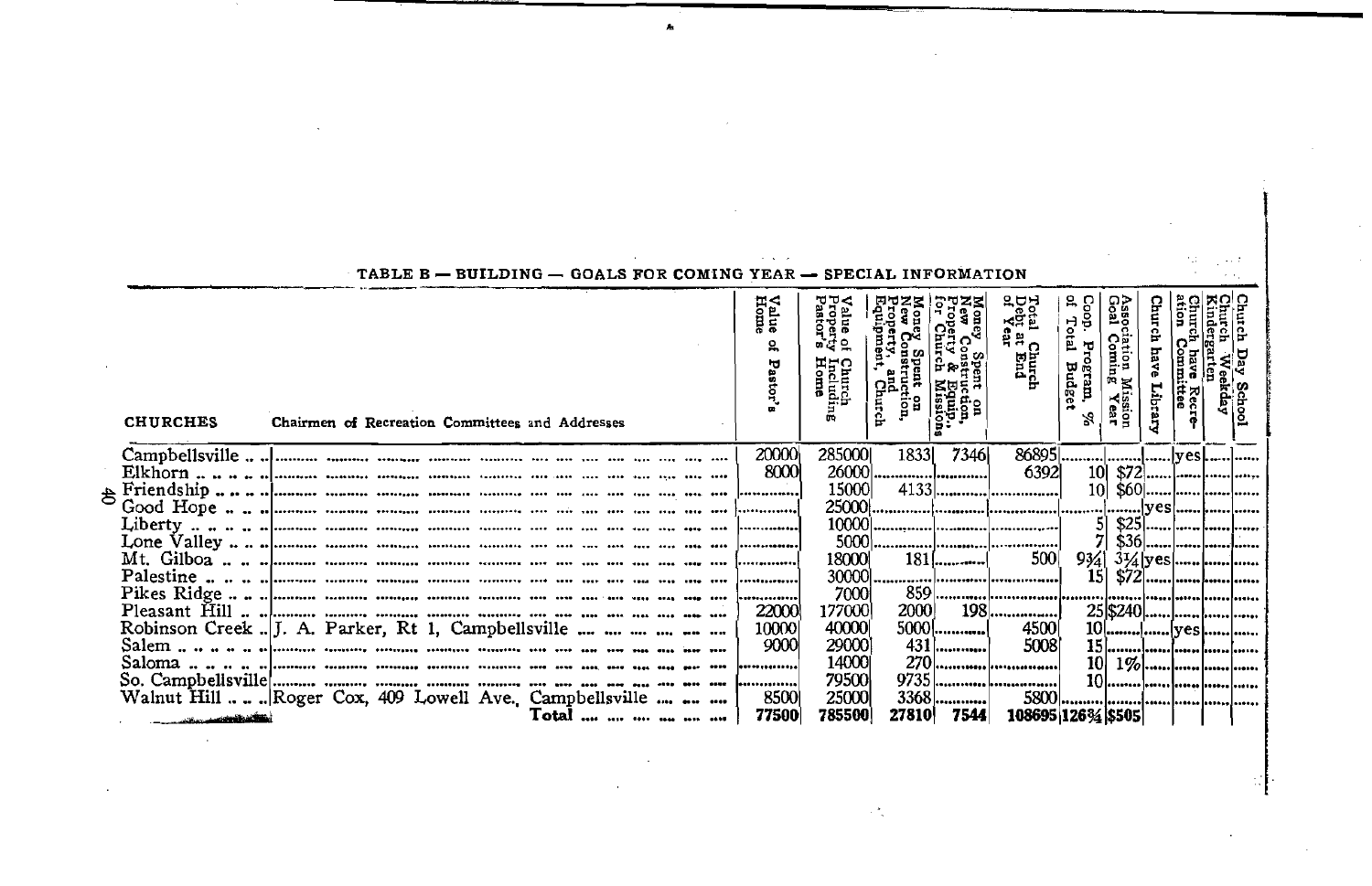| Associational President -              |                                                                                    |                                                                    |                    |                                        | ដូ        |                          |                     |                                                                                                     |     |                               |
|----------------------------------------|------------------------------------------------------------------------------------|--------------------------------------------------------------------|--------------------|----------------------------------------|-----------|--------------------------|---------------------|-----------------------------------------------------------------------------------------------------|-----|-------------------------------|
| Dr. Roy G. Wilson, Campbellsville, Ky. |                                                                                    |                                                                    | 펖                  | Young Men<br>Brotherhood<br>Enrollment | Nen<br>¤, | $\frac{R}{\text{Iment}}$ | lo. Int.<br>hapters | $\begin{array}{c}\n\mathbf{a} \\ \mathbf{b} \\ \mathbf{c} \\ \mathbf{d} \\ \mathbf{b}\n\end{array}$ | ⋗   | ho <sub>11</sub><br>ā<br>Tota |
| CHURCHES                               | Presidents of Brotherhood and Addresses                                            | Chm. R. A. Co. and Addresses                                       | rother-<br>:ollmen |                                        |           |                          |                     |                                                                                                     |     |                               |
|                                        | Campbellsville  Marshall Miller, Rt 2, Campbellsville                              | Geo. R. Buckner, Campbellsville                                    | 115                |                                        | 71        |                          | $50$                | <b>201</b>                                                                                          |     | 70 185                        |
|                                        |                                                                                    |                                                                    | $13$               |                                        | $13$      |                          |                     |                                                                                                     |     | -13                           |
|                                        |                                                                                    |                                                                    | .                  |                                        |           |                          |                     |                                                                                                     |     |                               |
|                                        |                                                                                    |                                                                    |                    |                                        |           |                          |                     |                                                                                                     |     |                               |
|                                        |                                                                                    |                                                                    |                    |                                        |           |                          |                     |                                                                                                     |     |                               |
|                                        |                                                                                    | ALIFERNIA BERTINGLAG CANGOLINA CHILLENIA DELL'OLIA DELL'OLIA ALIX  |                    |                                        |           |                          |                     |                                                                                                     |     |                               |
|                                        |                                                                                    | J. V. Mullen, Campbellsville                                       | $25$               | <u>lae savaralaanseera laaseera l</u>  |           |                          |                     |                                                                                                     | 81  | 25<br>8                       |
|                                        | Pleasant Hill  Floyd Short, Box 221, Campbellsville                                | anona noona mana waani ka sa sa ma ni ni n                         | $30$               |                                        |           |                          |                     |                                                                                                     |     | 30                            |
|                                        |                                                                                    | Inspiration Attornance Operatores Accountant acts that can act and |                    |                                        |           |                          |                     |                                                                                                     |     |                               |
|                                        | Salem Harvey E. Antle, Rt 4, Campbellsville                                        |                                                                    | 14I                |                                        |           |                          |                     |                                                                                                     |     | 14                            |
|                                        | So. Campbellsville $\ldots$ , $\ldots$ and $\ldots$ and $\ldots$ $\ldots$ $\ldots$ |                                                                    |                    |                                        |           |                          |                     |                                                                                                     |     |                               |
|                                        |                                                                                    | mondo diago conoce acomo da se da na na                            |                    |                                        |           |                          |                     |                                                                                                     |     |                               |
|                                        |                                                                                    | Total      197                                                     |                    |                                        | 197 <br>8 | - 58 I                   |                     |                                                                                                     | 781 | 275                           |

#### TABLE C - BROTHERHOOD WORK

 $\sim$ 

 $-\sim$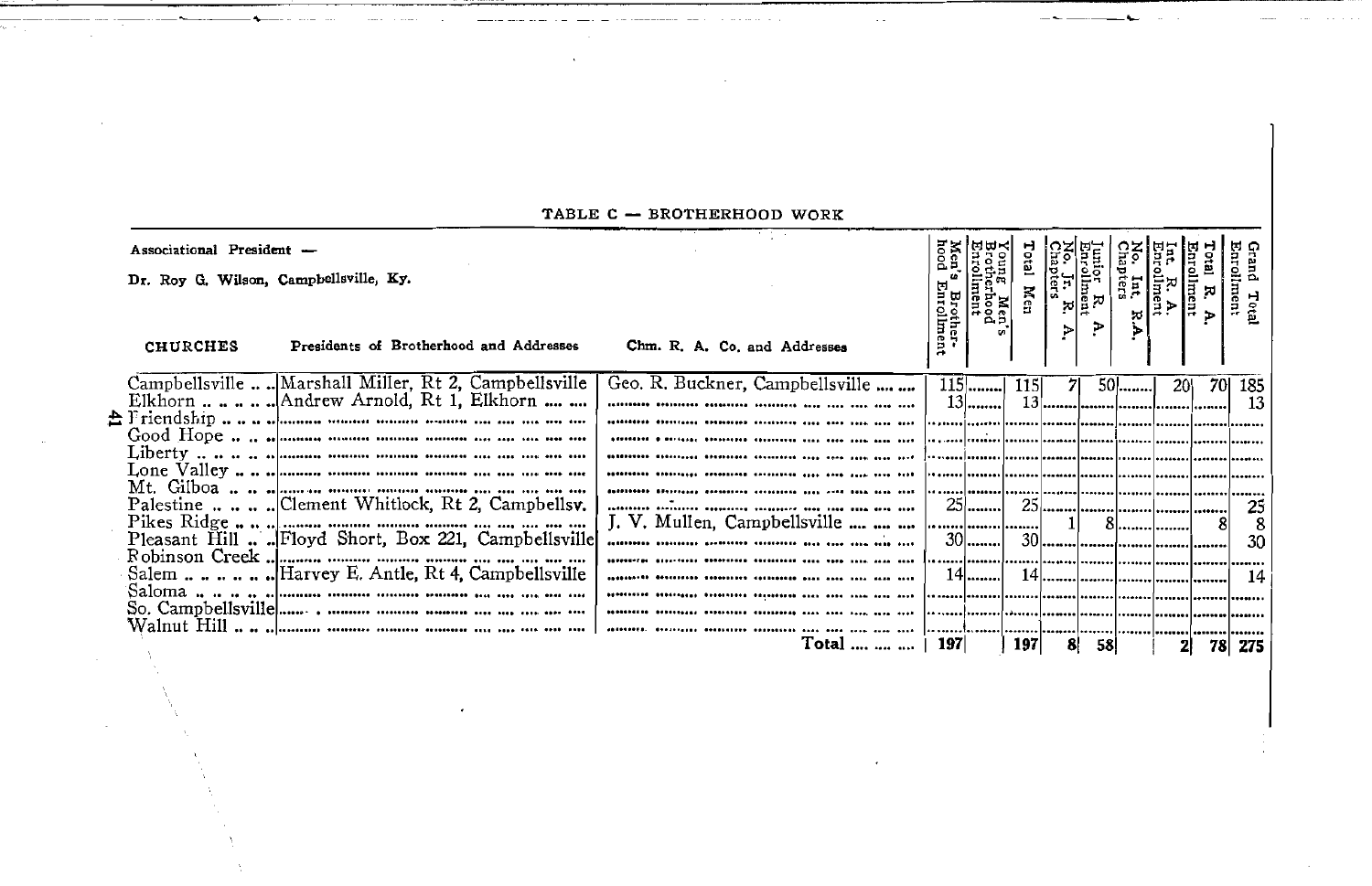| Associational President -<br>Mrs. James Hunt. Rt. 2. Finley, Ky.<br>CHURCHES | Presidents of W. M. S. and Addresses                                                                           | $\vert x \vert$ |  | $rac{\sin \frac{\pi}{2}}{\sin \frac{\pi}{2}}$ |  |                 |     |      |      |                      |       |                |  |
|------------------------------------------------------------------------------|----------------------------------------------------------------------------------------------------------------|-----------------|--|-----------------------------------------------|--|-----------------|-----|------|------|----------------------|-------|----------------|--|
|                                                                              |                                                                                                                |                 |  |                                               |  | 13 <sup>1</sup> | 159 |      | 661  | 491                  | 291 I | 142            |  |
|                                                                              | S Eriendship սուսվրթատ բացալրացալացող տացը աստալու ալաւու ալաւու ալաւու ալավատախտախտախտայիտացիացակատախտացիությ |                 |  |                                               |  |                 |     | $16$ |      | 61                   | 27    | 10.            |  |
|                                                                              |                                                                                                                |                 |  |                                               |  |                 |     |      |      |                      | 25    | 19  <br>8<br>8 |  |
|                                                                              |                                                                                                                |                 |  |                                               |  |                 |     |      |      |                      |       |                |  |
|                                                                              |                                                                                                                |                 |  |                                               |  |                 |     |      | - 30 | 101<br>20 111 79 460 | 58    | 22<br>209      |  |

### TABLE D - WOMAN'S MISSIONARY UNION

 $\sim$ 

 $\sim$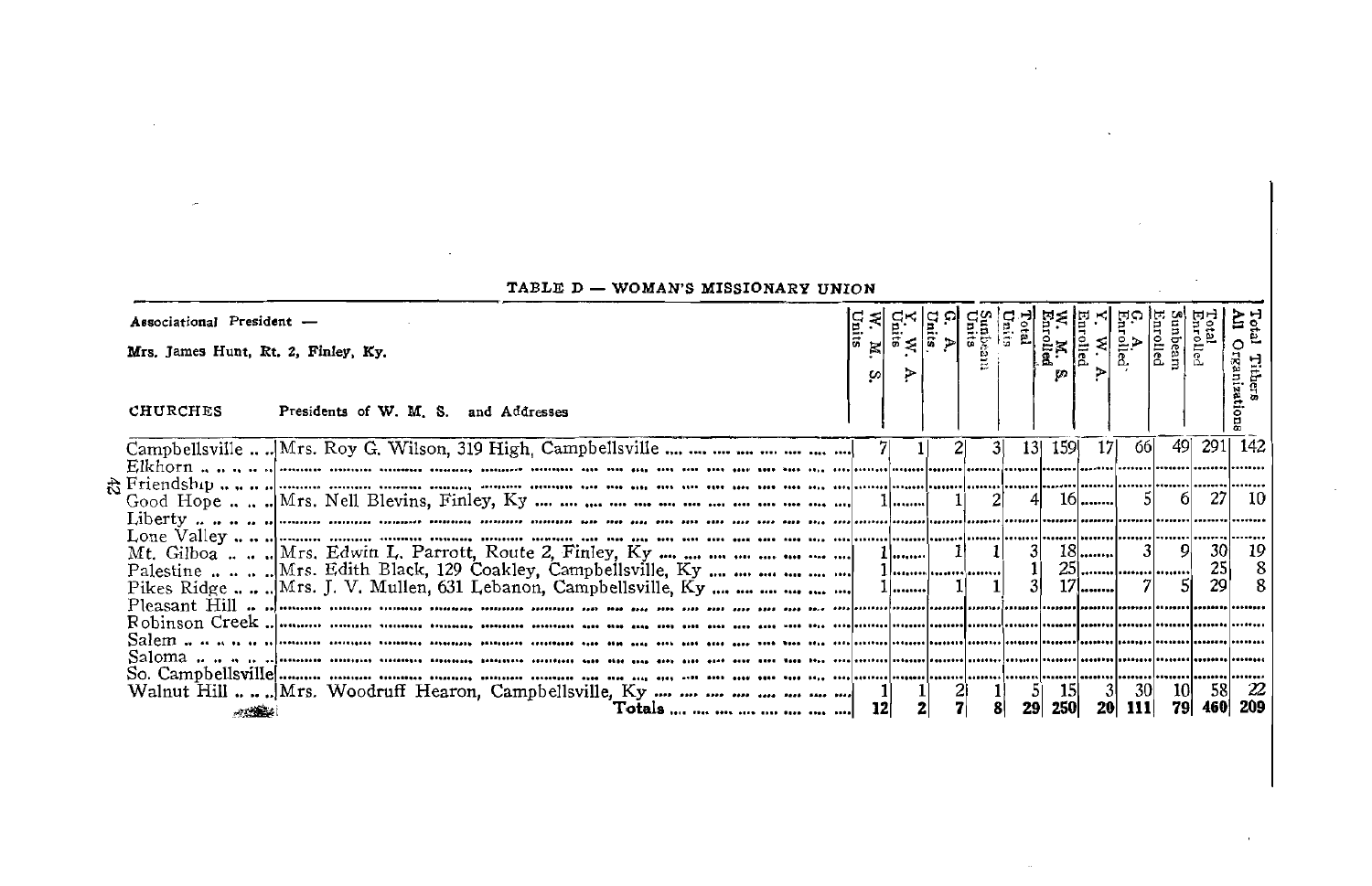| Associational Superintendent -<br>Marshall Black, Campbellsville, Ky.<br><b>CHURCHES</b><br>Sunday School Superintendents and Addresses                                                                                                                                                                                                                                                                                                                                                                 | Cradle<br>Roll | Nurser                         | <b>Beginners</b>                                                          | Primaries                                                                                      | Juniors                                                                          | Intermediates                   | Single<br>Single<br>People                                                                                                                                                                                                                                                                                                                                 | Voung Pe<br>dults<br>$(25 -$<br>eop<br>٩Ť                            | Adults<br>(35 and<br> 5      | Extension<br>Dept                                                                                                 | Mission S.<br>Enrollment<br><b>Officers</b><br><b>tn</b>                                                                 | Enrollment<br>Total<br>ä.<br><b>M</b>                                                                             | Average S.<br>Attendance<br>τo.<br>ທ                                        | B. S.<br>Intollment                                                                             | .B.S. Aver:<br>ttendance<br>P.                                                      | Bible<br>Stud                                                                                                                                | No. Training<br>Schools                  |
|---------------------------------------------------------------------------------------------------------------------------------------------------------------------------------------------------------------------------------------------------------------------------------------------------------------------------------------------------------------------------------------------------------------------------------------------------------------------------------------------------------|----------------|--------------------------------|---------------------------------------------------------------------------|------------------------------------------------------------------------------------------------|----------------------------------------------------------------------------------|---------------------------------|------------------------------------------------------------------------------------------------------------------------------------------------------------------------------------------------------------------------------------------------------------------------------------------------------------------------------------------------------------|----------------------------------------------------------------------|------------------------------|-------------------------------------------------------------------------------------------------------------------|--------------------------------------------------------------------------------------------------------------------------|-------------------------------------------------------------------------------------------------------------------|-----------------------------------------------------------------------------|-------------------------------------------------------------------------------------------------|-------------------------------------------------------------------------------------|----------------------------------------------------------------------------------------------------------------------------------------------|------------------------------------------|
| Campbellsville  E. Lee Edwards, 716 Lebanon, Campbellsville  <br>Eriendship  Pruner Money, Rt 4, Campbellsville<br>Pikes Ridge  Obie Antle, Rt 5, Campbellsville      <br>Pleasant Hill   Lee Gaddie, Rt 3, Campbellsville        <br>Robinson Creek  Joe Smith, Rt 1, Campbellsville         <br>So. Campbellsville Ivan Blevins, 122 Goway, Campbellsville   42<br>Walnut Hill  Howard Durham, Pine St., Campbellsville [] 21 10<br>Totals        45 177 230 308 409 335 376 175 414  951  83  77 186 |                | 24 64<br>6<br><b>11</b><br>$8$ | 50<br>12<br>$\frac{5}{10}$<br>$\frac{6}{7}$<br>13<br>31<br>$\frac{14}{9}$ | 4 <sup>1</sup><br>$37$<br>$\frac{21}{9}$<br>$\begin{array}{c c} 7 & 12 \\ 41 & 51 \end{array}$ | 95 110<br>$\frac{9}{7}$ $\frac{15}{10}$<br>$5$<br>2 11 <br>15 22<br>$25$ 43 $24$ | 20 <sub>l</sub><br>6<br>7<br>16 | 93 138<br>9<br>4<br>$\begin{bmatrix} 8 & 11 & 14 & 5 \\ 8 & 17 & \dots & 15 \end{bmatrix}$<br>61<br>15 <sup>1</sup><br>$\begin{array}{c c c c c} 16 & 15 & 20 & \cdots & 10 \\ \hline 16 & 39 & 42 & \cdots & 36 \\ 29 & 28 & 30 & 40 & 20 \\ 17 & 10 & 11 & \cdots & 17 \\ 12 & 8 & 6 & 10 & 13 \\ 60 & 47 & 27 & \cdots & 92 \\ \end{array}$<br>27 10 35 | 36 114<br>25<br>13<br>$24$<br>$11$   15 <br>$15$<br>$8$<br>-81<br>40 | 312<br>50<br>16 <sup>1</sup> | 42<br>$31$<br>10 <sup>1</sup><br>$45$<br>$31$<br>101<br>$68$<br>$45$<br>$104$ 17<br>$41$<br>$38$<br>$122$<br>$22$ | 4 126 <br>$3$<br>$5$ []<br>$4$<br>$3$<br>$2$<br>$3$<br>$\frac{8}{7}$ $\frac{3}{60}$<br>$14$<br>$3$<br>$15$<br>$3$<br>$3$ | 1208<br>137<br>90<br>137<br>$\frac{116}{76}$<br>$\frac{93}{213}$<br>119<br>420<br>237<br>120<br>111<br>462<br>221 | 660<br>79<br>72<br>73<br>44<br>42<br>127<br>77<br>337<br>الببست<br>52<br>96 | 415<br>85<br>53<br>53<br>53<br>70<br>42<br>26<br>102<br>40<br>136<br>104<br>68<br>262 234<br>97 | 364 Yesl<br>$134$ Yesl<br>$82$ $\cdots$ $\cdots$<br>210 Yes <br>3760 2077 1525 1340 | $83$ [Yes]<br>$51$ $\ldots$<br>$52$ [Yes]<br>$39[Yes]$<br>$28$ $Yes$<br>$84$ Yes<br>37 Yes<br>$80$ Yes $\ldots$<br>Yes<br>34 Yesl<br>84 Yesl | -6<br>1<br>$60$<br>2<br>4<br><br>5<br>23 |

TABLE E - THE SUNDAY SCHOOL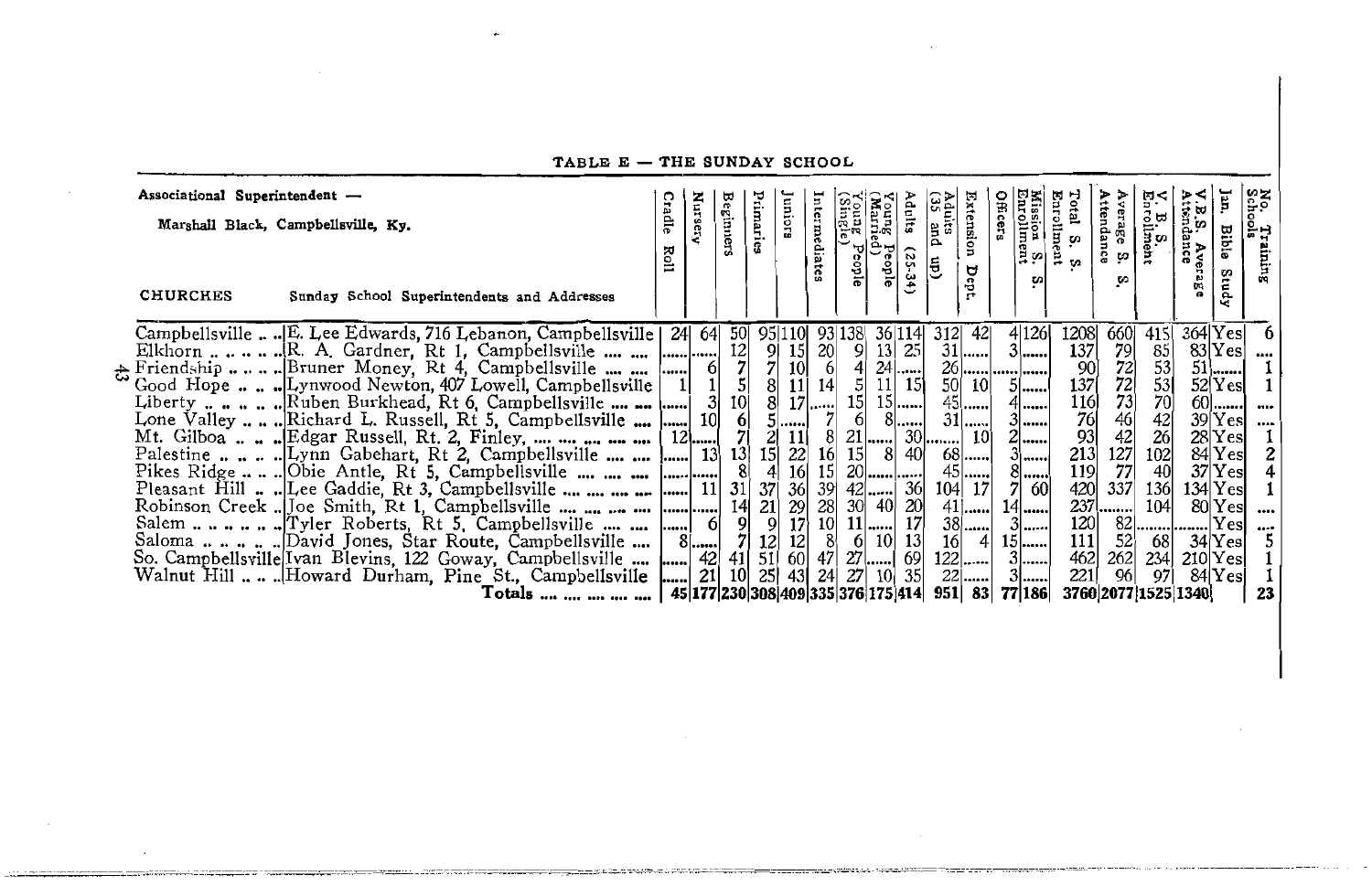| TABLE $F = THE$ ikaining Union                                                                                                                                                                                                                   |                 |                                                       |                                          |                                                                                                |                                                                      |                                                                                                          |                                                                         |                                                             |                                                                          |                         |                                                                   |                                |                                                             |
|--------------------------------------------------------------------------------------------------------------------------------------------------------------------------------------------------------------------------------------------------|-----------------|-------------------------------------------------------|------------------------------------------|------------------------------------------------------------------------------------------------|----------------------------------------------------------------------|----------------------------------------------------------------------------------------------------------|-------------------------------------------------------------------------|-------------------------------------------------------------|--------------------------------------------------------------------------|-------------------------|-------------------------------------------------------------------|--------------------------------|-------------------------------------------------------------|
| Associational Director -<br>Homer Kirtley, Campbellsville, Ky.<br><b>CHURCHES</b><br>Training Union Directors and Addresses                                                                                                                      |                 | Beginne                                               | Primark                                  | Juniors                                                                                        | Intern                                                               | (Single<br><b>Buno</b><br>$\mathbf{r}$<br>copl                                                           | Young Pe<br>ឆ<br>Ö.<br>elqe.                                            | ្ល<br>Adults<br>$\frac{1}{2}$<br>ξ,                         | Errollment                                                               | Gen. Office<br>Enrolled | inrolled<br>.<br>ttendance<br>Trand Tot.                          | $\frac{1}{\sqrt{3}}$<br>verage | Training<br>$\frac{1}{\text{Weck}}$<br><b>Schools</b>       |
| Campbellsville  Everett Lee, 132 So. Columbia, Campbellsville<br>Elkhorn Romey Reynolds, 200 Pitman, Campbellsville<br>Pikes Ridge  Elmer Perkins, Rt 5, Campbellsville        <br>Pleasant Hill  Homer R. Kirtley, 101 Columbia, Campbellsville | 11              | 13<br>$7$<br>$\begin{bmatrix} 21 \\ 10 \end{bmatrix}$ | 23 <sub>1</sub><br>0 <br>$\frac{23}{15}$ | 50<br>$\frac{14}{7}$<br><sup>4</sup> 1<br>$\begin{bmatrix} 11 \\ 10 \\ 29 \\ 15 \end{bmatrix}$ | 43<br> 17 <br>$\begin{bmatrix} 12 \\ 35 \\ 15 \end{bmatrix}$<br>$14$ | $102$<br>81<br>سيسا9<br>$8$<br>15    <br>61<br>/   <br>$13$<br>$\left  \mathbf{11}\right $<br>18<br>$11$ | 15<br>$8$   <br>$12$<br>$7$ $\cdots$ $\cdots$ $\cdots$<br>$16$ 32<br>22 | 60<br>26<br>191<br>21<br>16<br>$125$ $\sim$<br>$14$ $17$ $$ | <b>17</b><br>$16$<br>$29$<br>$23$ ]<br>9<br>$35$<br>$16$<br>$23$<br>$25$ | 31<br>-31<br><br>31     | 349<br>-951<br>61<br>69<br>36<br>59<br>76<br>60<br>201<br>701<br> | $180$ [Yes]<br>$42 Yes$        | $28$ [Yes]<br>$43$ $\text{Yes}$ 1<br>$45 Y_{es} $ 2<br>$50$ |
| So. Campbellsville Howard Bell, 201 Carden, Campbellsville<br>Walnut Hill  Dennis Vaughn, 208 Jackson, Campbellsville     <br>Total                                                                                                              | 30 <sup>1</sup> | 10 <sup>1</sup><br>41<br>14                           | $\frac{6}{12}$<br>108 118 234            | $\frac{26}{32}$                                                                                | 27<br>- 22<br>224                                                    | 11<br>$11$                                                                                               | 22<br>207   102   308   267   17   35   1529   779                      | 17                                                          | $14$                                                                     | 21                      | <b>139</b><br>3 134                                               |                                | - 6                                                         |

the control of the control of the con-

#### **CADIDA DE CUB COAINING HILLON**

the control of the control of the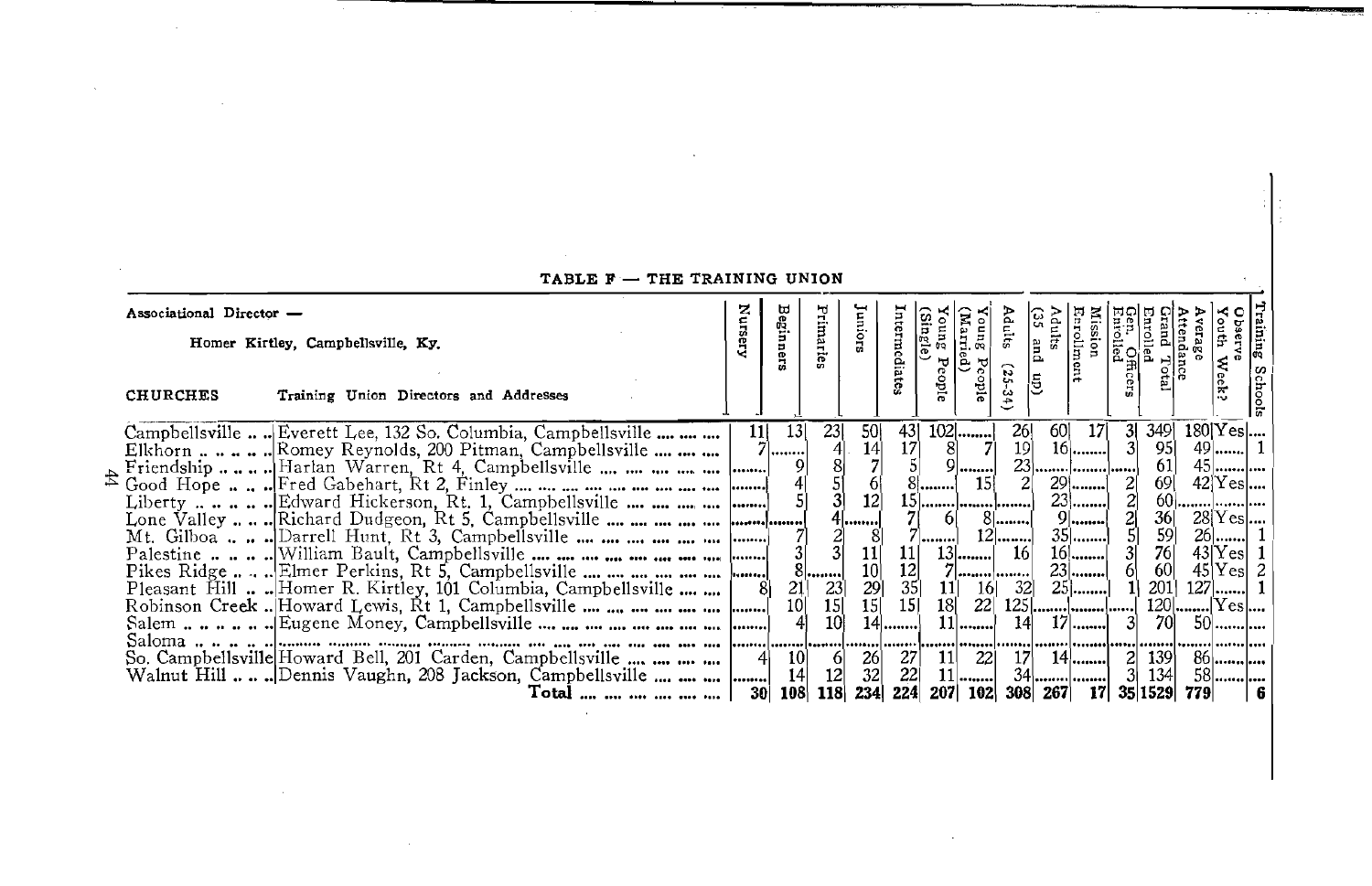TABLE G - CHURCH MUSIC

| Associational Music Director -<br>W. E. Miller, Campbellsville, Ky.<br>CHURCHES<br>Choir Directors and Addresses | Beginners | <b>himaries</b> | media | ᠊ᠣ | Mdul | Gen<br>Office | Mission<br>Enrollment | Total<br>Enrolln | g. |  | $\Omega$ | Name of<br>Hymnal<br>Used In<br>Auditorium                                                                                                               |
|------------------------------------------------------------------------------------------------------------------|-----------|-----------------|-------|----|------|---------------|-----------------------|------------------|----|--|----------|----------------------------------------------------------------------------------------------------------------------------------------------------------|
|                                                                                                                  |           |                 |       |    |      |               |                       |                  |    |  |          | Baptist                                                                                                                                                  |
|                                                                                                                  |           |                 |       |    |      |               |                       |                  |    |  |          | <b>Broadman</b><br>Baptist<br>Broadman<br>Broadman<br><b>Broadman</b><br>Baptist<br>Broadman<br>Baptist<br>Voice of Praise<br><b>Baptist</b><br>Broadman |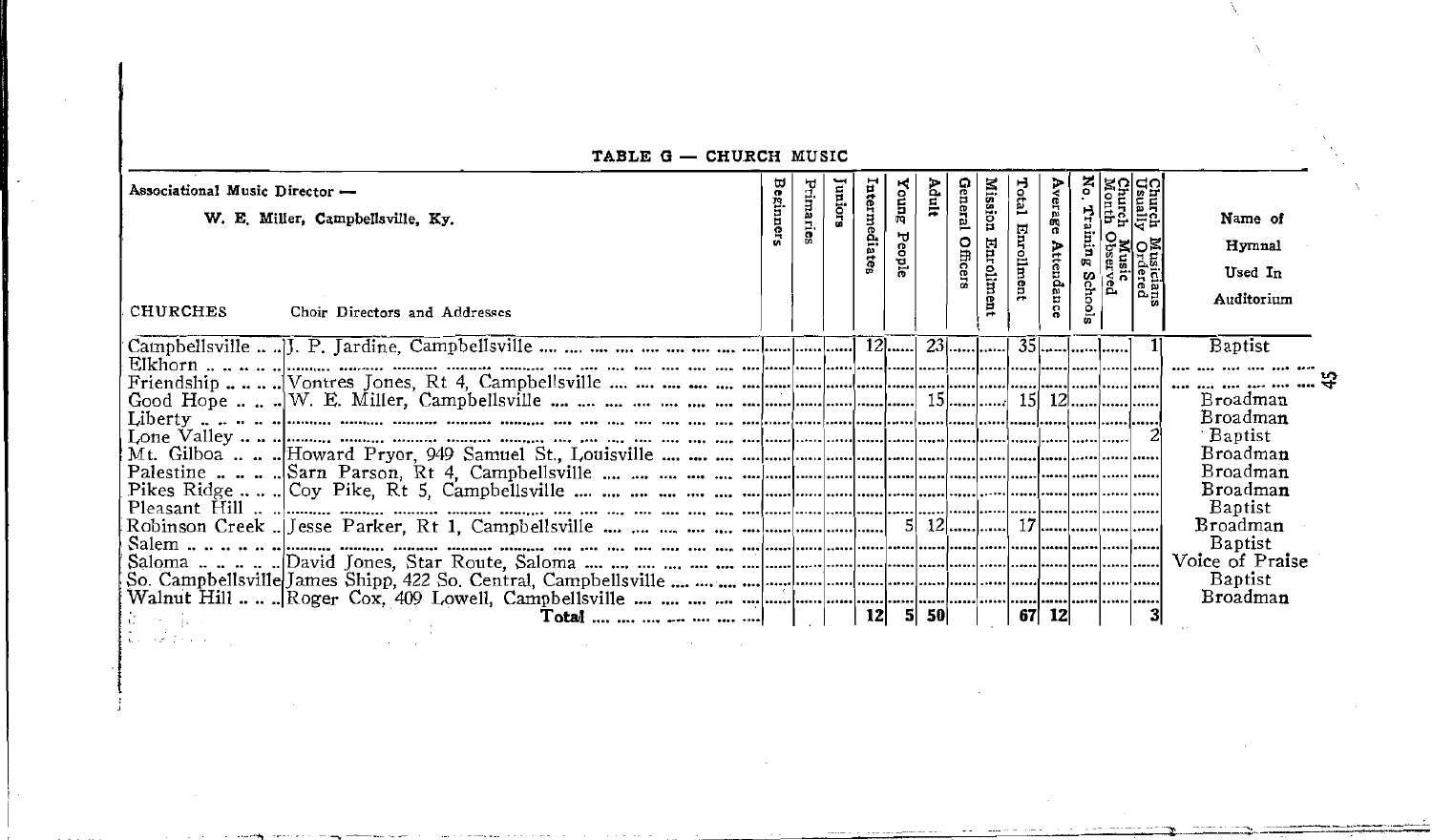| Associational Treasurer -<br>Robert McFarland, Rt. 2, Finley, Ky.<br><b>CHURCHES</b> | Treasurers and Addresses                                                                                                          | ĒΠ<br>Purpos  | Total<br>성<br>ik<br>S<br>Salaries<br>Gifts<br>Pastor's<br>ä | Main<br>nce, Repairs,<br>tenance,<br>Insu<br>etc. | Kew<br>ā,<br>Equipment<br>Buildings | $rac{1}{2}$ $rac{1}{2}$<br>mev.<br>Iterature,<br>Iterature,<br>Ter Books, | ocal<br>no<br>enevolences | astoral<br>evival<br>nd<br>al Supply<br>Missions<br><b>Expenses</b> | Fayment<br>Church<br>Debt<br>ទួ | Expenses<br>Other<br>5<br>ě, | penses<br>Pastor'<br>Total<br>Local Ex-<br>s (excluding<br>r's Salary) | (Money<br>astor <sup>1</sup><br>m<br>Salary<br>Paid) | Grand<br>Local<br>Expe<br>Total<br>š |
|--------------------------------------------------------------------------------------|-----------------------------------------------------------------------------------------------------------------------------------|---------------|-------------------------------------------------------------|---------------------------------------------------|-------------------------------------|---------------------------------------------------------------------------|---------------------------|---------------------------------------------------------------------|---------------------------------|------------------------------|------------------------------------------------------------------------|------------------------------------------------------|--------------------------------------|
|                                                                                      | Campbellsville  Geo. R. Buckner, Campbellsville                                                                                   | 82692<br>7007 | 8842<br>300                                                 | 2925                                              | 9179<br>$405$                       | 3821                                                                      | 1107<br>$233$             | 1560<br>333                                                         | 91481<br>21631                  | 96441<br>-34                 | 46226<br>3468                                                          | 6667<br>3120                                         | 52893<br>6588                        |
|                                                                                      | Elkhorn  Edward Bright, Elkhorn                                                                                                   | 8066          |                                                             | 174                                               | 41331                               |                                                                           | $246$                     |                                                                     | $400$                           | 902                          | 5855                                                                   | 2650                                                 | 8505                                 |
|                                                                                      | Good Hope   Wilson Morris, Campbellsville                                                                                         | 6893          | 300                                                         | 460                                               | 56I                                 | 382                                                                       | 50                        |                                                                     | 290                             | 562                          | 2101                                                                   | 2600                                                 | 4701                                 |
|                                                                                      |                                                                                                                                   | 4920          | 198                                                         |                                                   | $54$                                | 172                                                                       | 20 <sub>l</sub>           |                                                                     | $536$                           | 247                          | 1227                                                                   | 3050                                                 | 4277                                 |
|                                                                                      | Lone Valley  Mrs. Bernard Fain, Campbellsville                                                                                    | 2590          | 208                                                         |                                                   | $53$                                | 93                                                                        | 15 <sup>1</sup>           |                                                                     | $150$                           | 120                          | 639                                                                    | 1874                                                 | 2512                                 |
|                                                                                      |                                                                                                                                   | 5765          | 120                                                         | 146                                               | 35                                  | 276                                                                       | 428                       | 3511                                                                | 530                             | 311                          | 2197                                                                   | 2318                                                 | 4515                                 |
|                                                                                      | Palestine    Robbie Davis, R-2, Campbellsville                                                                                    | 12089         | 480                                                         | 227                                               | 838                                 | 698                                                                       | 165                       |                                                                     | $343$ []                        | 599                          | 3350                                                                   | 3960                                                 | 7310                                 |
|                                                                                      | Pikes Ridge  Elmer Clark, R-5, Campbellsville                                                                                     | 5539          | 180                                                         | 4051                                              | 806                                 | 189                                                                       | 175                       |                                                                     | $315$                           | 22                           | 2092                                                                   | 2600                                                 | 4692                                 |
|                                                                                      | Pleasant Hill  Wayne Kessler, R-3, Campbellsville                                                                                 | 28157         | 2400                                                        | 2947                                              | 2542                                | 1202                                                                      | 500                       |                                                                     | $807$                           | 816                          | 11213                                                                  | 5400                                                 | 16613                                |
|                                                                                      | Robinson Creek  Henry Lewis, R-1, Campbellsville                                                                                  | 5795          | 300                                                         | 313                                               |                                     | 315                                                                       | ----------                | 2921                                                                | -751                            | 1070                         | 2366                                                                   | 2600                                                 | 4966                                 |
|                                                                                      | Salem $\ldots$ $\ldots$ $\ldots$ $\ldots$ $\ldots$ Arthur Antle, R-4, Campbellsville $\ldots$ $\ldots$ $\ldots$ $\ldots$ $\ldots$ | 7521          | 360                                                         | 246                                               | 185                                 | 546                                                                       | 212                       | 317                                                                 | 717                             | 387                          | 2610                                                                   | 3140                                                 | 5750                                 |
|                                                                                      |                                                                                                                                   | 4131          | 154                                                         | 146                                               | 270                                 | 94                                                                        | 50                        |                                                                     | $140$                           | 193                          | 1047                                                                   | 2565                                                 | 3612                                 |
|                                                                                      | So. Campbellsville James Shipp, Campbellsville                                                                                    | 19927         | 1056                                                        | 367                                               | 9735                                | 648                                                                       | 433                       |                                                                     | $1325$                          | 1278                         | 14836                                                                  | 4280                                                 | 19116                                |
|                                                                                      | Walnut Hill   Dennis Vaughn, Jr., Campbellsville                                                                                  | 6884          | 390                                                         | 524                                               | 68                                  | 542                                                                       | 34                        | 608                                                                 | 4331                            | 531                          | 4010                                                                   | 2294                                                 | 9335                                 |
|                                                                                      | Totals        207976  15288                                                                                                       |               |                                                             | 9392                                              | 27847                               | 9457                                                                      | 3189                      |                                                                     |                                 |                              | 7767 16964 16716 103237 49118 155385                                   |                                                      |                                      |

TABLE H and I - TOTAL GIFTS AND LOCAL EXPENDITURES

 $\sim$